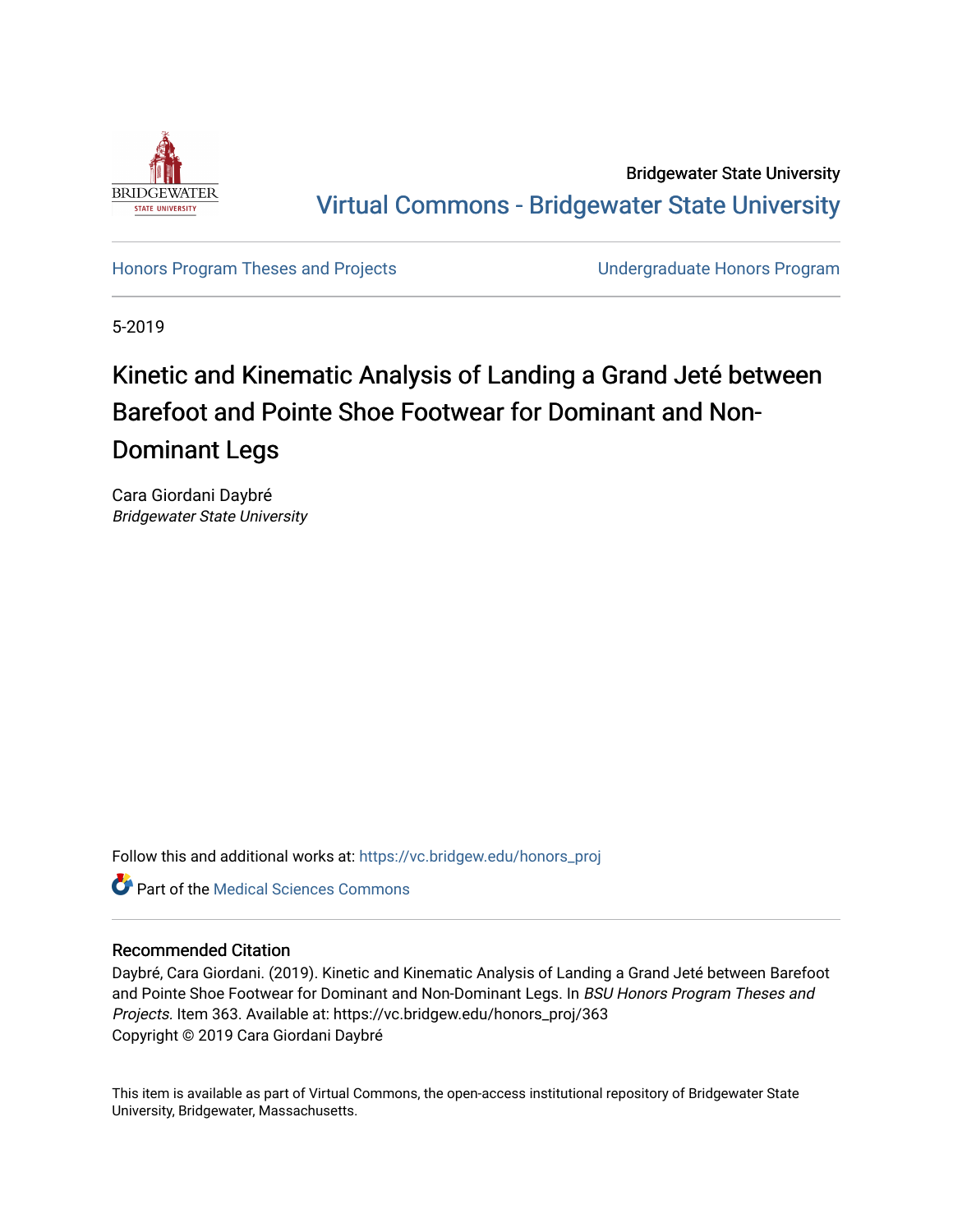# Kinetic and Kinematic Analysis of Landing a Grand Jeté between Barefoot and Pointe Shoe Footwear for Dominant and Non-Dominant Legs

Cara Giordani Daybré

Submitted to the Movement Arts, Leisure Studies, and Health Promotion

Department at Bridgewater State University in partial fulfillment of Departmental

Honors

May 2019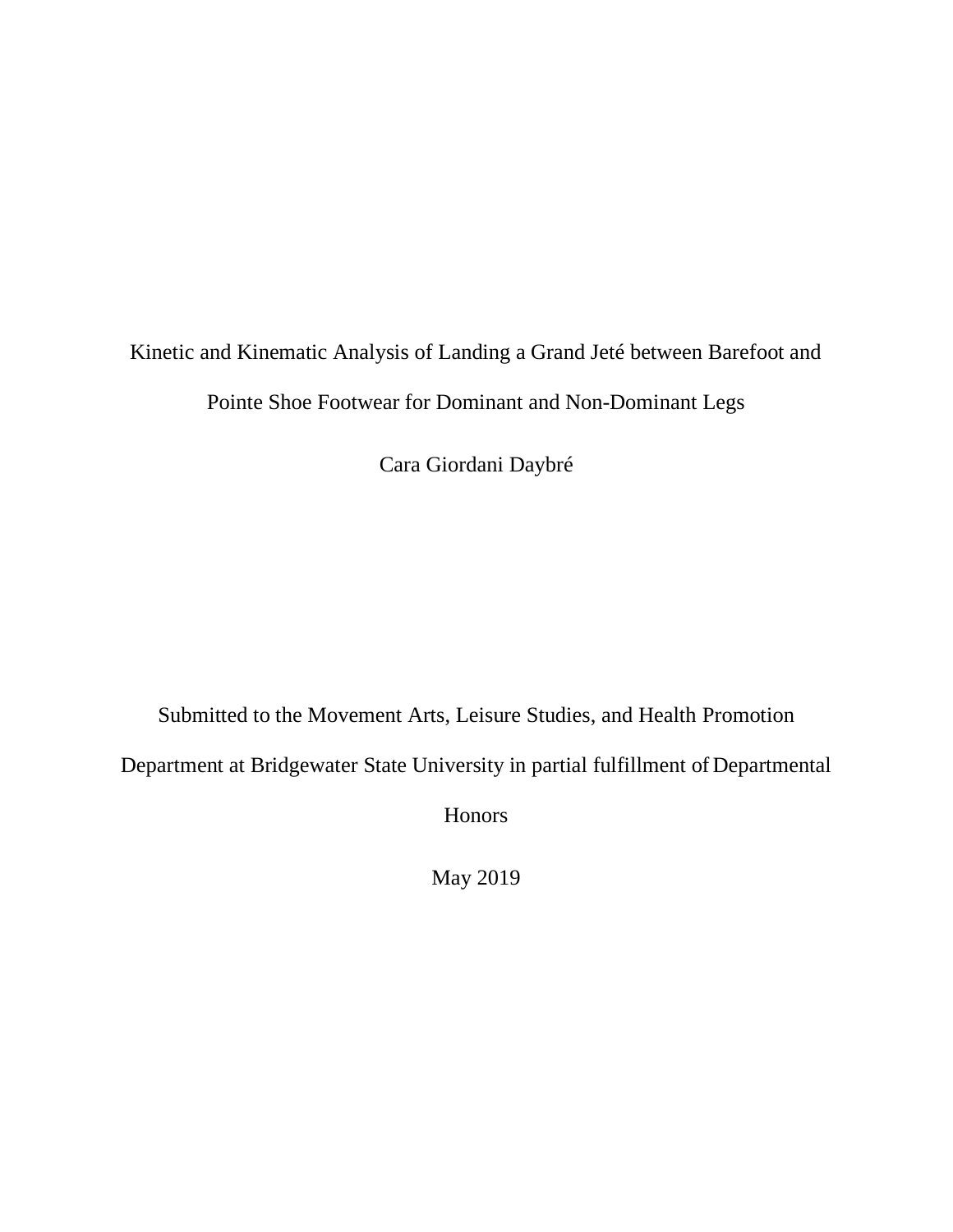#### Kinetic and Kinematic Analysis of Landing a Grand Jeté between Barefoot and Pointe Shoe Footwear for Dominant and Non-Dominant Legs

Cara G. Daybré

#### Submitted in Partial Completion of the Requirements for Departmental Honors in Physical Education

Bridgewater State University

May 14, 2019

Dr. Tong-Ching Tom Wu, Thesis Director Date

Dr. Martina Arndt, Committee Member Date

Dr. Karen Richardson, Committee Member Date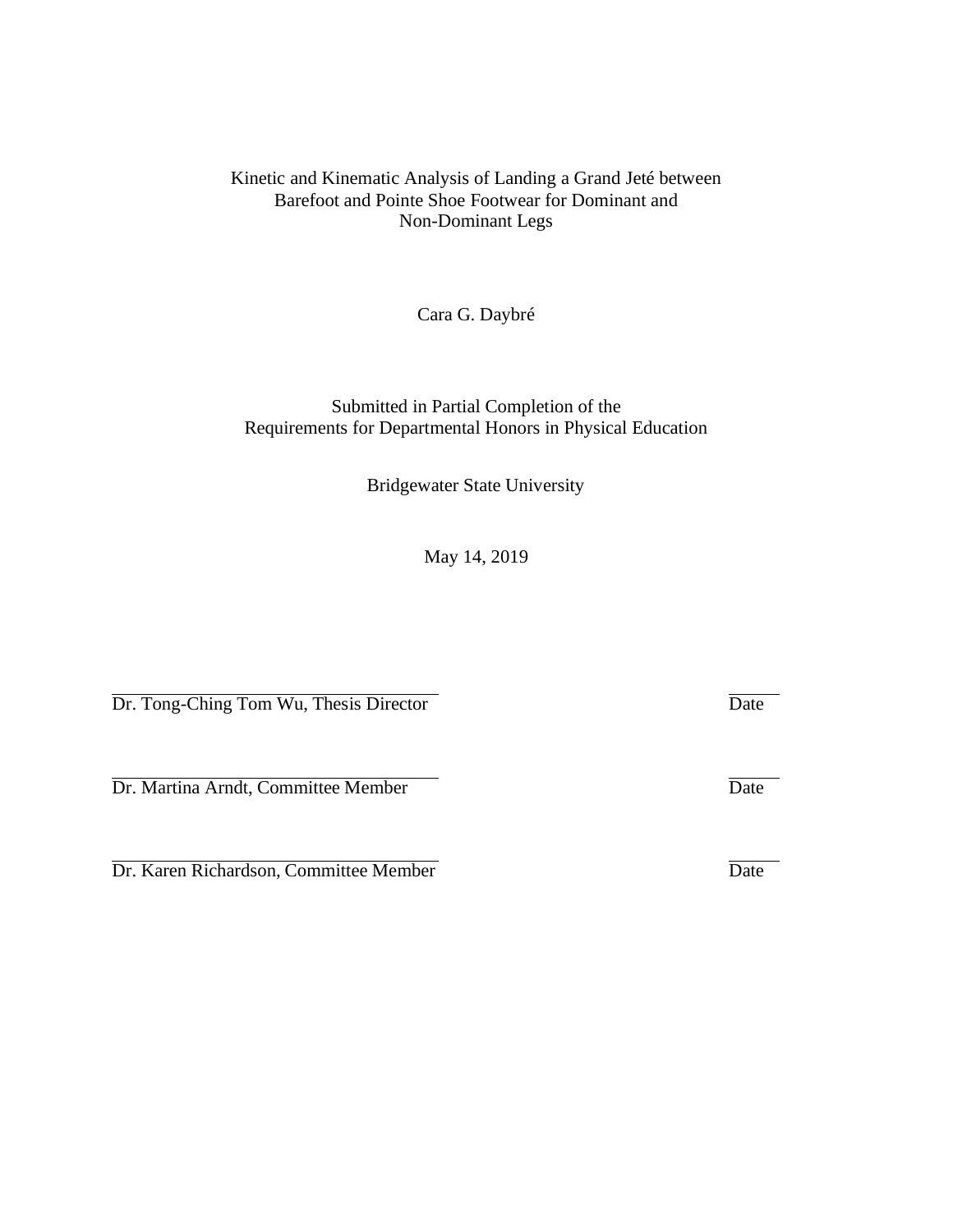#### Table of Contents

| Section | Page |
|---------|------|
|         |      |
|         |      |
|         |      |
|         |      |
|         |      |
|         |      |
|         |      |
|         |      |
|         |      |
|         |      |
|         |      |
|         |      |
|         |      |
|         |      |
|         |      |
|         |      |
|         |      |
|         |      |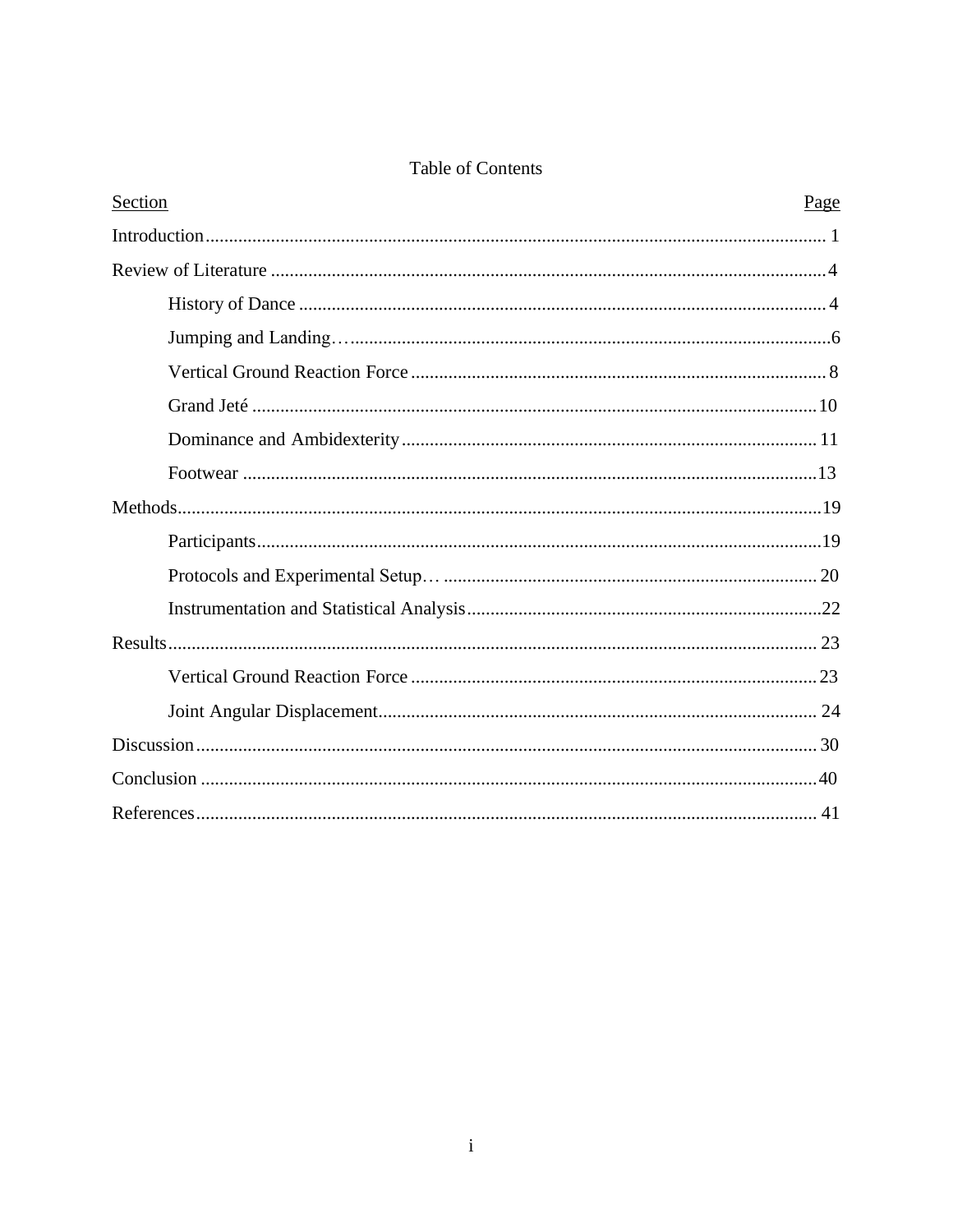### Table of Figures

| Figure 5. Phases of a Grand Jeté completed in pointe shoes on a subject's non-dominant leg 21 |  |
|-----------------------------------------------------------------------------------------------|--|
|                                                                                               |  |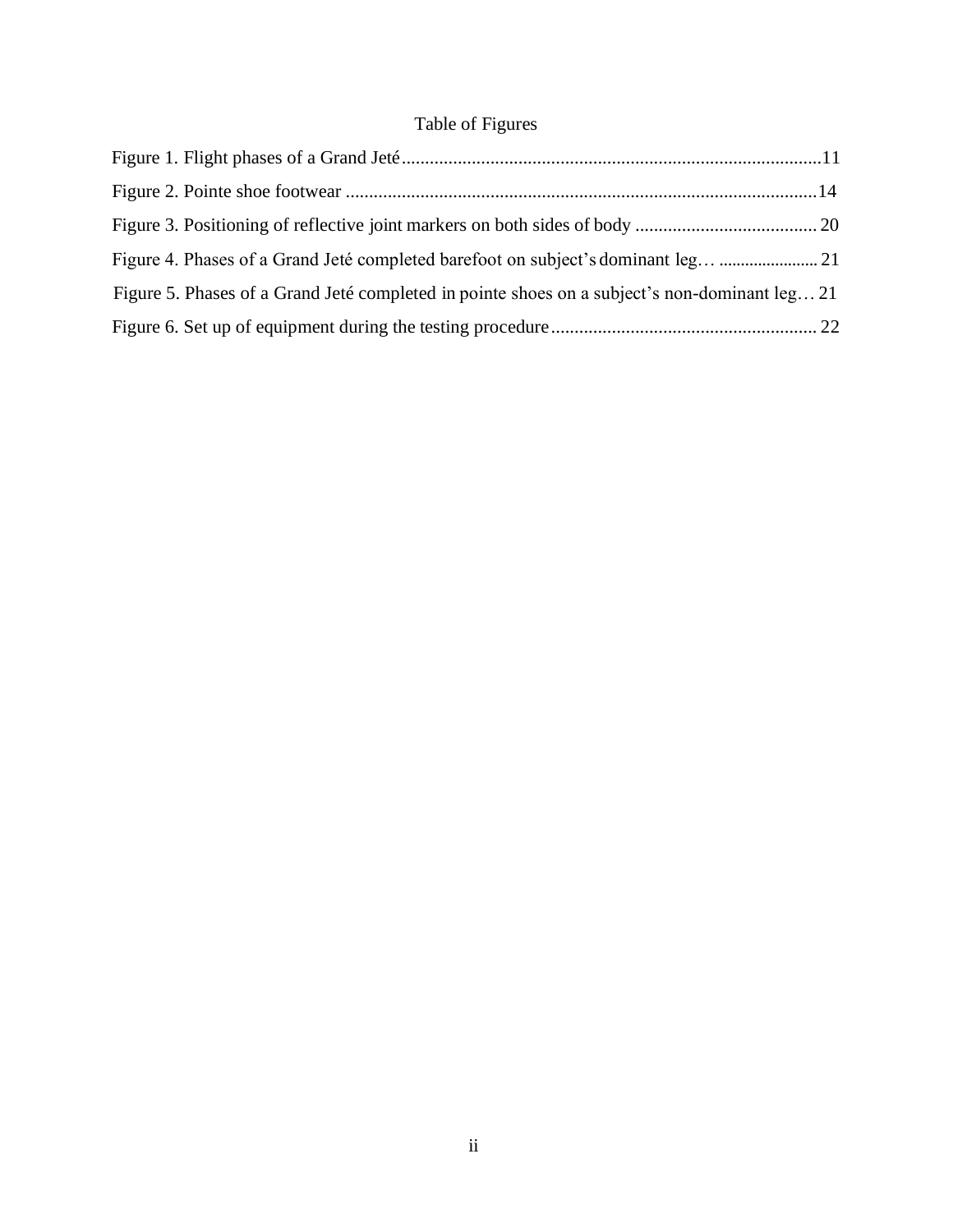#### List of Tables

| Table 1. Initial/maximum vertical GRF between footwear and side conditions              |  |
|-----------------------------------------------------------------------------------------|--|
| Table 2. Normalized body weight for maximum GRF between footwear and side conditions 24 |  |
|                                                                                         |  |
| Table 4. Hip joint angular displacement during maximum dorsifiexion landing phase  25   |  |
|                                                                                         |  |
|                                                                                         |  |
| Table 7. Knee joint angular displacement during maximum dorsiflexion landing phase 26   |  |
|                                                                                         |  |
|                                                                                         |  |
| Table 10. Ankle joint angular displacement during maximum dorsifiexion landing phase 28 |  |
|                                                                                         |  |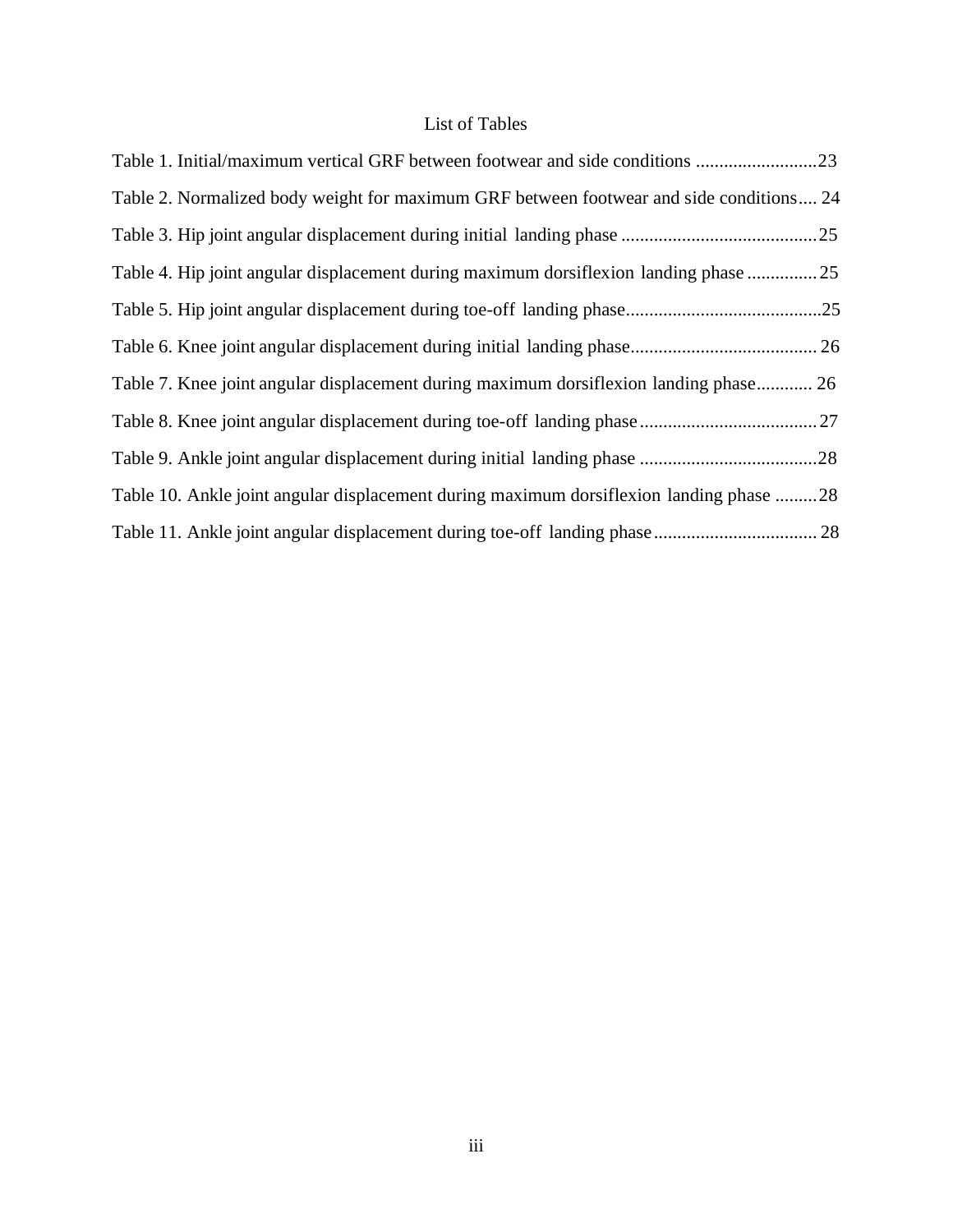#### **Abstract**

Dancers wear pointe shoes while performing a Grand Jeté because the shoes produce an illusion that dancers are floating. Since dancers are required to absorb a significant amount of force in a small area on the toes during landing, this then causes a high incidence of injury. The question of how to perform a Grand Jeté safely for both feet remains unaddressed. Therefore, the purpose of this study was to examine the vertical ground reaction force and lower body joint angular displacements in the skill of a Grand Jeté between barefoot and pointe shoes for both dominant and non-dominant legs. Seven female experienced dancers performed a Grand Jeté and jumped and landed on top of a force plate barefoot and with pointe shoes for both dominant and non-dominant legs. Vertical ground reaction force was measured with a force plate and joint angular displacement was recorded using a high-speed camera. A two-way (2 sides of the body x 2 landing footwear conditions) repeated measure ANOVA was conducted at  $\alpha$  = 0.05. A t-test with a Bonferroni adjustment was then conducted to further investigate the statistical significance of all tested conditions. The results of this study showed an observable difference between the landing force of the dominant and non-dominant side, regardless of footwear, with the non-dominant side having a larger landing force than the dominant side. Additionally, a statistically significant difference in joint angular displacement was found as a result of the pointe shoe, regardless of landing side, during all three phases of landing. The results of this study indicate that dancers may benefit from addressing any bilateral asymmetries or deficiencies in muscular strength, technique, and joint stability and flexibility before beginning to dance in pointe shoes. Correcting any bilateral asymmetries may decrease some of the risks introduced by wearing pointe shoes by ensuring equal and proper strength and stability on both sides of the body when landing. This will allow the dancer's joints to better withstand the joint angular

iv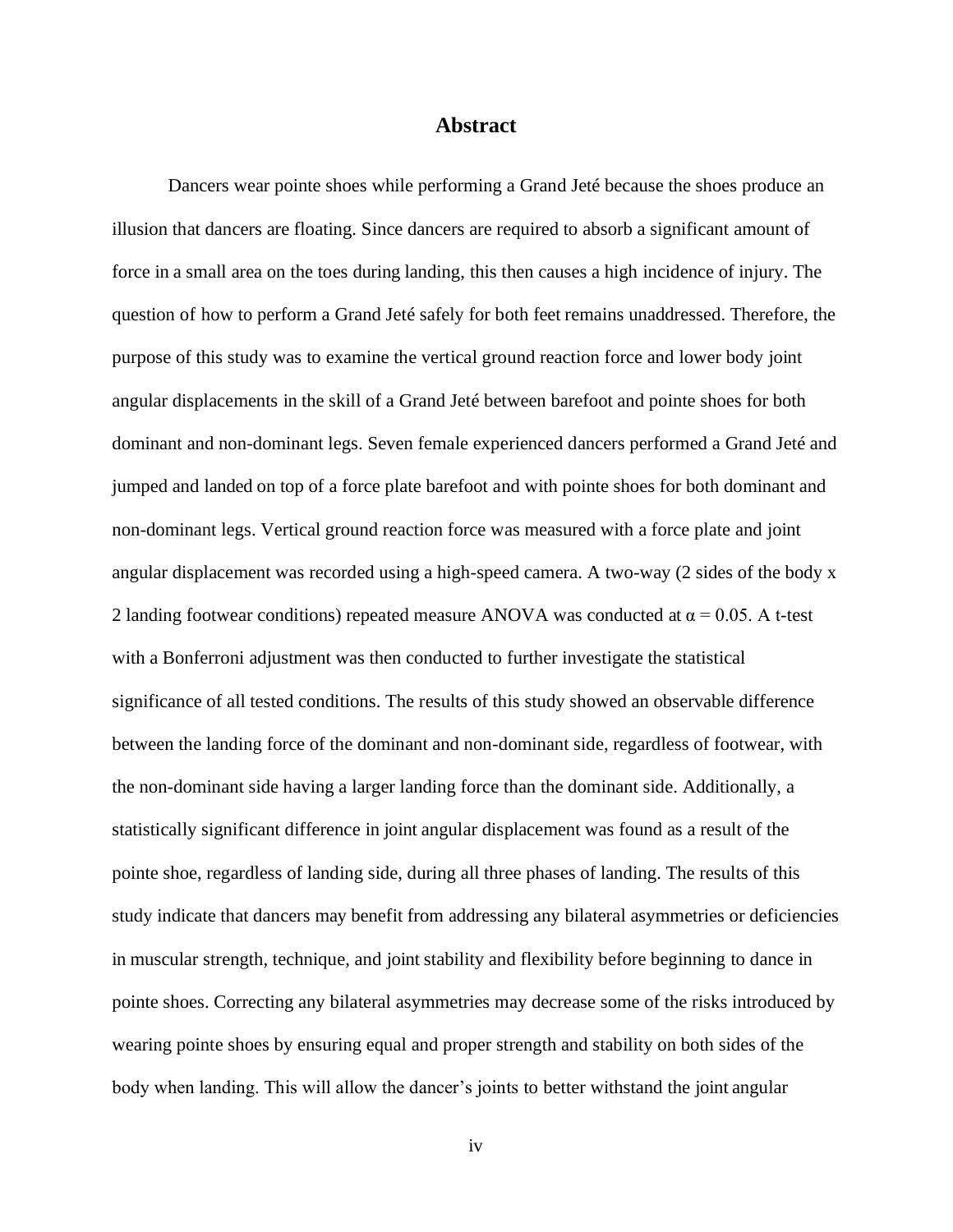displacements and high landing forces imposed. This study further investigated the difference in vertical ground reaction force between all the conditions and was able to identify the momentous joint angles that place dancers at a higher risk of injury. This study will provide a comprehensive understanding on the mechanics of performing a Grand Jeté; practitioners may utilize this information for teaching instruction and to prescribe a proper strength and conditioning program to reduce the risk of injury.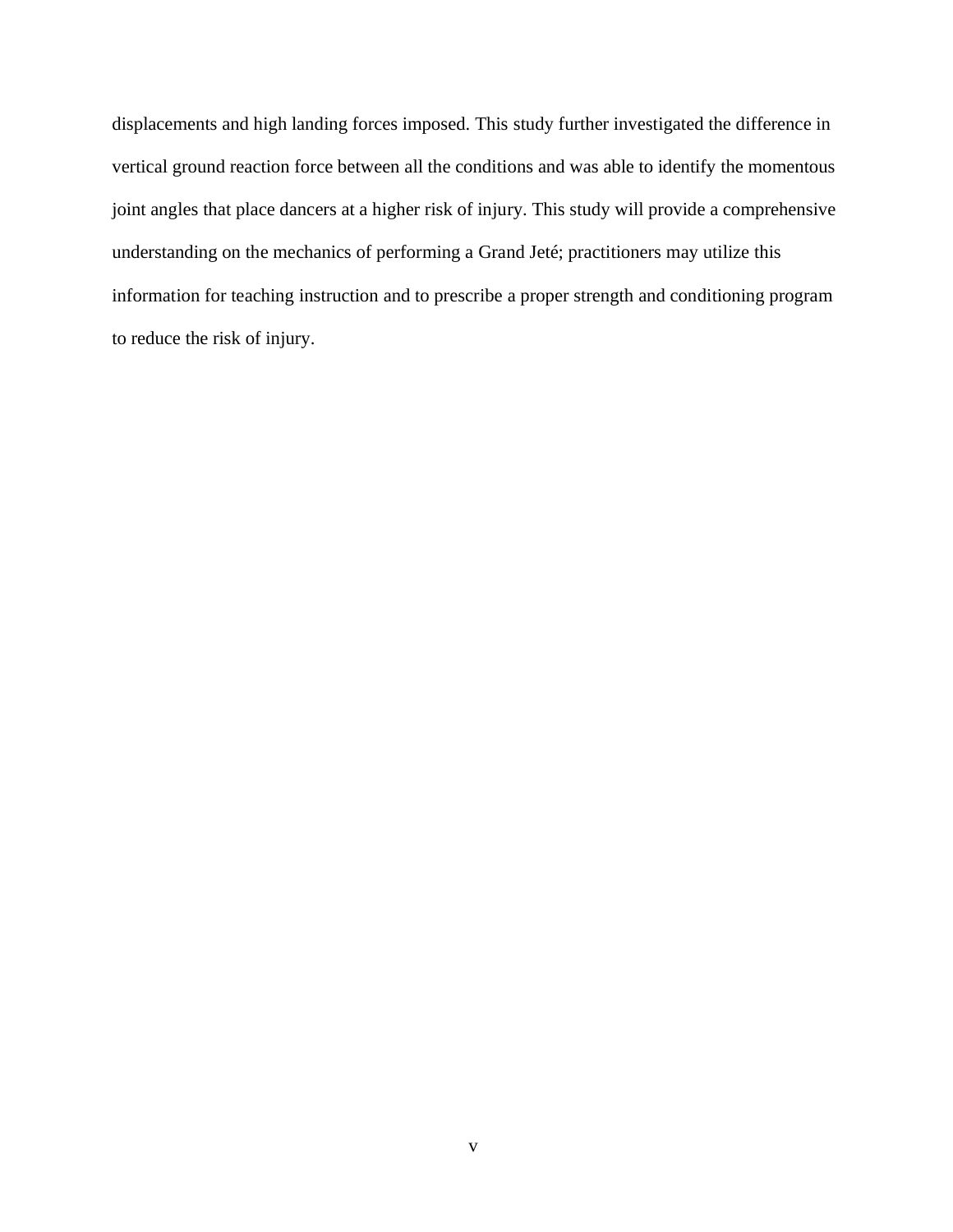Dance has been a part of the history of human movement, culture, and communication since humanity began. As a result of its demanding nature, dance increases the knowledge of what the human body can achieve under stress. As an enjoyable form of physical activity, dance has been found to help improve quality of life by reducing symptoms of anxiety and depression, health issues resulting from inactivity and obesity, and improving the overall flexibility, strength, health, and mood of its participants (Brinson, 1996). Dancing became widespread in the third millennia BC when the ancient Egyptians started using dance as integral parts of their religious ceremonies ("Dance Facts," 2018). Today, there are numerous dance styles to explore and enjoy. Some of the most common performance dance styles are ballet, contemporary, modern, tap, jazz, and hip-hop. Ballet is a fluid and graceful style of dance that uses precise and highly formalized movements to tell a story; contemporary dance is an expressive dance style that abandons the rigid aspect of classical forms of dance and incorporates unconventional movements from styles around the world.

A dance skill movement that is primarily found in ballet and contemporary dance is called a Grand Jeté. A Grand Jeté is a jump in which a dancer springs from one foot to land on the other with one leg stretched forward of their body and the other stretched backward while in the air. The goal of the movement is to create the illusion that the dancer is floating through the air. From the moment of takeoff to the instant of landing, the dancer's center of gravity follows a parabolic trajectory. Thus, the movement can be considered a projectile motion. Unfortunately, dancers often experience lower extremity injuries, particularly the ankle sprain, resulting from the continuous jumping, leaping, and landing. Other common injuries dancers experience are tendonitis, muscle and ligament strains, stress fractures in the ankle and/or foot, flexible claw toes, hammer toes, and calluses over the prominent dorsal aspect of the knuckle or over the tip of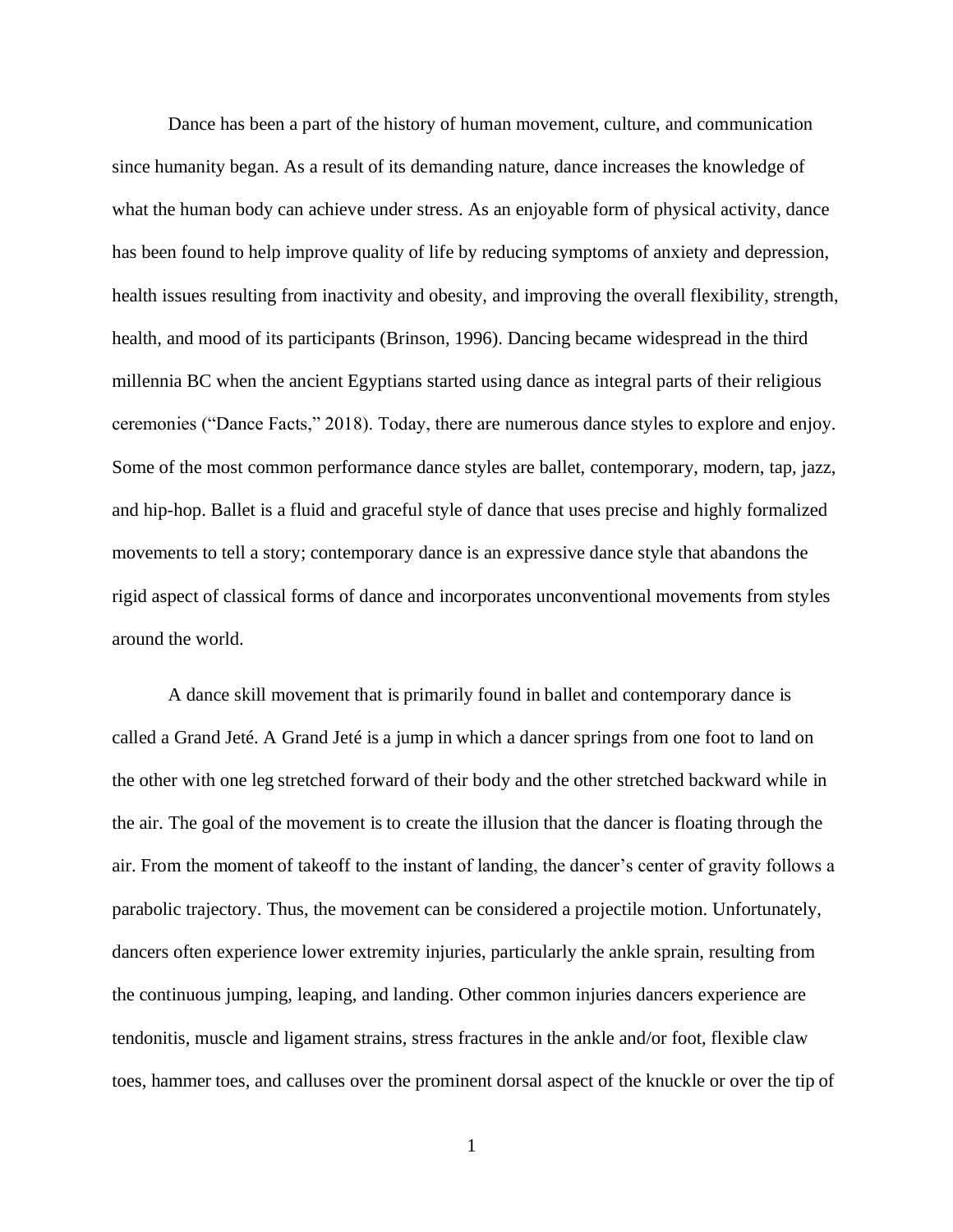the toe (Cheng-Feng et al., 2005). There is a dance-related injury incidence of 40-80% depending on the level of participation in dance, with a lifetime incidence of up to 90% for all dancers (Joy, 2000).

Ballet dancers commonly wear pointe shoe footwear when performing a Grand Jeté. These shoes have a wooden block inserted into the tip of the shoe to help dancers reach full extension of the ankle joint while on their toes. Pointe shoes have soft leather soles and a hard tip of paper, tissue, and hardened glue, with a small flat surface in the front. The shoes are not well suited for walking and are generally very slippery and stiff. Pointe shoes were first used at the beginning of the 19<sup>th</sup> century in the Romantic Age. At this time, ballerinas were meant to represent an almost illusionary female and an emblem of purity (Hoogsteyns, 2013). The pointe shoes were created to lift the dancer off the floor and produce the illusion that the dancer is floating (Hoogsteyns, 2013). Unfortunately, most dance shoes are designed for aesthetic reasons. Pointe shoes must be pliable, yet supportive. While wearing pointe shoes, the dancer's foot is required to absorb a significant amount of force in a small area on the toes, which may lead to structural changes of the foot that may make the dancer more prone to injury (Kwon et al., 2008). The shoes also may throw dancers off balance, resulting in increased tension and stiffness in the knee and ankle joints. Several studies have shown that increased joint angular stiffness is associated with decreased joint angular displacement and increased moments, thereby increasing the risk of bony injury (Abernethy et al., 1978: Butler et al., 2003; Cavanagh et al., 1980).

Wyon, Harris, Brown, and Clark (2013) conducted a Grand Jeté study and found there was a significant difference in the vertical forces of landing a Grand Jeté between the dominant and non-dominant foot; however, the study did not examine the impact of footwear that may contribute to this difference in the vertical force and joint angles of landing. Limited research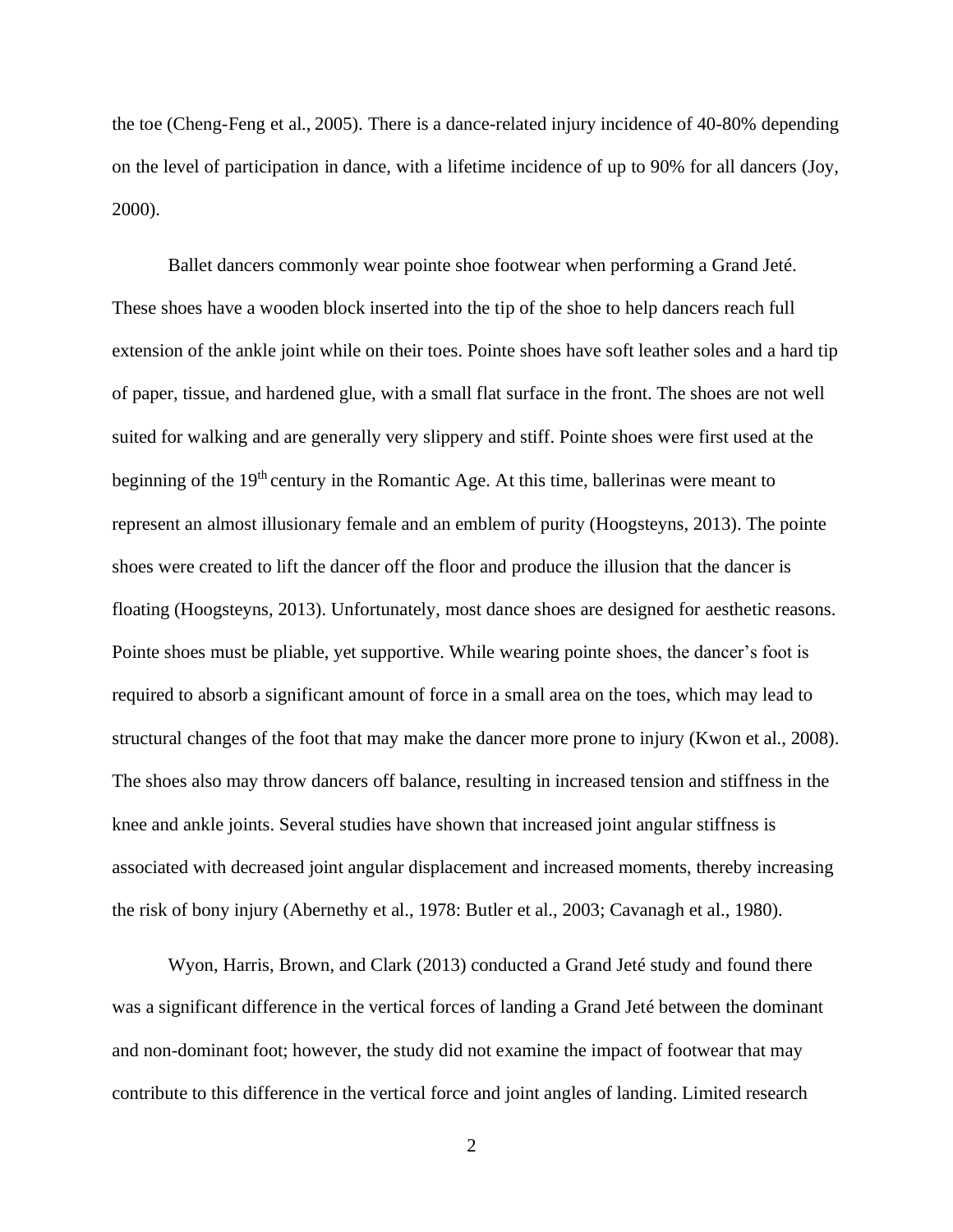studies have been conducted to understand how the vertical landing force impacts the joints of dancers and how to land properly and safely with correct lower extremity joint angles to minimize chances of injury. These critical questions are yet to be answered, and the field of dance medicine is still in its infancy. As a result, many injured dancers do not receive the care that they require to heal properly. There needs to be a recognition that, like other sport injuries, dance injuries need particular understanding by medical professionals because of the extreme ranges of motion and high amounts of force that are placed on the bodies of dancers on a regular basis (Brinson, 1996). Performing and/or landing one move incorrectly can overload a joint with a substantial amount of torque, resulting in sudden and debilitating injuries. More importantly, it is imperative that researchers find ways to reduce the incidences of injuries acquired while dancing in the first place, rather than placing primary focus on how to treat the injuries once they have been obtained. Therefore, the purpose of this study was to examine the kinetics and kinematics of the vertical ground reaction force and joint angles of landing while performing a Grand Jeté in both barefoot and pointe shoe footwear between the dominant versus nondominant side. The results will enable dancers, coaches, and health practitioners to have a comprehensive understanding of the mechanics of landing Grand Jeté, so proper teaching and coaching instruction and better muscular and joint strength and conditioning programs can be prescribed to prevent injury.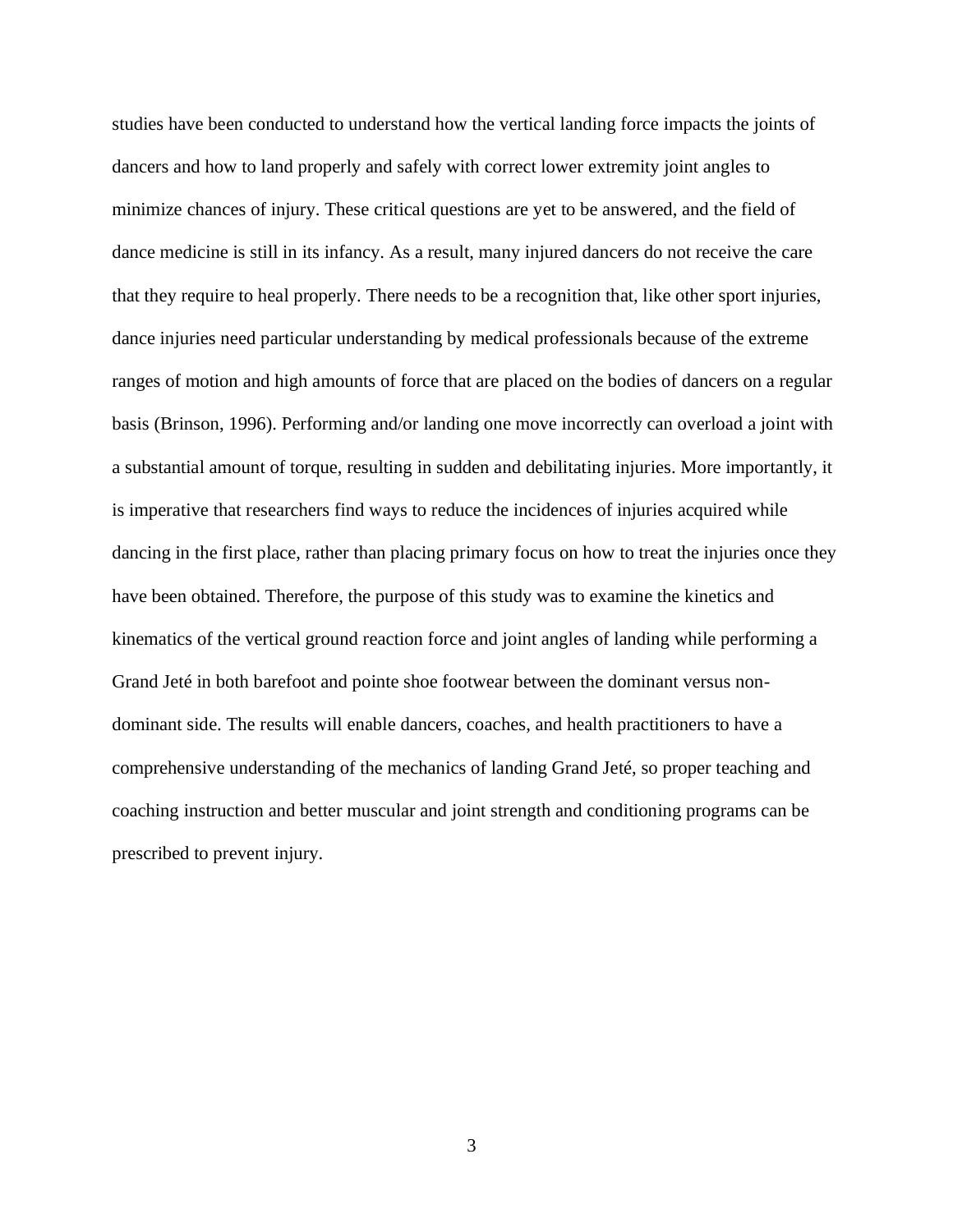#### **Review of Literature**

#### <span id="page-11-1"></span><span id="page-11-0"></span>**History of Dance**

Dance has been a part of the history of human movement, culture, and communication since humanity began. Dance is defined as the movement of the body in a rhythmic way, usually to music or chants within a given space, for the purpose of expressing an idea or emotion, releasing energy, or simply for enjoyment of the movement itself (Mackrell, 2018). Based on the earliest documented moments of dance history, dance was primarily used to accompany spiritual rituals, spiritual gatherings, and social events ("Dance Facts," 2018). To this day, dancing remains as one of the most expressive forms of communication in the world ("Dance Facts." 2018).

The first proof of the existence of dancing was found in 9000-year-old cave paintings in India. These paintings depicted people hunting, birthing children, religious ceremonies, burials, and communal drinking and dancing ("Dance Facts," 2018). During the first millennia, dance was used in Greece during important events. Dance was most noticeably used in Greece before the Olympian Games, the precursor for the Olympic Games that exist today ("Dance Facts," 2018). Dancing became widespread during the third millennia BC, when the Egyptians started using dance as an important part of religious ceremonies. At this time, dance was used to emulate important events, such as stories of the gods and the cosmic patterns of the moving stars and sun. Aside from religious ceremonies, people have been using dance for celebration, entertainment, and seduction to provoke the mood of exhilaration.

Dance is commonly utilized as a form of self-expression, communication, stress relief, and exercise. Dance is known to create a completely self-contained world for dancers in which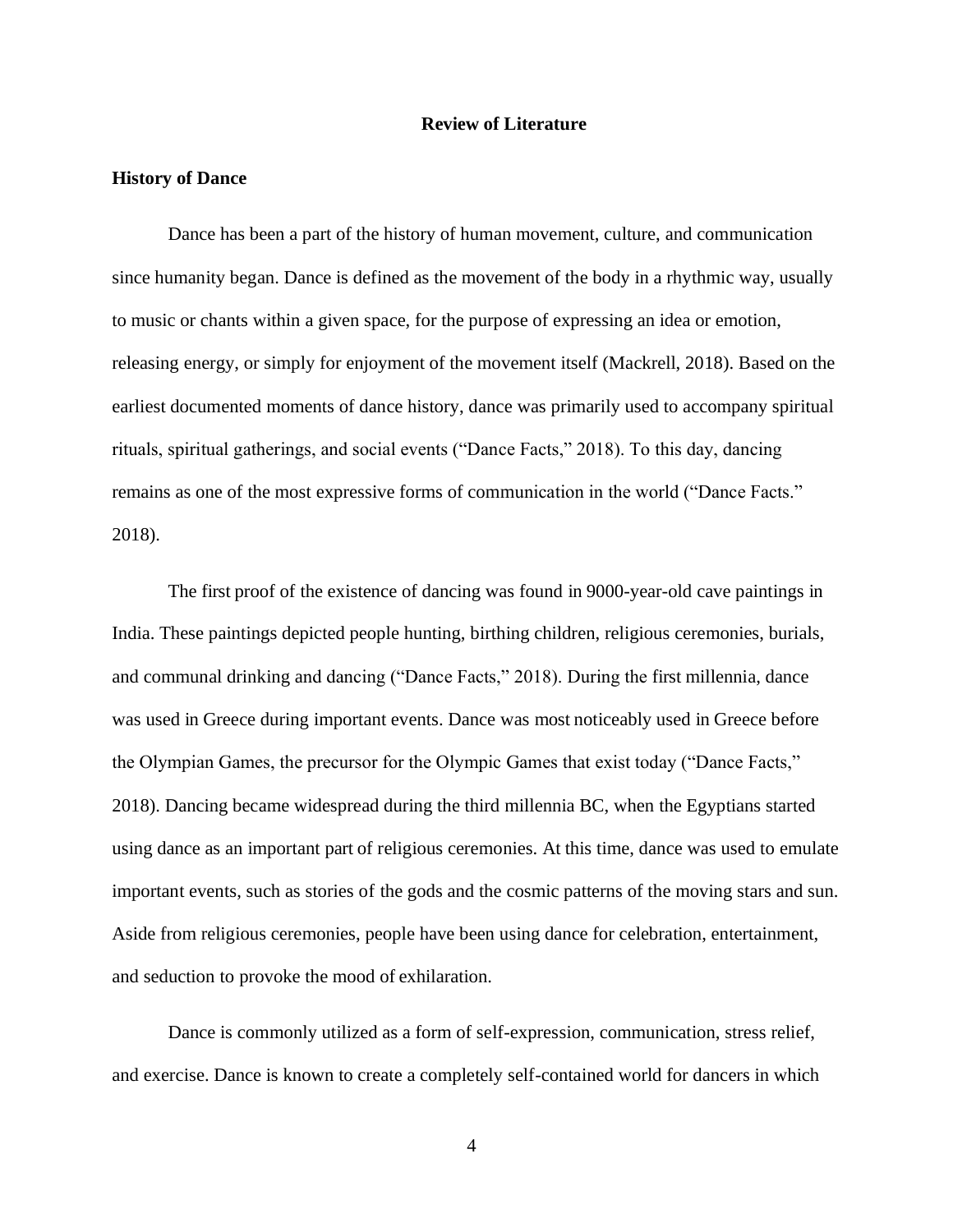they can exhibit a higher amount of physical effort, prowess, and endurance way beyond their normal capabilities (Mackrell, 2018). People commonly dance for the pleasure of experiencing their body and environment in new and special ways (Mackrell, 2018). The moves commonly performed while dancing may produce a state of mind and body that is different from a traditional every day experience.

Today, there are numerous forms of dance throughout the world. Some of the most common dance styles are ballet, contemporary, modern, tap, jazz, and hip-hop. The two dance styles particularly pertinent to this study are ballet and contemporary dance. Ballet is a fluid and graceful style of dance that uses precise and highly formalized movements to tell a story; contemporary dance is an expressive dance style that abandons the rigid aspect of classical forms of dance and incorporates unconventional movements from styles around the world.

Ballet has been the most dominant and popular form of dance in the Western Theater Dance since its creation during the Renaissance period around the year 1500 in Italy (Nedvigin, 2018). The term 'ballet" comes from the Italian word 'ballare' which means 'to dance.' Ballet still incorporates the positions and steps developed in the court dances of the  $16<sup>th</sup>$  and  $17<sup>th</sup>$ centuries (Mackrell, 2018). The earliest ballet dancers wore masks, numerous layers of brocaded costuming, pantaloons, large headdresses, and ornaments. This clothing was difficult to move in, resulting in traditional ballet choreography consisting of small hops, curtsies, promenades, and gentle turns (Nedvigin, 2018). At this time, the ballet dancers wore small heeled shoes, rather than traditional flat ballet shoes that are worn today. Ballet is characterized by an erect position of the dancer with the dancer's body maintaining a long, vertical line position during every dance move they perform. Ballet dancers always aim to conceal the stress of the choreography by performing with an air of grace and fluidity. The dancer's consistent poise and grace is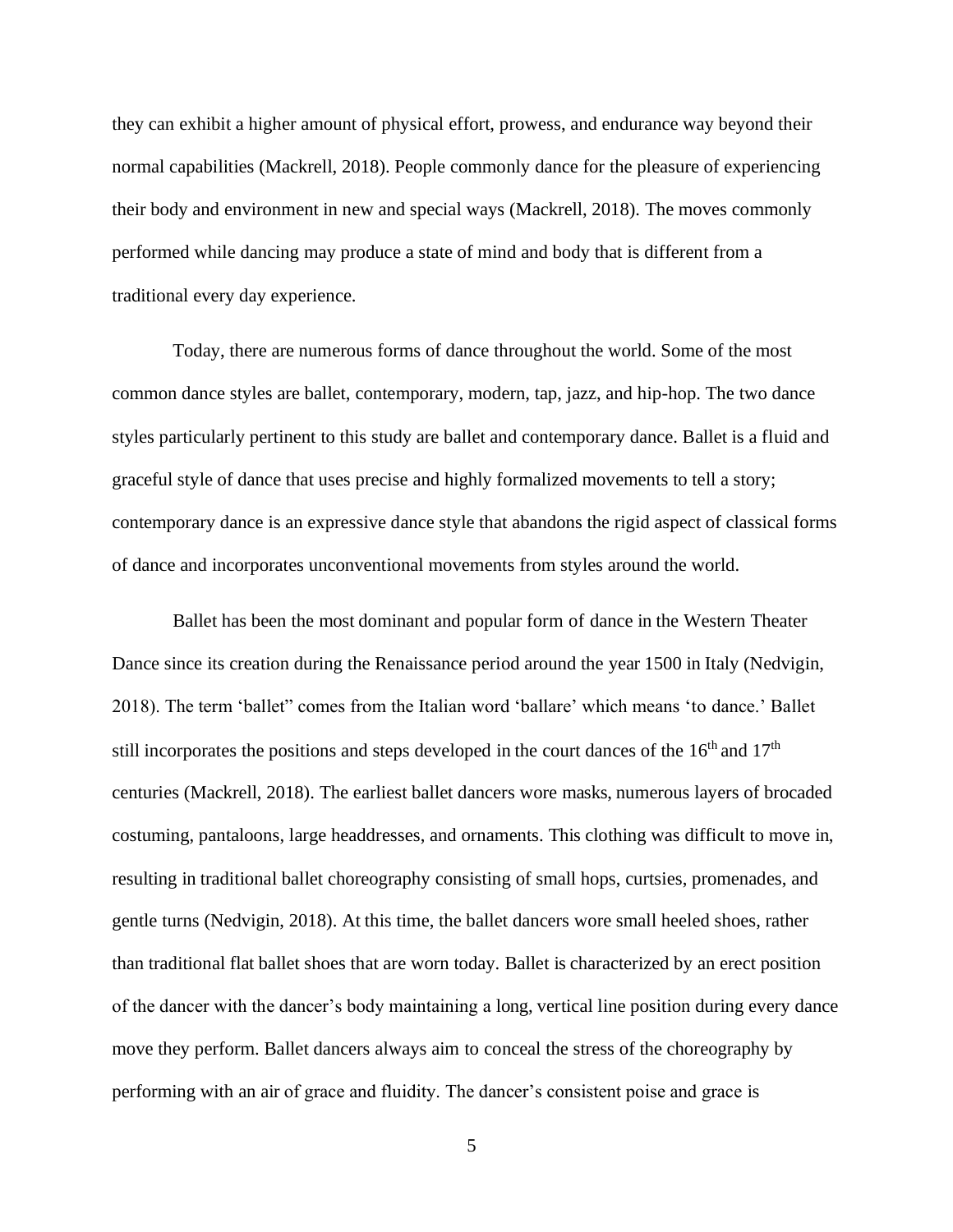responsible for maintaining the characteristic qualities of dignity and control that have been present in ballet since its creation. The official terminology for ballet was gradually created by the French over 100 years (Nedvigin, 2018).

Over the course of its existence, the ballet dance style has undergone numerous changes. During the Romantic Era in the early to mid-19<sup>th</sup> century, ballet was softer with fewer jumps and turns than in the later  $19<sup>th</sup>$  and  $20<sup>th</sup>$  centuries. Russian ballet resembles the more brittle and strenuous style of the Italians, as well as the vigorous athleticism of Russian folk dances. Although ballet still maintains many of its old traditions, ballet dancers have recently started to experiment with characteristics of modern dance, such as leaning away from the vertical line that is traditional in ballet, dancing closer to the floor, and using turned-in leg positions and flexed feet (Mackrell, 2018).

#### <span id="page-13-0"></span>**Jumping and Landing**

Dance is a dynamic form of movement that typically requires flexibility, agility, poise, strength, endurance, and technical skill (Grealish et al., 2017). Researchers Wild, Grealish, and Hopper (2017) investigated the injury rate of Irish Dance, a form of dance that requires a lot of hopping, jumping, and leaping onto a singular leg, and the authors found that almost 80% of dancers sustain at least one musculoskeletal injury throughout the course of their dance career, especially right before a major performance or championship. The study defined injury as any incident that caused the dancer to be absent from dance practice or competition for at least two weeks. McNamara, Noon, Schmicke, and Zoch (2009) conducted a study that found that more than 90% of all reported dance injuries occurred to the lower limbs, with the foot and the ankle accounting for about 60% of all the injuries. For most dancers, overuse injuries account for most of the reported injuries. These overuse injuries may be the result of the numerous hours that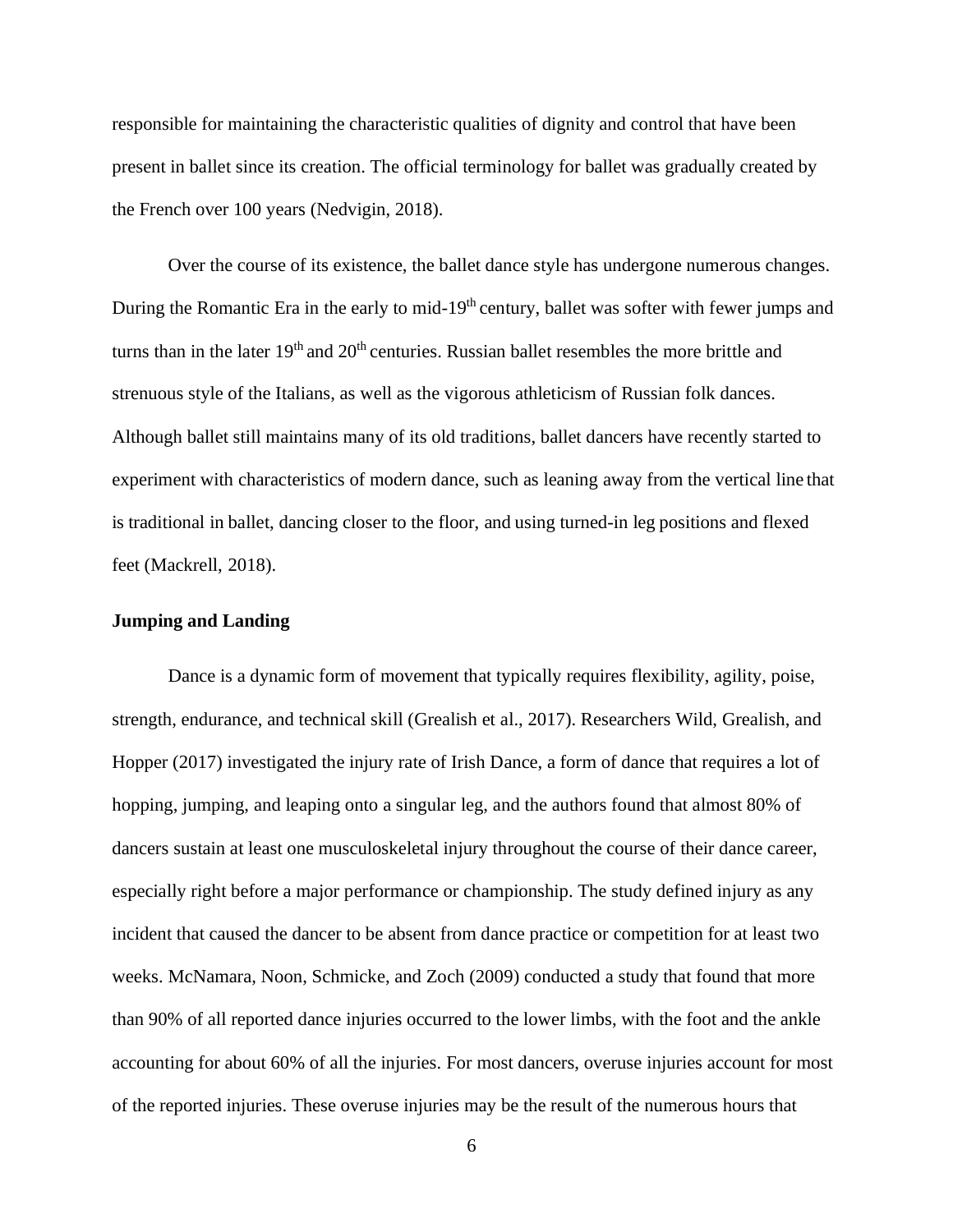dancers dedicate each day for dance practice and improving their technique. On average, skilled dancers dedicate about 10 to 18 hours to dance per week and have higher injury rates than less skilled dancers who only dedicate 2 to 3 hours per week to dance (McNamara et al., 2009). Other factors that contribute to an increase in injury risk are sudden increases in training, rehearsal hours, and performances.

In most forms of dance, dancers perform a series of repetitive high intensity leaps, hops and jumps that require them to land on a single limb. In Irish and ballet dance, these dancers must also sometimes land on the tip of their toes after these hops, leaps, and jumps which increase their risk of injury due to the unstable landing position of landing with an extended knee and hip with ankle plantar flexion and toe extension and an upright and rigid trunk. These motions often require immense strength and core stability. While jumping and landing, dancers must maintain postural control, which is the ability to control the center of mass with the synergistic performance of the neuromuscular and sensorimotor systems (Paillard, 2012).

One of the main injury risks of leaping and landing on one leg is the impact of muscular fatigue. Studies have also shown that performance and injury occurrence in a variety of athletes can be associated with single-leg balance and landing tasks (Munn et al., 2010). Dancers are required to constantly leap and hop landing on one leg, which can quickly result in fatigue of the impacted muscles and loss of balance. Fatigue can be defined as a reduction in the maximal force-generating capacity of a muscle that may lead to disruptions in neuromuscular function after strenuous exercise (Grealish et al., 2009). Fatigue has been found to have a negative impact on landing mechanics and contributed to a greater knee abduction load, reduced peak hip external rotation alignment, and greater forward and lateral trunk flexion (Grealish et al., 2009). In fact, fatigue brought about by isokinetic exercise reportedly reduces athletes' landing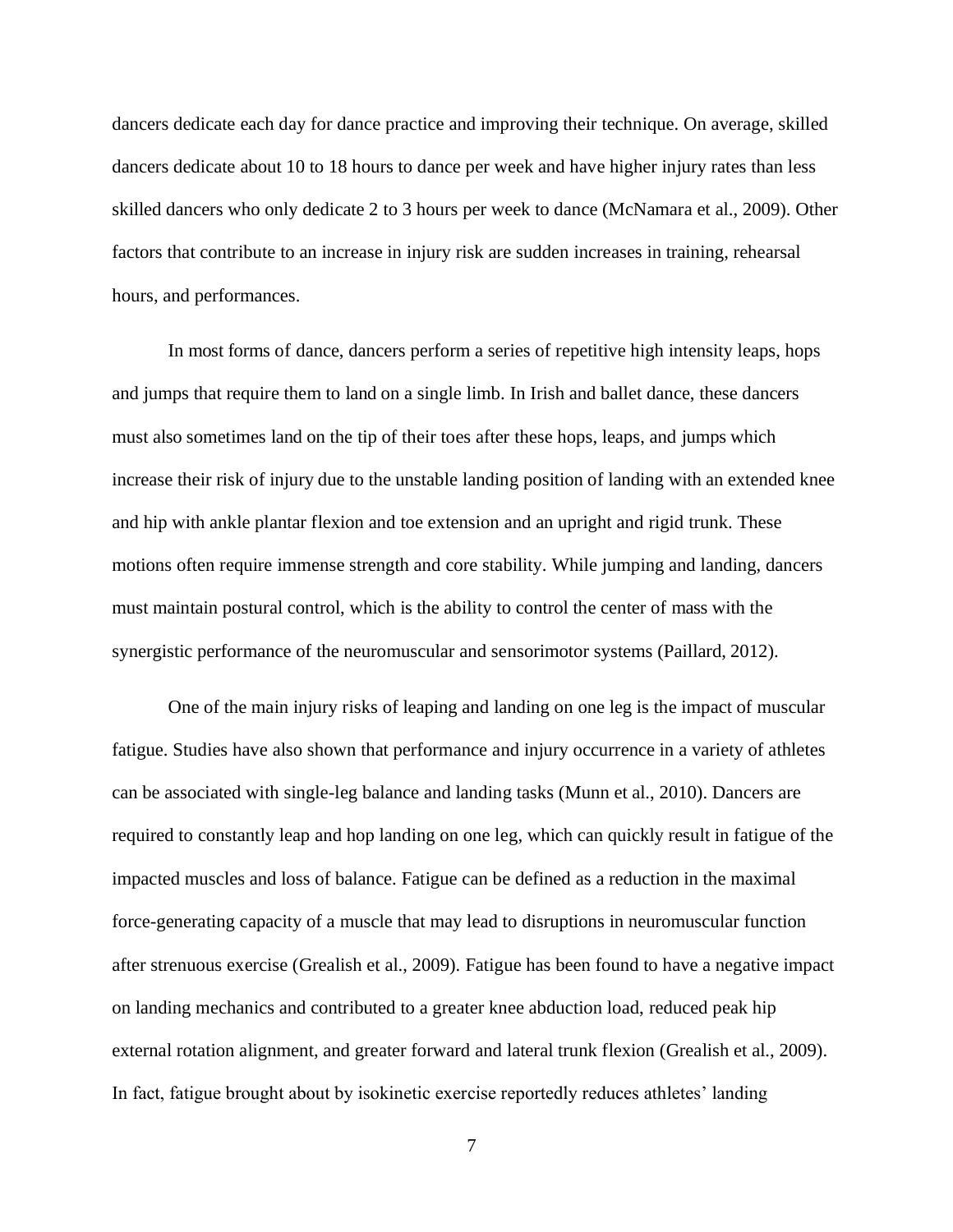performance 5-17%, predisposing the athletes to a higher risk of injury as a result of poor landing form and fatigued muscles (Arab et al., 2007; Bizid et al., 2009; Powers et al., 2004). Fatigue resulting from variable-speed movements, such as dancing, has been found to decrease single-leg balance ability by 16-32% and single-leg landing performance by 4-35% (Ambegaonkar et al., 2010; Eckhardt et al., 2012; Hentschke et al., 2013). Aside from fatigue, injury while landing may result due to failure to assume the proper landing position or too high of a force exerted on the joints of the dancer.

#### <span id="page-15-0"></span>**Vertical Ground Reaction Force**

According to Isaac Newton's Third Law of Motion, every action has an equal and opposite reaction. In accordance with this law, whenever someone walks, runs, or jumps, every time her foot lands, ground reaction forces are produced (Romanov, 2018). Ground reaction forces are external forces that act upon the human body in motion or at rest with the purpose of propelling the body to initiate and control movement (Romanov, 2018). Typically, human movements are subject to constant perturbations and constraints as a result of the anatomical construction of the body's joints. Despite these limitations, the human locomotor system tends to be strong and adaptable, which allows for quick and effective compensation for disruptions in stability allowing for the person to regain their stability as they move (Auyang et al., 2013).

For dancers, leaping through the air is often accompanied by a performance goal, such as leaping high, far, or fast. Unfortunately, the aesthetic constraints imposed on dancers challenge the performers to utilize limited strategies to modify their technique when trying to balance the bodily demands of leaping (Fietzer et al., 2011). A typical leap taking off from one leg and landing on the opposite leg is comprised of three phases: *take-off*, *flight*, and *landing*. The takeoff and landing phases are the two phases that require ground contact and can be subdivided into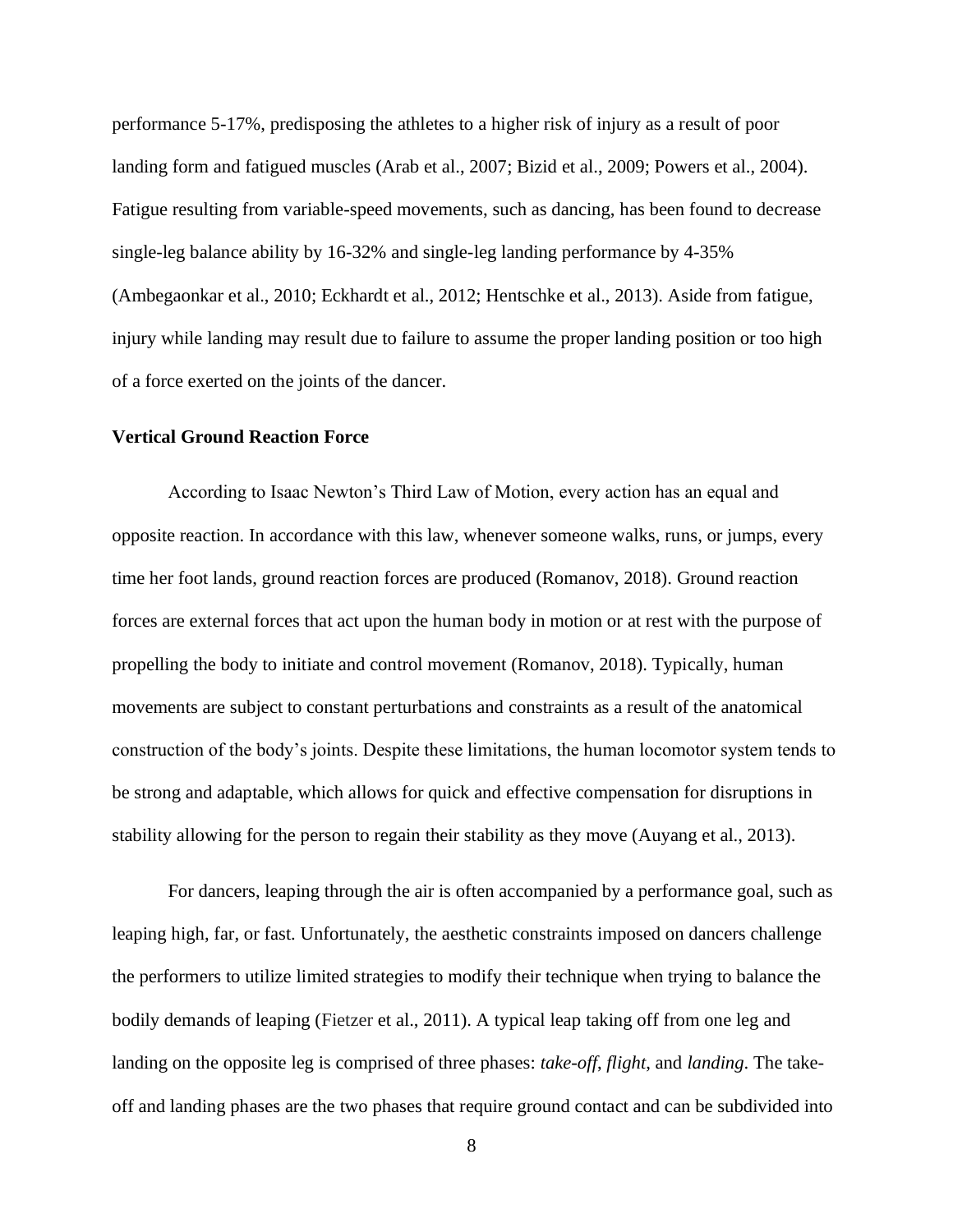two sub-phases consisting of *weight acceptance* and *propulsion* (Fietzer et al., 2011). The vertical ground reaction force is present during both the take-off and landing phases. The purpose of the vertical ground reaction force is to change the body's momentum. Studies completed by Ferris and Farley (1997) and McNitt-Gray (1993) have shown that the vertical ground reaction force is greater in jumping and leaping than running. In fact, numerous studies have found that the vertical ground reaction force during jumping and leaping can measure up to about 3.5-8.0 times the person's body weight (Farley et al., 1997; McNitt-Gray, 1993). The vertical ground reaction force combined with repetitive momentum changes that are common in dance prove the importance of controlling the vertical ground reaction force attenuation exhibited by dancers (Fietzer et al., 2011).

Leg stiffness, which is characterized by tissue compressibility, is a key component in vertical ground reaction force attenuation that is dependent upon kinematic and kinetic events (Butler et al., 2003). The angular joint stiffness of each individual joint plays an important role in determining the quality and characteristics of the leap, including the magnitude of the vertical ground reaction force, duration of ground contact, and the lower extremity joint angular displacement (Farley et al., 1997). The position of the femur and the tibia of the leg help to place the knee in the best position of all the lower extremity joints to help reduce the vertical ground reaction force (Kulas et al., 2006). The amount of stiffness in the joints required has been found to increase with the demands of the activity (Arampatzi et al., 1999; Cavanagh et al., 1980; Farley et al., 1998; Komi et al., 2002). Greater amounts of joint angular stiffness are associated with decreased joint angular displacement and increased moments which increases the risk of bony injury (Abernethy et al., 1978; Butler et al., 2003; Cavanagh et al., 1980). Contrarily, decreased joint angular stiffness results in greater joint angular displacement and less changes in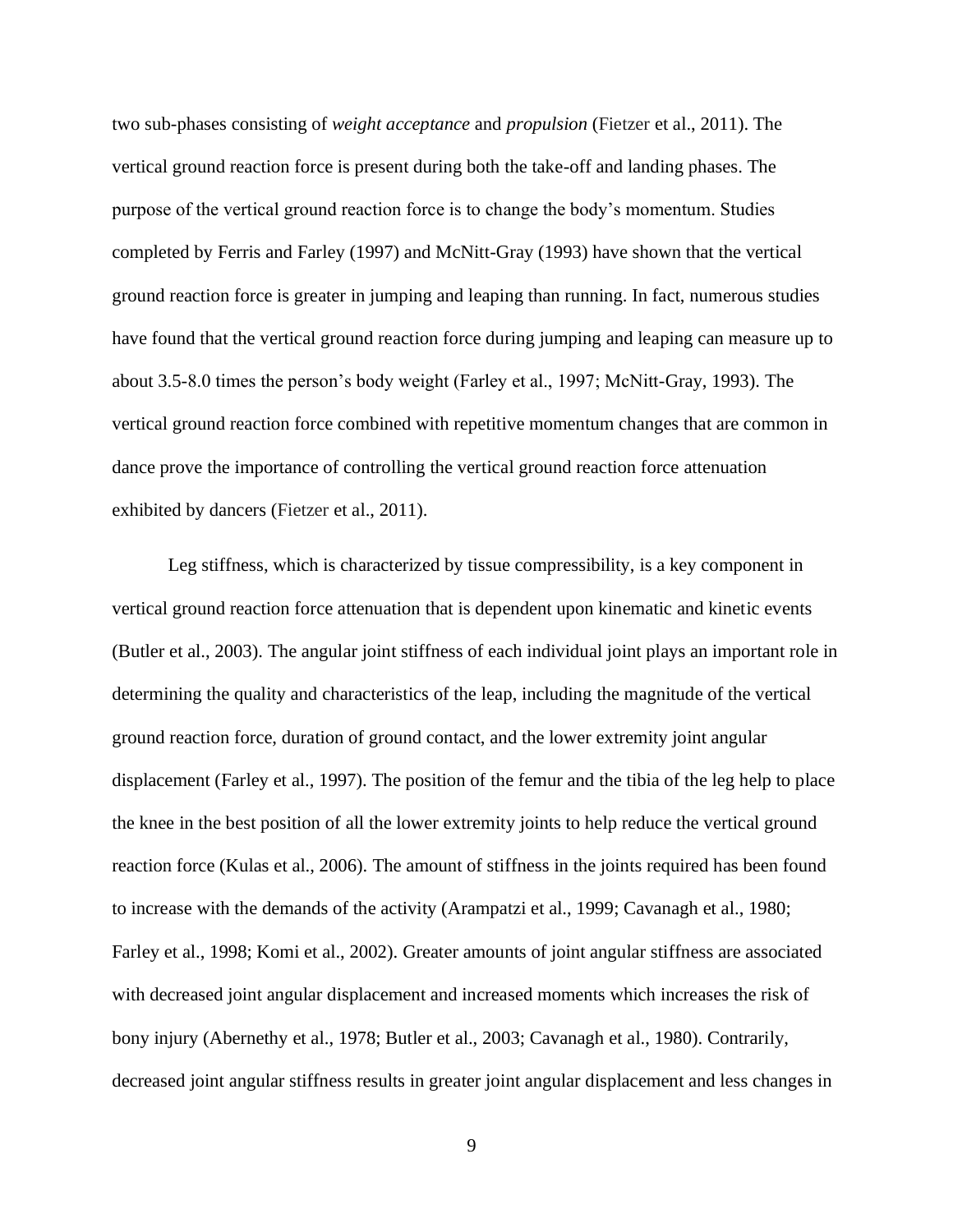moment, which also increases the risk of injuries, such as tendinopathies and sprains (Butler et al., 2003; Cavanagh et al., 1980; Kulas et al., 2006).

Vertical ground reaction force is an important factor in all sports that may increase athletes' risk of injury. The vertical ground reaction force present while landing dance leaps may measure up to 3.5 – 8.0 times the dancer's body weight (Farley et al., 1997; McNitt-Gray, 1993). Similarly, figure skaters performing a single leg landing generate a landing force of about  $3.50 \pm$ 0.47 times their body weight (Saunders et al., 2014). Comparatively, the average vertical ground reaction force generated by sport times body weight are: gymnastics  $6.0x - 7.0x$ , basketball  $4.3x$  $-8.9x$ , American football  $4.8x - 5.5x$ , soccer  $2.58x - 3.55x$ , walking  $1.1x - 1.5x$ , and running 2.0x - 2.9x (Brock et al., 2014; McClay et al., 1994; Ortega et al., 2010; Seegmiller et al., 2003) Based on these comparisons, dancers sometimes generate landing forces that nearly double the forces generated from sports that are dubbed the most dangerous, such as American football and soccer.

#### <span id="page-17-0"></span>**Grand Jeté**

A dance skill movement that is primarily common in ballet and contemporary dance is called a Grand Jeté. The term Grand Jeté translates to "big throw," relating to how the dancer throws herself into the air ("BalletHub," 2018). A Grand Jeté is a jump in which a dancer springs from one foot to land on the other with one leg stretched forward of their body and the other stretched backward while in the air, Figure 1. The goal of the movement is to create the illusion that the dancer is floating through the air. From the moment of takeoff to the instant of landing, the dancer's center of gravity follows a parabolic trajectory. Thus, the movement can be considered a projectile motion.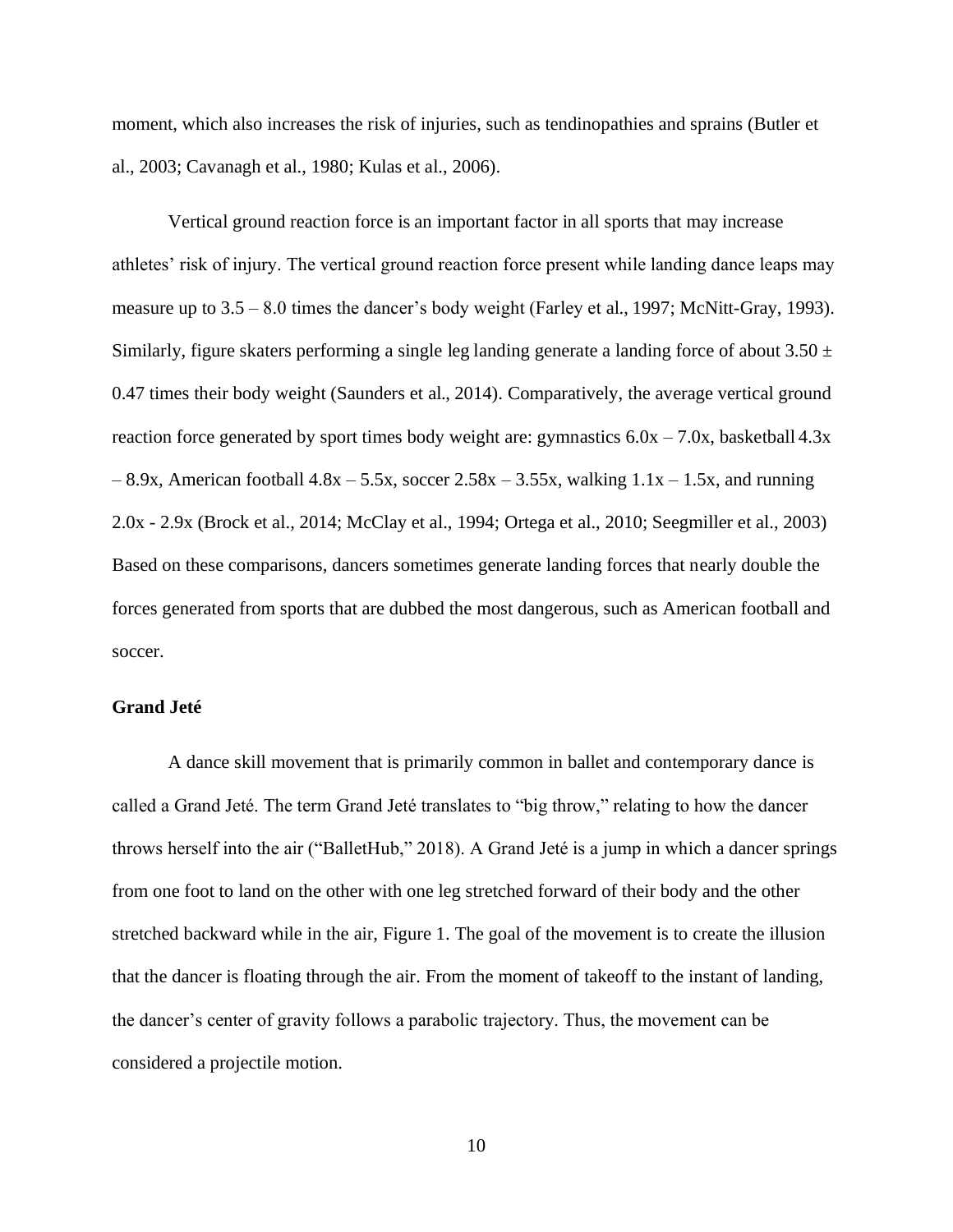

**Figure 1: Flight phases of a Grand Jeté (Eaton, 2019)**

#### <span id="page-18-0"></span>**Dominance and Ambidexterity**

Leg dominance and non-dominance is important in the world of dance. Oftentimes, dancers tend to practice on their preferred leg which causes their non-dominant leg to not be as stable or trained as their dominant leg. This discrepancy between the skill level of the dancers' dominant and non-dominant sides may result in injury if they are not careful. When participating in choreography that the dancers themselves did not create, they may be required to perform a move on their non-dominant side. If that side of the body is not trained or strong enough, the movement may result in injury due to instability and lack of skill and force dissipation on that side. Leg dominance and non-dominance in dance, as well as other sports, is so important and relevant to the world of sports and injury that the Performing Arts Medical Association held an entire conference addressing the issue of leg dominance in June 2002 in Colorado (Martin, 2002). In addition, Robinson conducted a dance-medicine study in Canada and found that 312 out of 397 of the adolescent pre-professional ballet dancers in one residential program preferred using their left leg to turn away from and toward the right. This preference of the left leg may suggest that dance programs can influence dancers' chosen dominant leg, resulting in more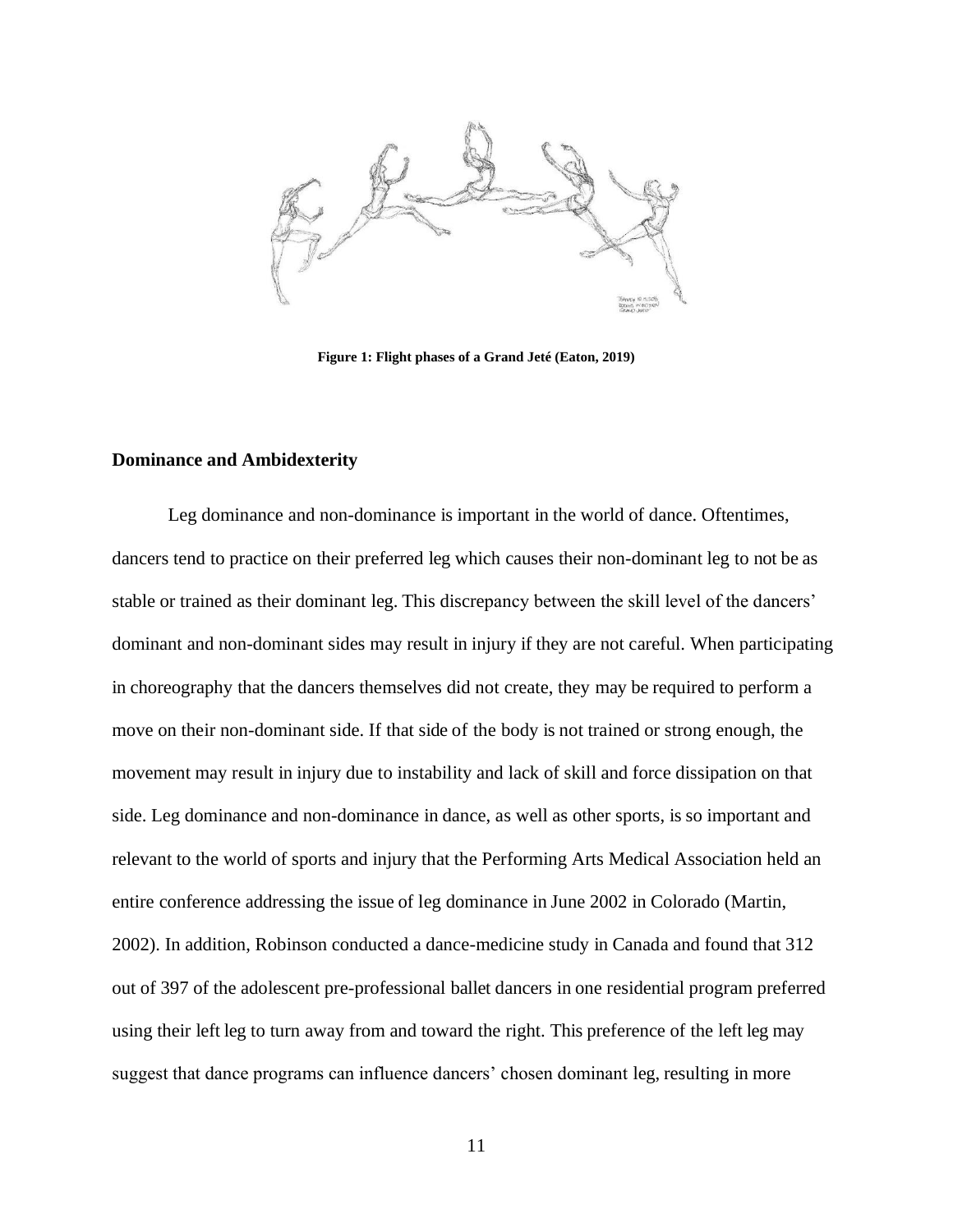discrepancy between the dominant and non-dominant sides due to the increased use of the preferred side in the dance program. Marika Molnar, a physical therapist from New York City Ballet, found that dancers tend to commonly use their preferred supporting leg for turning while warming up before class or any time after class (Martin, 2002).

Approximately 90% of the population is right-handed and right-footed (Martin, 2002). In most dance programs, combinations will start with the right leg. As a result, dancers typically spend more time marking and practicing the movements to the right. During advanced classes, choreography combinations are typically taught on the right and then are only quickly marked to the left, or not at all, before running through the combination on the left side. This causes there to be less time spent performing the movements to the left. Choreographers typically create movements from their own physical viewpoint, which would primarily be right dominant (Martin, 2002). In this traditionally right dominant dance world, dancers use their right leg to gesture and their left leg to support. Using the left leg constantly for support and the right leg for landing risks wearing out the ankle, knee, and hip joints on both sides (Martin, 2002). Due to the strain of supporting the dancer during all movements, Dr. Rietveld found that dancers' left hips were replaced more often than the right.

Structural differences between dancers can exacerbate the wear-and-tear on the hip joint during the moments of stress. For example, one dancer might have hip sockets that do not cover the entirety of the femoral head, while another dancer might have one femur that is longer than the other (Martin, 2002). Structural differences between the dominant and non-dominant sides can drastically change the stability, strength, and skill ability between the two sides, possibly resulting in injury. These structural differences may also be the result of individual dancer behavior. Repetitive movements or habits of the dancer may cause functional changes due to the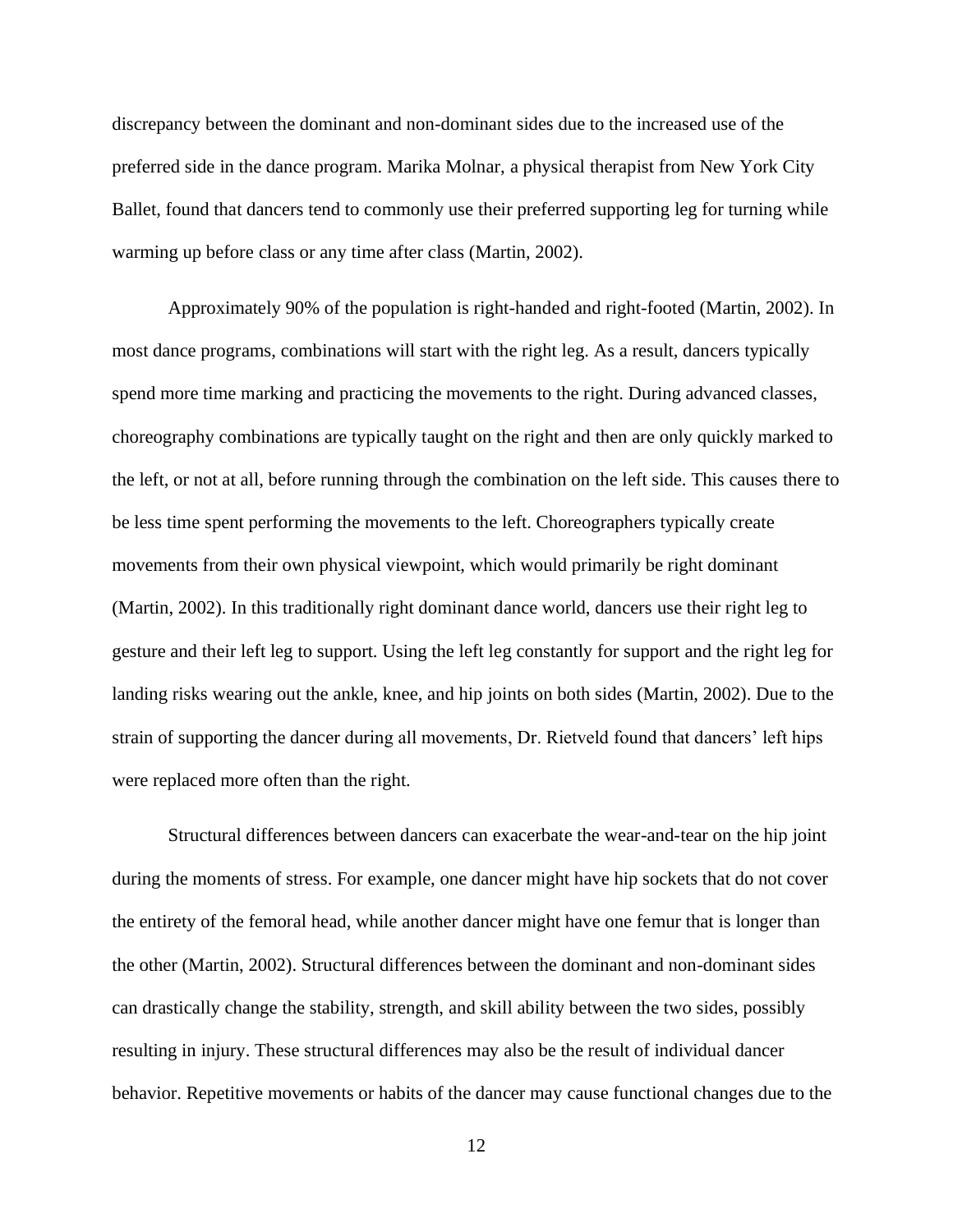overuse or underuse of the area or side of the body. For example, right handed individuals tend to have a lower right shoulder than those who are left handed. With regards to dancers, one side of a dancer's pelvis may be higher or lower, depending on which leg is dominant (Martin, 2002). Such functional differences develop over time instead of from at birth. With the use of stresssensitive instruments, dance-medicine researchers Marijeanne Liederbach, PT (director of research and education of the Harkness Center for Dance Injuries at the Hospital for Joint Diseases in New York City), and Virginia Wilmerding, Ph.D. (a flamenco expert at the University of Mexico) discovered that dancers' dominant legs and hips take the brunt of their hard work (Martin, 2002). These dance-medicine researchers found that the supporting leg worked harder and the landing leg in jumps was more vulnerable to injuries (Martin, 2002). These studies emphasize the importance of equal training on both sides of the body to prevent injury. Dancers should focus on ambidexterity when building strength, balance, and technique. Ambidexterity will allow the dancers to perform movements on both sides, equally distributing the wear and tear associated with supporting and landing the movements. Dancers should be sure to equally train on both sides even if that means that they need to practice on the less-trained side before or after practices that are run by an instructor if the instructor does not prompt dancers to do so during rehearsal (Martin, 2002).

#### <span id="page-20-0"></span>**Footwear**

Ballet dancers commonly wear pointe shoes when performing Grand Jeté. These shoes have a wooden block inserted into the tip of the shoe to help dancers reach full extension of the ankle joint while on their toes. Pointe shoes have soft leather soles and a hard tip of paper, tissue, and hardened glue, with a small flat surface in the front. The shoes are not well suited for walking and are generally very slippery and stiff.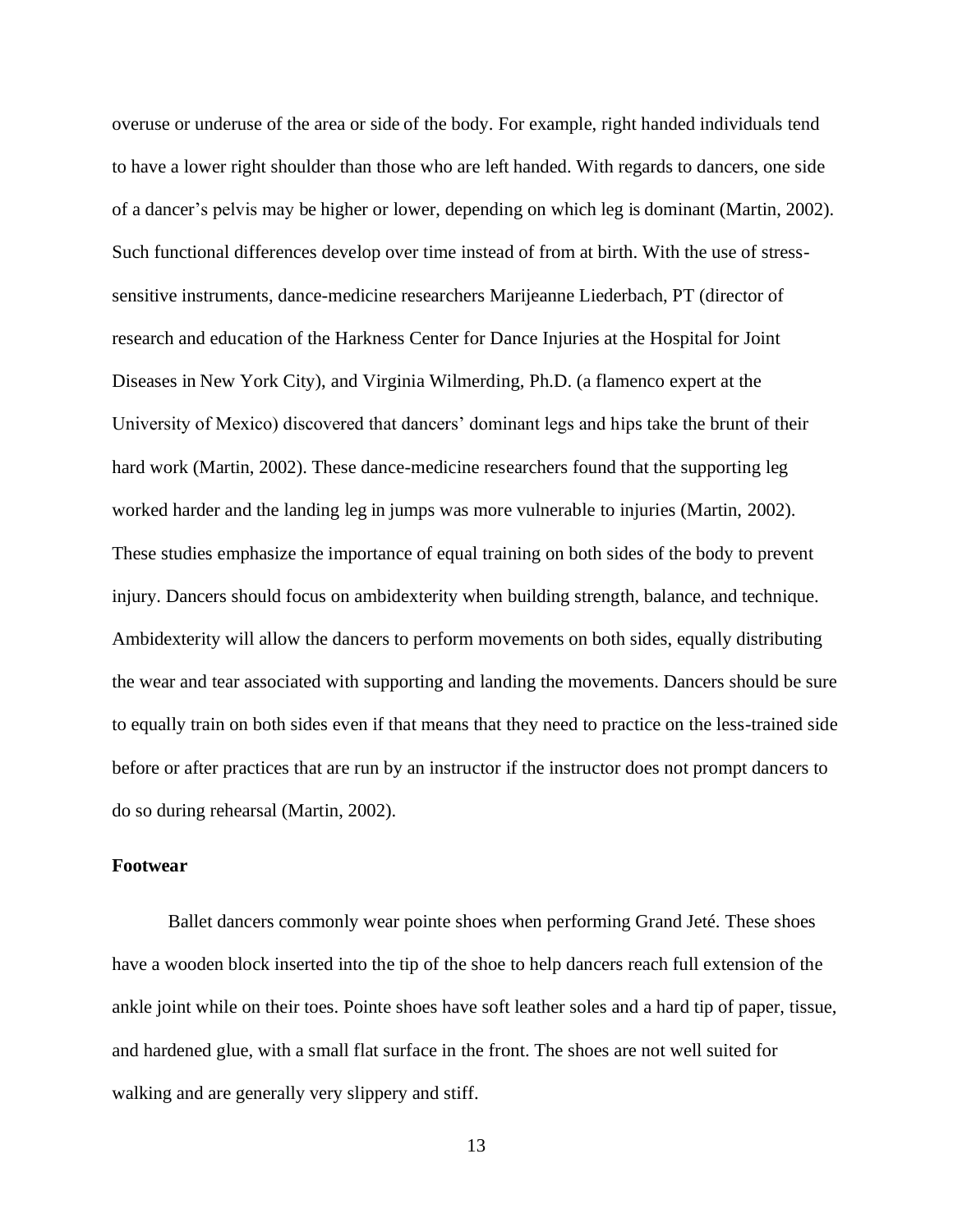

**Figure 2***:* **Pointe shoe footwear** *(capezio.com)*

Pointe shoes were first used at the beginning of the 19<sup>th</sup> century in the Romantic Age. At this time, ballerinas were meant to represent an almost illusionary female and an emblem of purity (Hoogsteyns, 2013). Pointe shoes were created to lift the dancer off the floor and produce the illusion that the dancer is floating (Hoogsteyns, 2013). Unfortunately, most dance shoes are designed for aesthetic reasons. Pointe shoes must be pliable, yet supportive. While wearing pointe shoes, the dancer's foot is required to absorb a significant amount of force in a small area on the toes, which may lead to structural changes of the foot and a higher risk of injury (Kwon et al., 2008). The shoes also may throw dancers off balance, resulting in increased tension and stiffness in the knee joint. Several studies have shown that increased joint angular stiffness is associated with decreased joint angular displacement and increased moments, thereby increasing the risk of bony injury (Abernethy et al., 1978: Butler et al., 2003; Cavanagh et al., 1980).

Dancing on pointe requires complete plantar flexion of the foot and ankle to a combined minimum of 90 degrees. The ankle is believed to be stable in the full pointe position because the posterior lip of the tibia locks onto the calcaneus and the subtalar joint is locked with the heel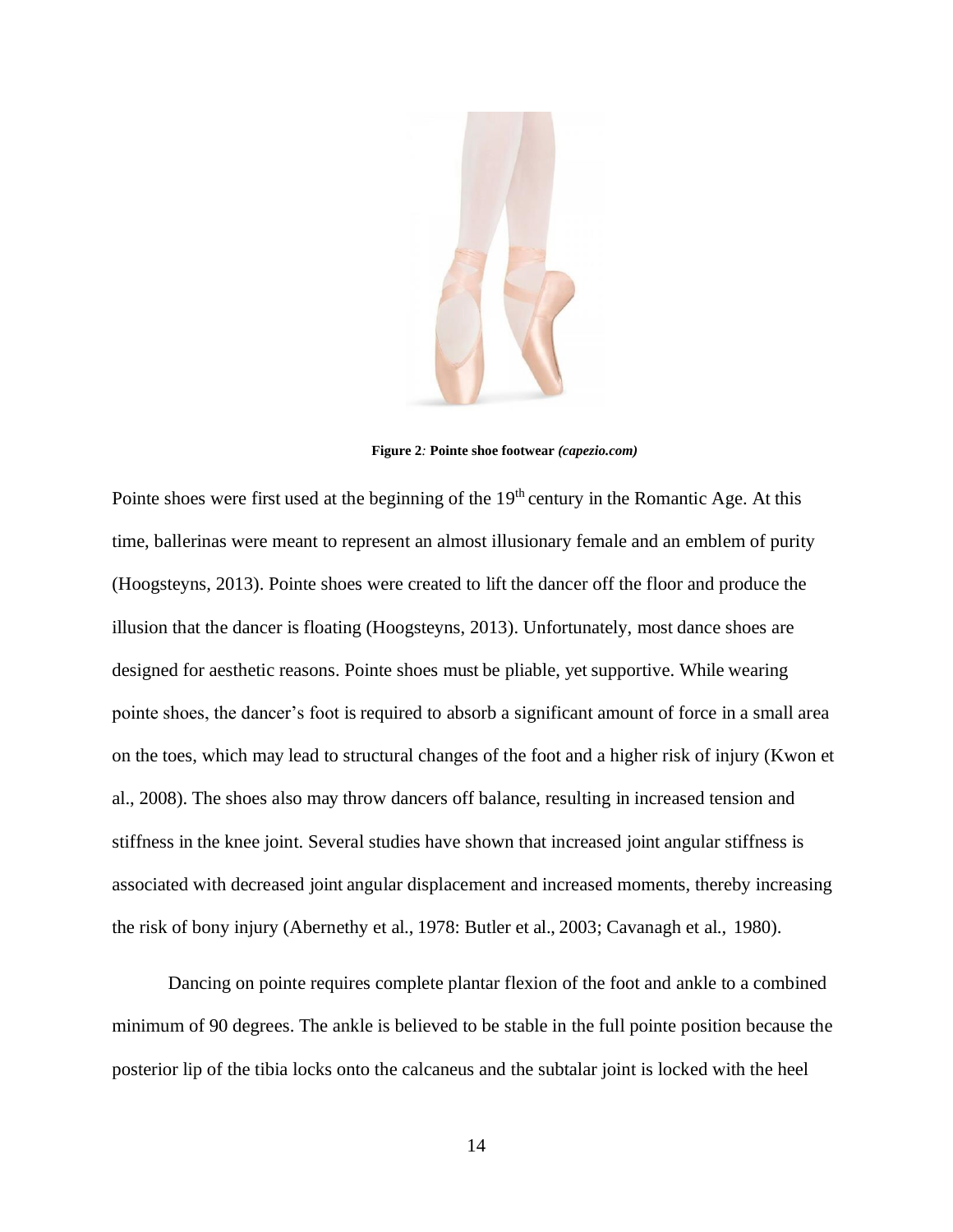and forefoot in varus (Shah, 2010). Unfortunately, the stability of the pointe position has no impact on the landing stability of a dancer in point shoes. This is because dancers do not land leaps in the pointe position. Dancers are required to land leaps on the bottom of their foot, which automatically decreases the stability of their ankle joint due to the lack of contact of the entirety of the bottom of the dancers' foot with the ground, as well as the shoe's design to provoke the dancer to spend as little time out of the pointe position as possible. Pointe shoes are designed to provide flexibility of the ankle joint to allow dancers to reach the peak pointe position, as well as complete inversion and eversion for aesthetic and functional reasons when on the balls or heels of their feet. Landing with their foot flat on the floor exposes the dancers to the risk of inversion or eversion of the ankle joint due to the instability of the shoe and the freedom of movement at the ankle joint provided by the shoe. Dancing barefoot allows dancers to make full contact with the floor when landing. Contrastingly, dancing in pointe shoes keeps the medial and lateral edges of the dancers' feet from touching the floor, which requires the dancers to land leaps balancing on the middle of their foot without using the edges of their feet for support. This lack of stability combined with increased landing force exposes the joints to a higher risk of injury.

Simply walking in pointe shoes doubles the peak pressures acting on the foot compared to barefoot (Shah, 2010). While in the full pointe position, the dancer's body weight is supported on the tips of the toes. The average pressure on the toe box while on pointe is 220psi (Shah, 2010). Pointe shoes absorb some of the impact from jump landings, but the load must also be dissipated throughout the foot and ankle complex. One study that compared five popular pointe shoe styles found that the compressive strength of the shoes was 4,300 Newtons or less. This means that a 60 kg ballerina landing on pointe from a height of one meter generates a force of impact of about 4,950 Newtons (Cunningham et al., 1998). This high force can be a risk factor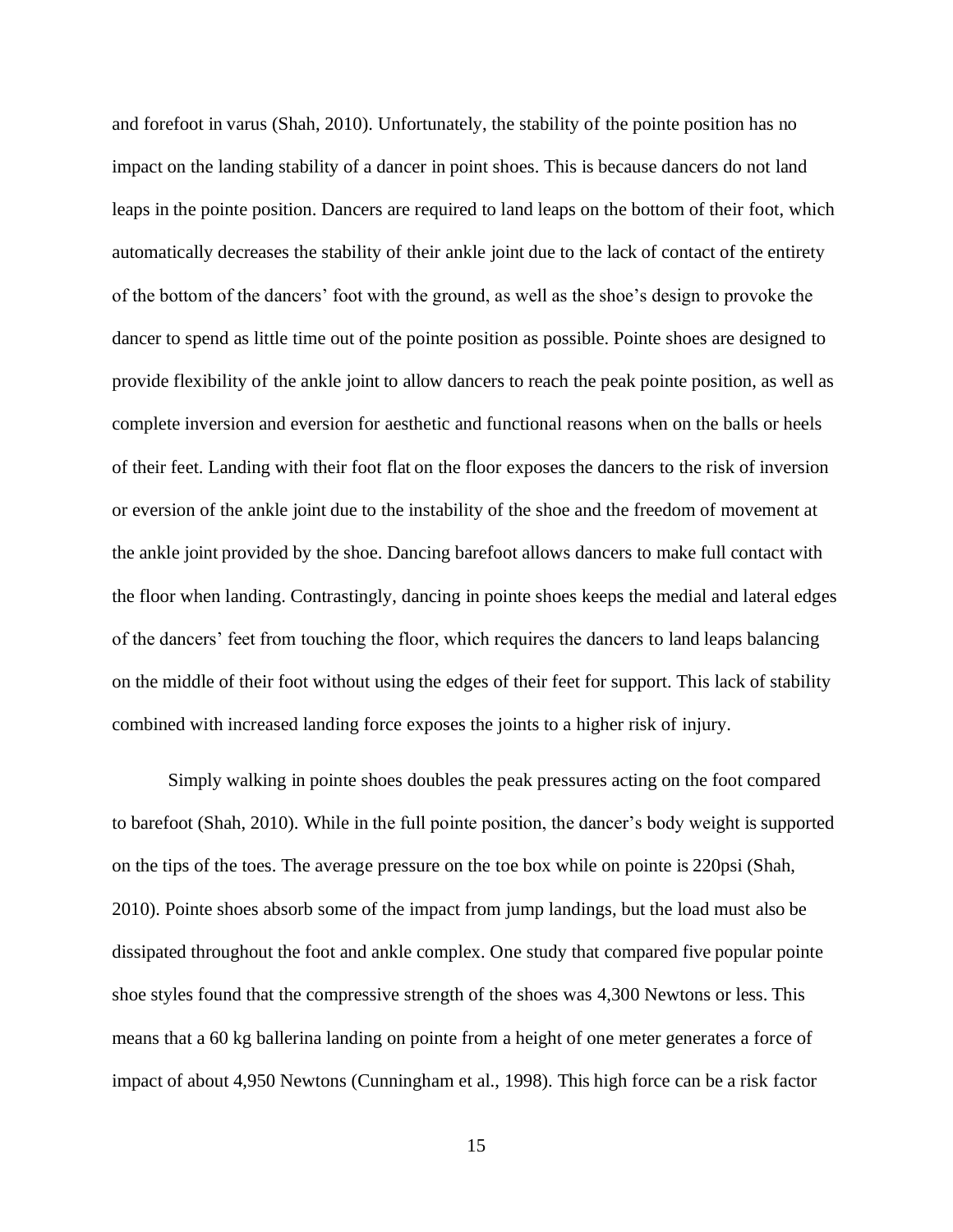for the development of injuries. The annual incidence of injuries in the ballet dance style alone is 75-85%, based primarily on retrospective studies. The most common injury locations are the foot and ankle, with ankle sprains being the most common. Other common injuries that occur due to the use of pointe shoes are bunions, traumatized toenails, corns and calluses, cortical hypertrophy of the first, second, and third metatarsals, posterior impingement syndrome, and injuries of the flexor hallucis longus and peroneal tendons (Anderson et al., 1993; Bayley et al., 1991; Bo et al., 2002; Bowling et al., 1989; Bronson et al., 1974; Leanderson et al., 2001; McGray et al., 1999; Miller et al., 1982; Ryan et al., 1987; Shah, 2010).

Due to the risks of dancing in pointe shoes, there are five requirements that one must meet before beginning their training on pointe. First, dancers must be at least 11 years old before they begin training on pointe. Although the proper age to start pointe work is controversial and many instructors only rely on ability to determine when their dancers can start, young dancers should refrain from beginning their pointe training until they are at least 11 years old. This is because the growth of the foot is about complete at age 11 or 12 so the introduction of dancing on pointe will no longer have the risk of interfering with the growth and development of the dancers' feet (Bedinghaus, 2018). Next, dancers must have at least three years of ballet training before they begin pointe training. This is because dancers must have enough time to achieve the form, strength, and alignment needed to make a successful transition into pointe work. Proper technique is essential in order to properly rise on the toes without increased risk of injury. Dancers should also consider being enrolled in at least three ballet classes each week before beginning their pointe training. In order to maintain the proper technique and flexibility needed for pointe work, it is imperative that all dancers practice ballet formally three days per week at a minimum. All added pointe training should be done towards the end of class to ensure that the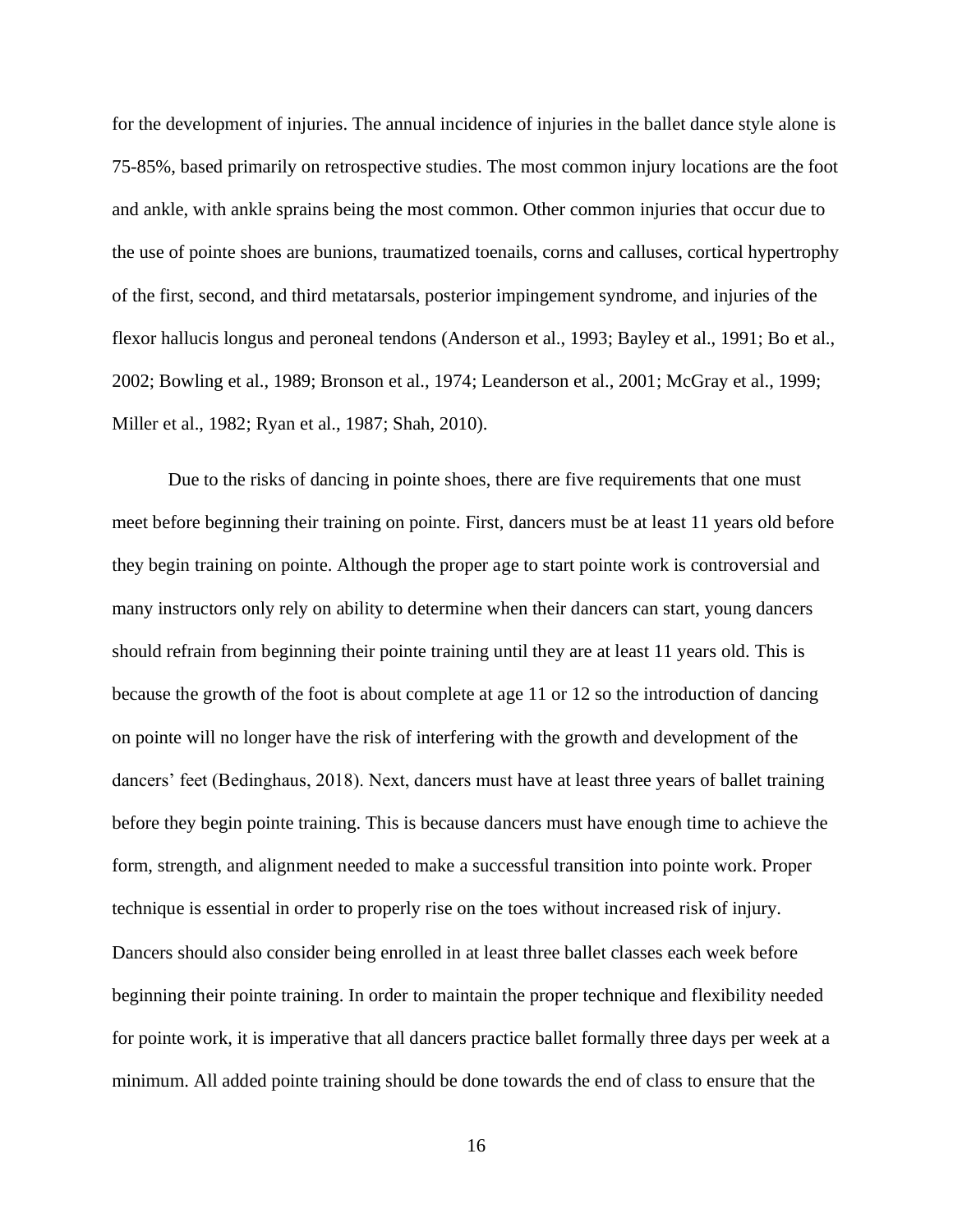entire body, especially the feet and ankles, are properly warmed up. Next, all dancers should be formally evaluated by their ballet instructor to determine if they are physically ready to meet the demands of pointe work. Instructors should evaluate dancers based on their body position and alignment, turnout, strength and balance, and mastery of basic ballet techniques. Finally, before beginning pointe training, dancers must be certain that they are emotionally ready for the task. Dancing on pointe is physically and mentally demanding, complicated, and time consuming. All dancers must be certain that they are willing to risk experiencing physical discomfort and dedicating numerous hours per week towards training and maintenance of their pointe shoes (Bedinghaus, 2018).

Aside from wearing pointe shoes, dancers also commonly dance barefoot or in shoes that focus on high flexibility and reduced cushioning to imitate barefoot situations while allowing the dancers to freely turn and move about the floor. In literature, shoes with minimal cushioning and weight and/or increased sole flexibility, which includes flimsy ballet shoes, foot undies, and jazz shoes, are referred to as minimalist shoes, lightweight shoes, or barefoot shoes (Hentschke et al., 2013). It is questionable, however, whether these shoes have beneficial effects or temporarily increase the risk for adverse effects. To this date, no evidence exists to prove that minimalist shoes provide enough stability during the complex movements required during dancing, such as dynamic stabilization following jumping, turning, and change of direction (Hentschke et al., 2013). Studies have shown that, compared to dancing barefoot, the use of footwear increases stiffness in the lower extremity during hopping and jump landing, joint excursion at the ankle, and lower extremity muscle activation during jump landing stabilization (Bishop et al., 2006; Kulas et al., 2012). These effects of dancing in shoes can be partly attributed to the different mechanical strategies employed for controlling peak impact forces during jumping and landing.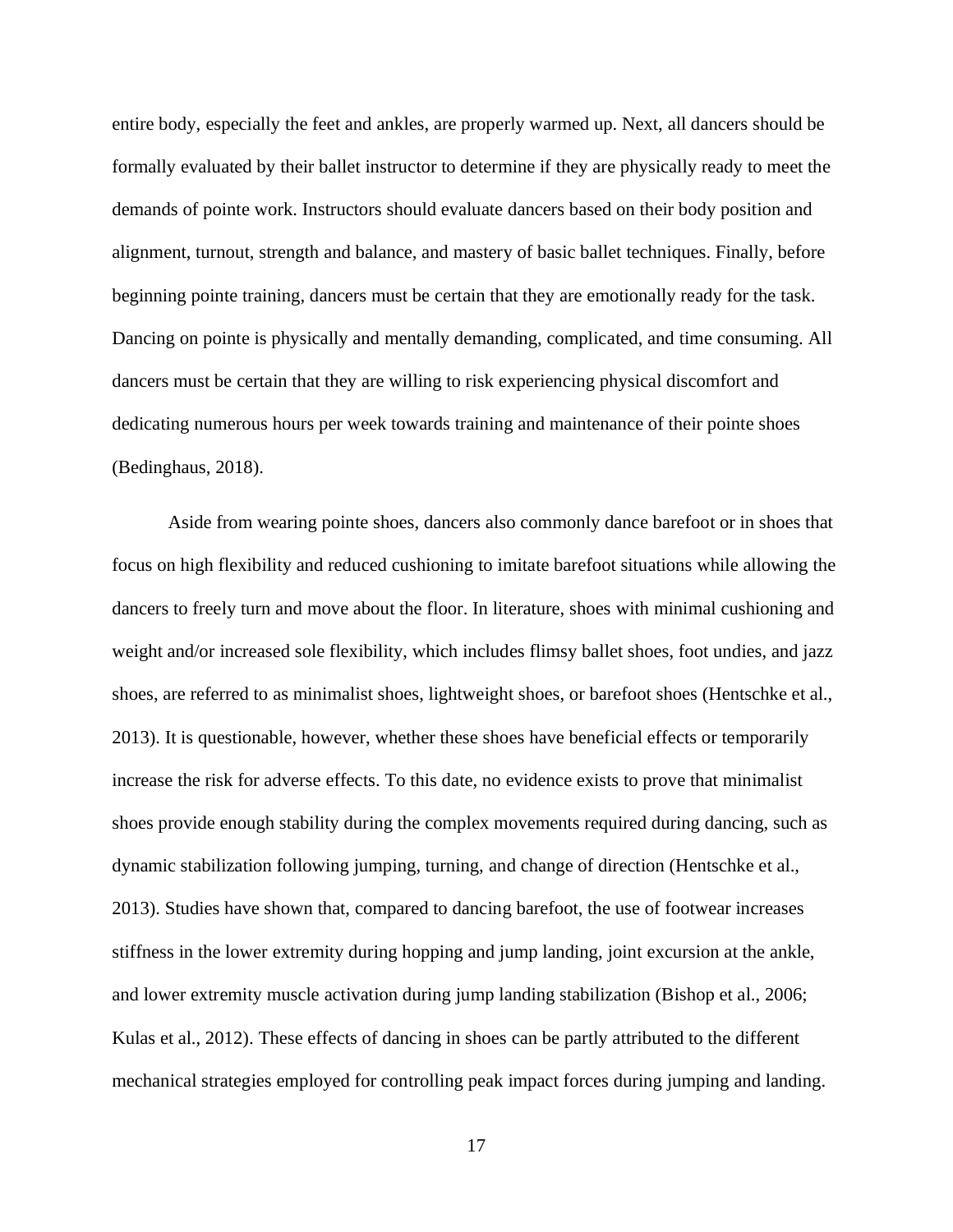Although dancing in minimalist shoes has been shown to contribute to joint instability, there is also a notion that dancing barefoot comes with its own biomechanical challenges. Dancing barefoot requires strong foot and ankle supporter muscles, as well as increased joint stability and balance capabilities. When landing with and without shoes, dancers must be wary of the surface they are landing on to prevent slipping, landing on unexpected small items on the floor or stage, and prevent infection and cuts on the bottom of their feet. Without shoes, dancers' feet are not cushioned during landings and turns, which may result in severe bruising, calluses, or even bony damage of the foot from landing with high landing forces. Landing on one foot from a leap exposes dancers to high force moments that need to be dissipated by one limb, resulting in the risk of extreme ankle and/or knee instability, compression, and muscle failure. Landing in this manner has been found to be one of the main causes for accidental ankle inversion amongst dancers. However, there are some benefits of dancing barefoot, including increased control over motion due to increased contact with the ground, increased sticking to the floor due to the abrasion of the skin on the floor, and the ability to compensate for poor landings due to the flexibility allowed by not wearing shoes that inhibit the motion of the ankle joint. Due to the mixed reports of how footwear impacts dance landings, the intent of this study was to examine the effects of the pointe shoe on the vertical ground reaction force and joint angular displacements of landing a Grand Jeté. The results of this study provide instructors, practitioners, and dancers with critical information about how to prepare dancers' bodies to withstand the force and joint displacements imposed by pointe shoes.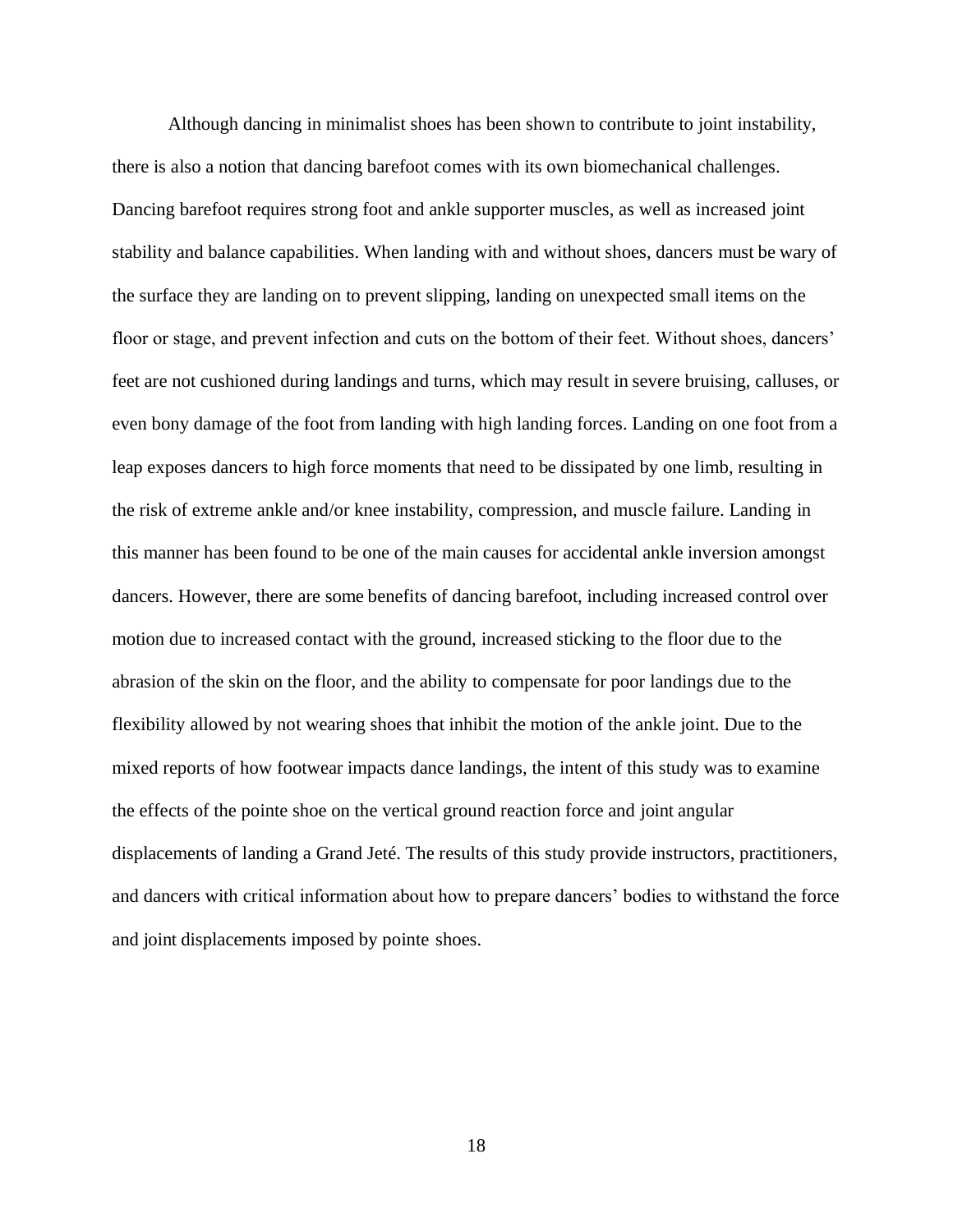#### **Methods**

#### <span id="page-26-1"></span><span id="page-26-0"></span>**Participants**

Seven right leg dominant female college dancers (age:  $20.4 \pm 1.5$  years old, height: 1.63  $\pm$  0.06 meters, mass: 62.8  $\pm$  4.5 kilograms, dance experience: 17.6  $\pm$  2 years in a variety of disciplines) were recruited to participate in this study. All recruited dancers had numerous years of training in ballet, contemporary, hip hop, and jazz and had 1-2 years of experience dancing in pointe shoes. Leg dominance was determined by asking the dancers which leg they naturally choose to practice and perform movements on and then confirmed by having dancers fall forward and determine which leg they bring forward to catch themselves. Participants were recruited from the Bridgewater State University Dance Company. All participants were free of injury or illness that could impact their performance of the movement. Each participant's age, height, weight, years of dance and pointe experience, and dominant leg were recorded. Institutional Review Board permission was acquired and written informed consent was obtained from each participant prior to the study. A pair of new Capezio pointe shoes was provided for each dancer to prevent any skewing of the data resulting from the use of worn-out shoes. Capezio Ouch Pouches were provided for the dancers to cushion their toes to allow the dancers to perform the movement with full intensity without experiencing significant toe pain. A foot roller was also available for the dancers to use to stretch and massage the muscles in their feet after completion of their trials. Participants were briefed on the study protocol and were informed that they had the right to withdraw from the study at any time without penalty. All dancers were instructed to wear athletic clothing that did not limit their range of motion.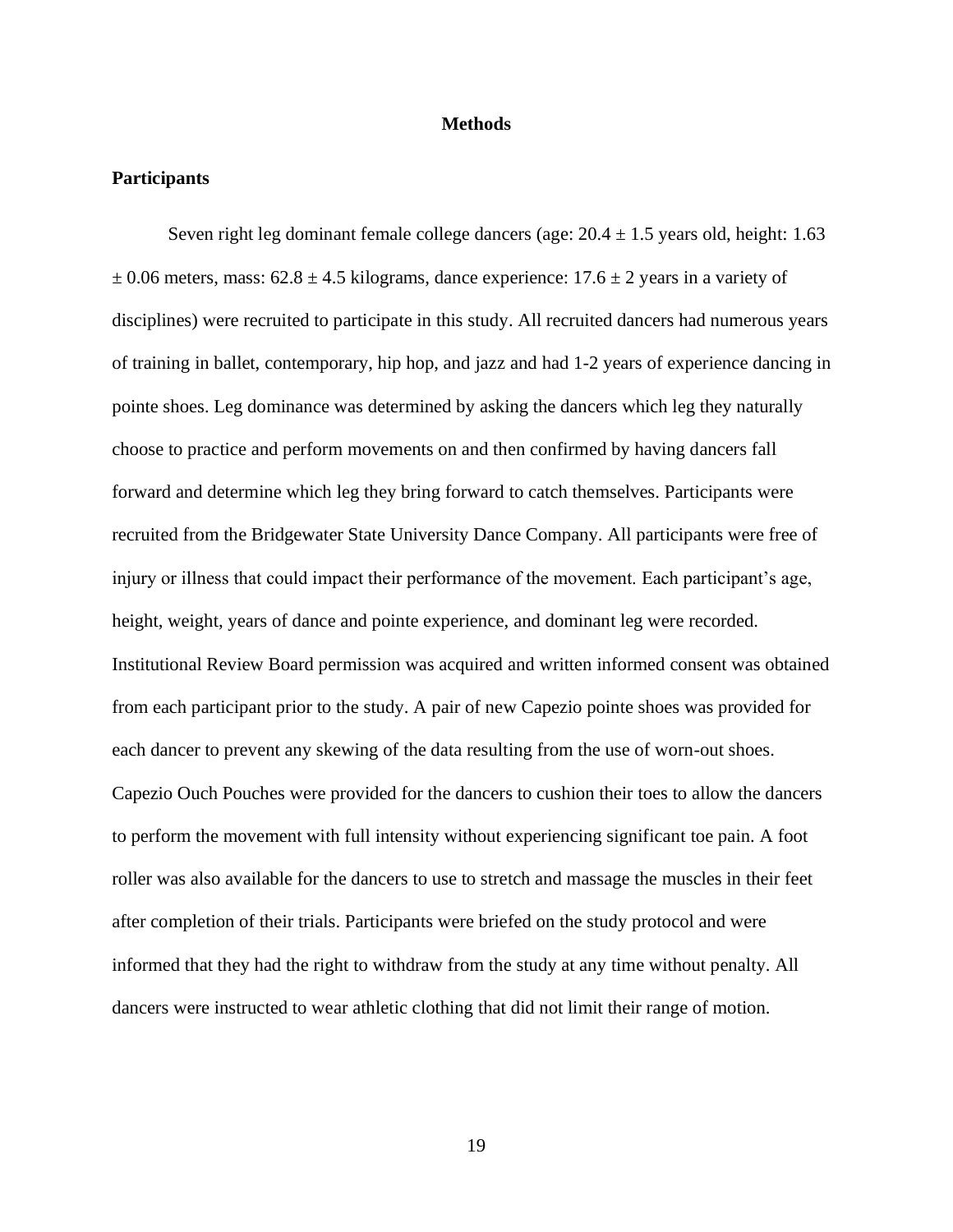#### <span id="page-27-0"></span>**Protocols and Experimental Set Up**

All participants were tested at the Biomechanics Laboratory in the Adrian Tinsley Center at Bridgewater State University. Participants had minimal experience with Capezio pointe shoes and were allotted five to ten minutes to warm-up and feel comfortable with the shoes. After their warm-up, dancers were given detailed instructions about the experimental protocol and required movement. Each participant was allowed 2-3 practice trials to mark where they needed to begin the movement to land directly on an AMTI force plate that was operated at 1000 Hz.

Five joint reflective markers were placed on each side of the dancers' bodies, at the shoulder (acromion), hip (greater trochanter), knee (lateral epicondyle of the femur), ankle (lateral malleolus), and toe (base of the fifth metatarsal), Figure 3.



**Figure 3: Positioning of reflective joint markers on both sides of the body to allow tracking and analysis of joint angles.** All participants were instructed to perform a Grand Jeté at maximal effort, landing on one foot on the force plate. Maximal effort of the movement would indicate that the dancers reach their individual maximum height and split in the air before they land, and this effort was monitored and confirmed with the use of a Casio high speed video camera (Model: EX-FH25) that was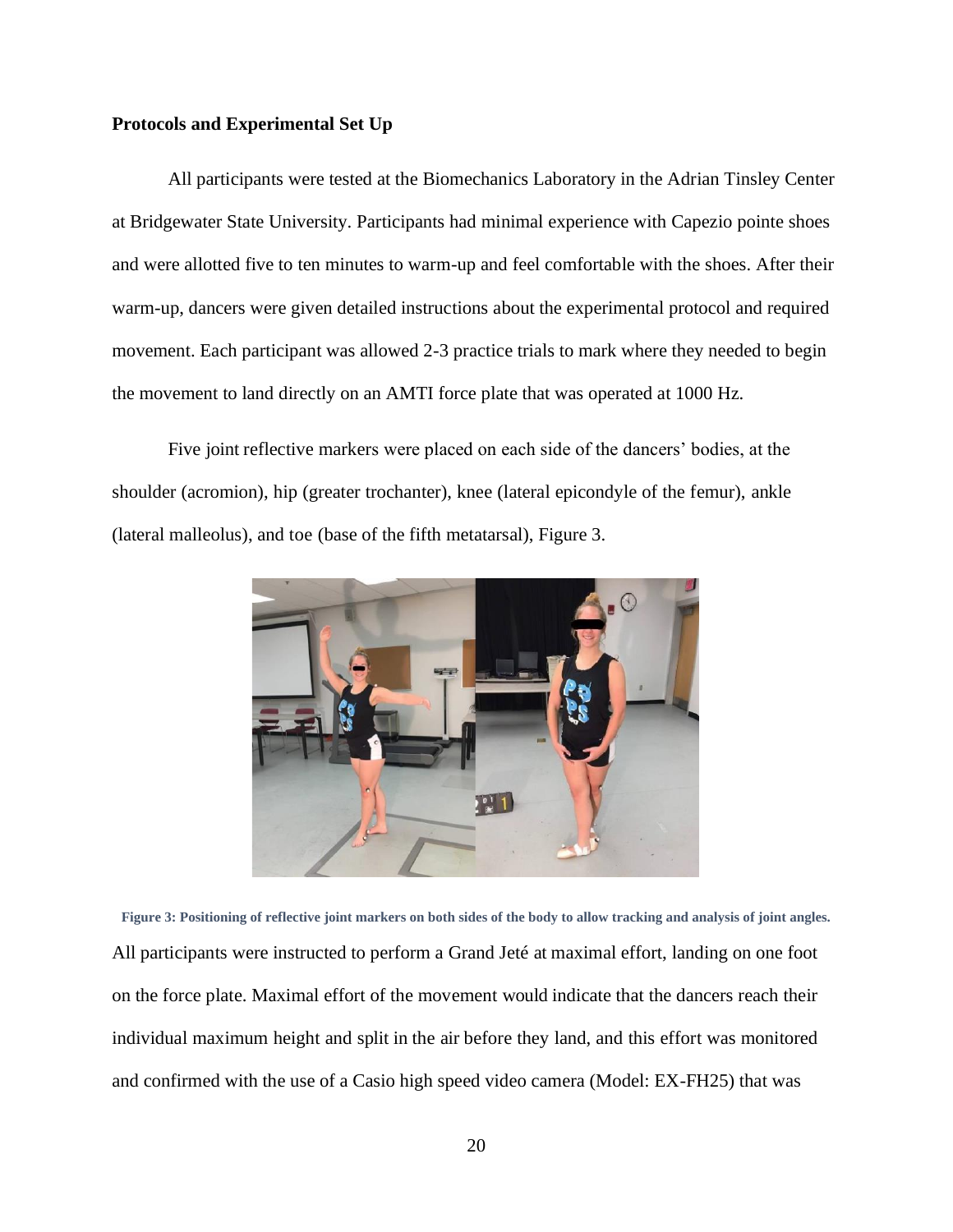positioned to capture the sagittal view of the Grand Jeté at 120 Hz. Each dancer performed the movement three times landing on the dominant foot, three times landing on the non-dominant foot, three times landing on the dominant foot wearing the pointe shoes, and three times landing on the non-dominant foot wearing the pointe shoes, Figures 4 & 5.



**Figure 4: Phases of a Grand Jeté completed barefoot on participant's dominant leg.**



**Figure 5: Phases of a Grand Jeté completed in pointe shoes on participant's non-dominant leg.**

The order of the testing conditions was randomized to reduce any order effect. Dancers were allowed 30-60 seconds between each trial to reset their position and prepare for the next trial. A total of 12 trials were collected for each participant and a total of 84 trials were collected in the study.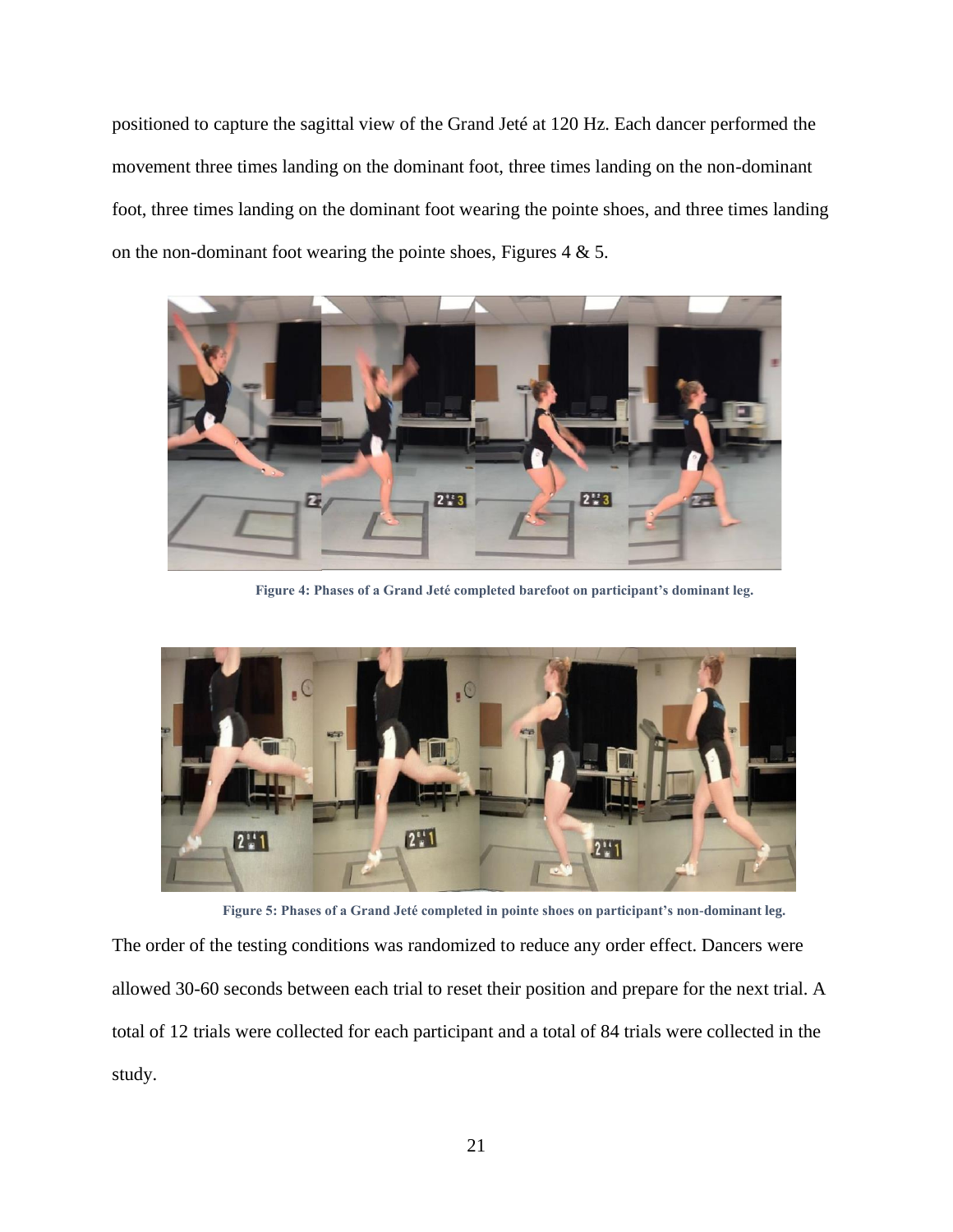#### <span id="page-29-0"></span>**Instrumentation and Statistical Analysis**

A Casio high speed video camera (Model: EX-FH25) was positioned to capture the sagittal view of the Grand Jeté jumping and landing motion at 120 frames per second to identify the instant of impact on the force plate, Figure 6.



**Figure 6: Set up of equipment during the testing procedure for dominant side.**

A standard two-dimensional kinematic motion analysis of the lower extremity joints was conducted using the fractional linear transformation. The joint angular displacements were analyzed using the Ariel Performance Analysis System ( $APAS<sup>TM</sup>$ ). The force plate information was collected through Vicon Nexus (Version 1.8). A two-way (2 sides of the body x 2 landing footwear conditions) repeated measure ANOVA was conducted at  $\alpha$  = 0.05. A t-test with a Bonferroni adjustment was used to further investigate statistically significant differences. All statistical analyses were conducted using SPSS (Version 23).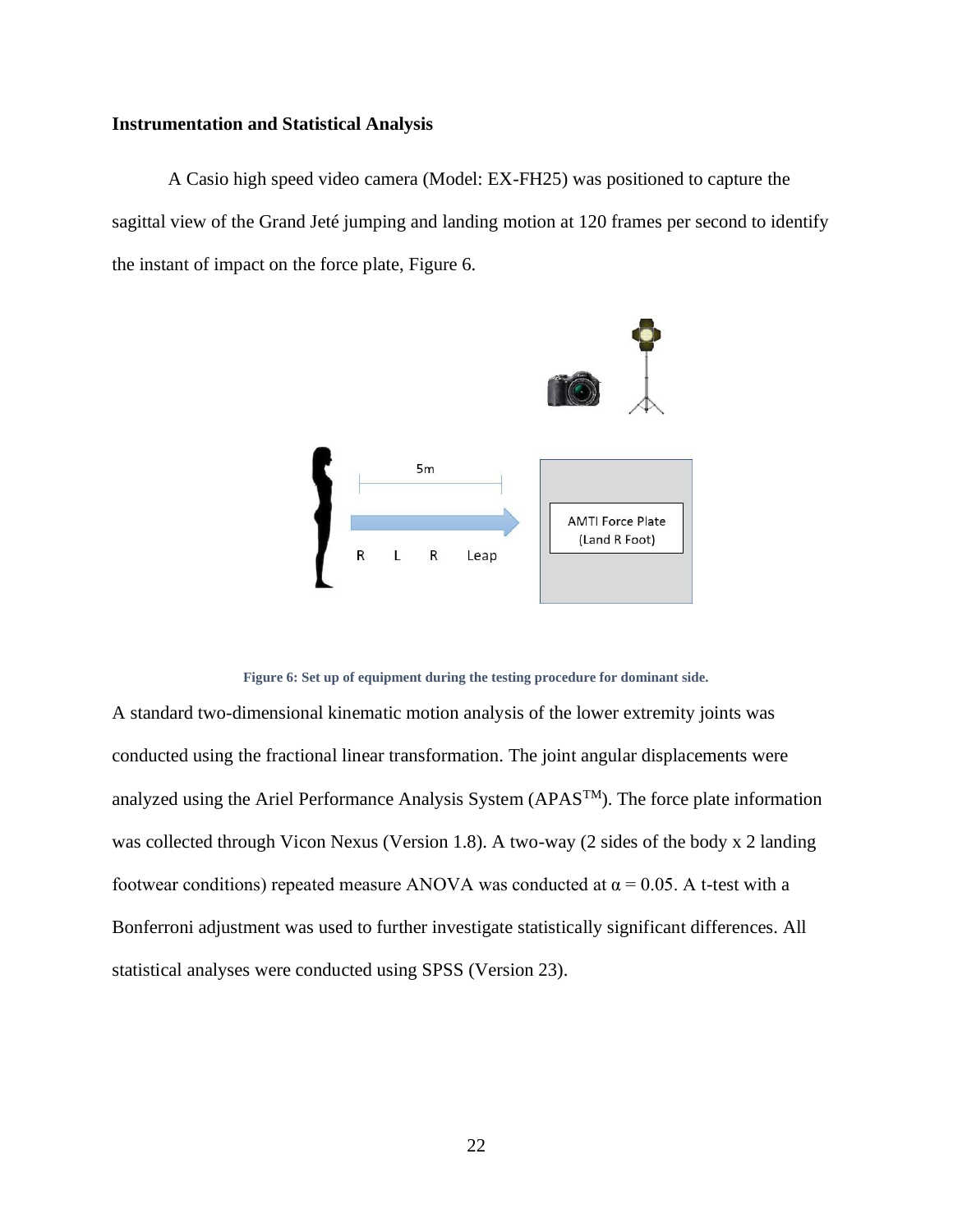#### **Results**

#### <span id="page-30-1"></span><span id="page-30-0"></span>**Vertical Ground Reaction Force**

A two-way (2 sides x 2 footwear conditions) ANOVA repeated measure test was conducted at  $\alpha$  = 0.05 of the vertical ground reaction force of each phase of landing a Grand Jeté. The results of this study yielded no statistically significant difference in vertical ground reaction force during the three phases (initial/maximum, minimum, or toe-off) of landing when completing a Grand Jeté at maximum effort/intensity between the barefoot and pointe shoe conditions, as well as between the dominant and non-dominant legs. From the ANOVA statistical analyses (statistically significant at  $p < 0.05$ ), the main effect of side, dominant vs. non-dominant ( $p = 0.078$ ), was approaching significance during the first phase of landing the Grand Jeté. This observable difference indicates that the initial landing force of the dominant (right) leg was consistently less than the initial landing force of the non-dominant (left) leg in both barefoot and shoe conditions, Table  $1 \& 2$ . Please note that the tables reflect the results from the t-test with a Bonferroni adjustment and not the two-way repeated measure ANOVA.

|                     | conunuus        |                |                  |
|---------------------|-----------------|----------------|------------------|
| Max GRF(N)          | <b>Barefoot</b> | <b>Shoe</b>    |                  |
|                     | Mean $\pm$ SD   | Mean $\pm$ SD  | $\boldsymbol{p}$ |
| Dominant (Right)    | $1837 \pm 584$  | $1895 \pm 394$ | 0.819            |
| Non-Dominant (Left) | $2033 \pm 588$  | $2227 \pm 504$ | 0.353            |
| value               | 0.388           | 0.135          |                  |

**Table 1. Initial/maximum vertical ground reaction force between footwear and side conditions**

*Statistically significant at p < 0.013*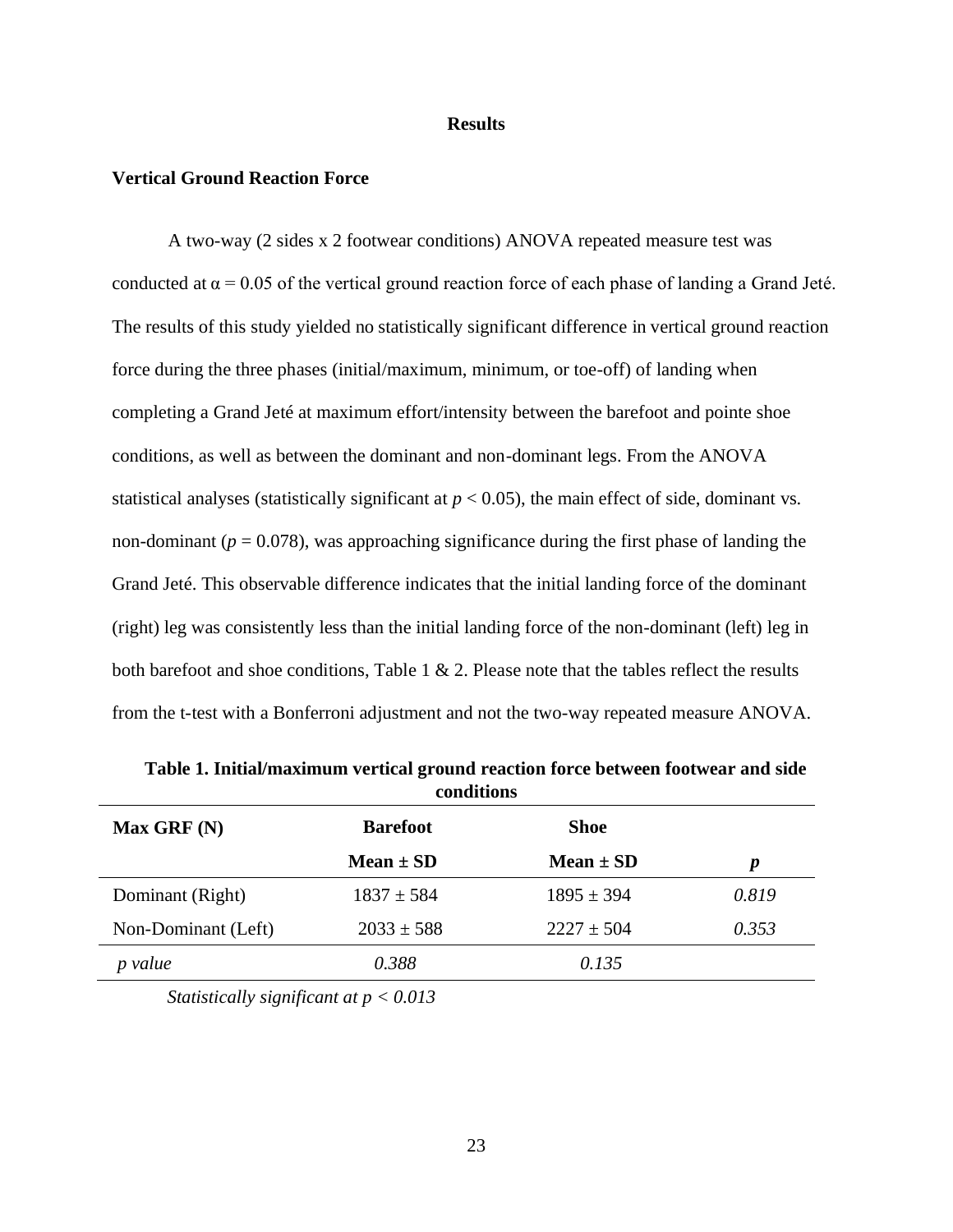| <b>Max GRF of BW</b> | <b>Barefoot</b> | <b>Shoe</b>     |                  |
|----------------------|-----------------|-----------------|------------------|
|                      | Mean $\pm$ SD   | Mean $\pm$ SD   | $\boldsymbol{p}$ |
| Dominant (Right)     | $3.01 \pm 1.03$ | $3.07 \pm .61$  | 0.877            |
| Non-Dominant (Left)  | $3.35 \pm 1.11$ | $3.66 \pm 1.01$ | 0.321            |
| value                | 0.353           | 0.113           |                  |

**Table 2. Normalized body weight for maximum ground reaction force between footwear and side conditions**

*Statistically significant at p < 0.013*

With regards to the minimum force/maximum dorsiflexion in the second phase of landing a Grand Jeté, no significant differences were found in the force of landing for the dominant leg between barefoot (1,149  $\pm$  265 N or BW: 1.86  $\pm$  .38) and pointe shoe (1,100  $\pm$  297 N or BW:  $1.77 \pm 0.39$ ) conditions. Similar findings were observed in the force of landing for the nondominant leg between barefoot (1,190  $\pm$  290 N or BW: 1.95  $\pm$  .56) and pointe shoes (1,208  $\pm$  175 N or BW:  $1.96 \pm 0.28$ ). For the last phase (toe-off) of completing a Grand Jeté, no significant differences were found in the force of landing for the dominant leg between barefoot (1,405  $\pm$ 342 N or BW: 2.66  $\pm$  0.48) and pointe shoe (1,342  $\pm$  232 N or BW: 2.17  $\pm$  0.32) conditions. Similar findings were observed in the force of landing for the non-dominant leg between barefoot (1,451  $\pm$  317 N or BW: 2.37  $\pm$  0.54) and pointe shoes (1,355  $\pm$  210 N or BW: 2.21  $\pm$ 0.40).

#### <span id="page-31-0"></span>**Joint Angular Displacement**

Joint angular displacement data of the hip, knee, and ankle were calculated through APAS™ and then analyzed using SPSS (Version 23). A two-way repeated measure ANOVA test was conducted at  $\alpha$  = 0.05 of the joint angular displacements of the hip, knee, and ankle of all three phases of landing a Grand Jeté. The results of this study showed no statistically significant difference between the angles of the hip and knee during the three phases of landing a Grand Jeté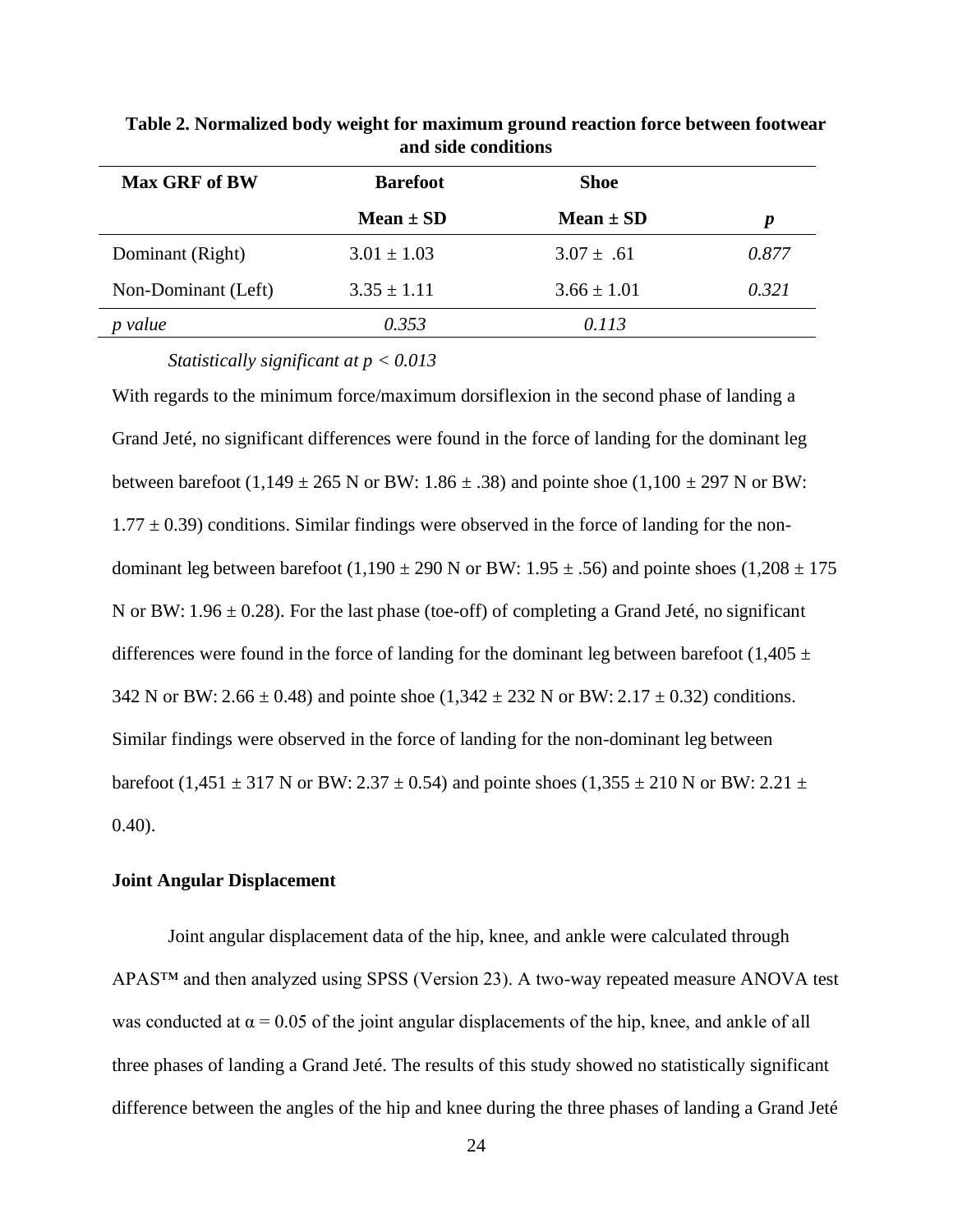at maximum effort/intensity between the barefoot and pointe shoe conditions, as well as between the dominant and non-dominant legs, Table 3 - 8. From the statistical analyses, a significant difference was found at the ankle joint during the initial, dorsiflexion, and toe-off phases of landing, Table 9-11. A post-hoc Bonferroni t-test adjustment was conducted at  $\alpha$  < 0.013 (0.05 ÷ # of comparisons =  $0.05 \div 4 = 0.013$ . Please note that the tables reflect the results from the t-test with a Bonferroni adjustment and not the two-way repeated measure ANOVA.

**Table 3. Hip joint angular displacement during initial landing phase**

| <b>Joint Angles</b> $(°)$ | <b>Barefoot</b>   | <b>Shoe</b>       |       |
|---------------------------|-------------------|-------------------|-------|
|                           | Mean $\pm$ SD     | $Mean \pm SD$     |       |
| Dominant (Right)          | $168.51 \pm 4.81$ | $167.64 \pm 4.32$ | 0.422 |
| Non-Dominant (Left)       | $167.20 \pm 7.86$ | $166.71 \pm 8.10$ | 0.279 |
| p value                   | 0.944             | 0.924             |       |

*Statistically significant at p < 0.013*

|  |  |  |  | Table 4. Hip joint angular displacement during maximum dorsiflexion landing phase |  |
|--|--|--|--|-----------------------------------------------------------------------------------|--|
|  |  |  |  |                                                                                   |  |
|  |  |  |  |                                                                                   |  |
|  |  |  |  |                                                                                   |  |

| <b>Joint Angles</b> (°) | <b>Barefoot</b>   | <b>Shoe</b>        |       |
|-------------------------|-------------------|--------------------|-------|
|                         | Mean $\pm$ SD     | Mean $\pm$ SD      | p     |
| Dominant (Right)        | $155.33 \pm 7.77$ | $152.01 \pm 10.25$ | 0.422 |
| Non-Dominant (Left)     | $155.34 \pm 8.57$ | $151.57 \pm 11.99$ | 0.279 |
| value                   | 0.994             | 0.924              |       |

*Statistically significant at p < 0.013*

#### **Table 5. Hip joint angular displacement during toe-off landing phase**

| <b>Joint Angles</b> $(°)$ | <b>Barefoot</b>   | <b>Shoe</b>       |       |
|---------------------------|-------------------|-------------------|-------|
|                           | Mean $\pm$ SD     | Mean $\pm$ SD     | Ŋ     |
| Dominant (Right)          | $172.89 \pm 2.75$ | $174.34 \pm 3.20$ | 0.488 |
| Non-Dominant (Left)       | $171.67 \pm 4.09$ | $173.34 \pm 3.34$ | 0.369 |
| value                     | 0.391             | 0.656             |       |

*Statistically significant at p < 0.013*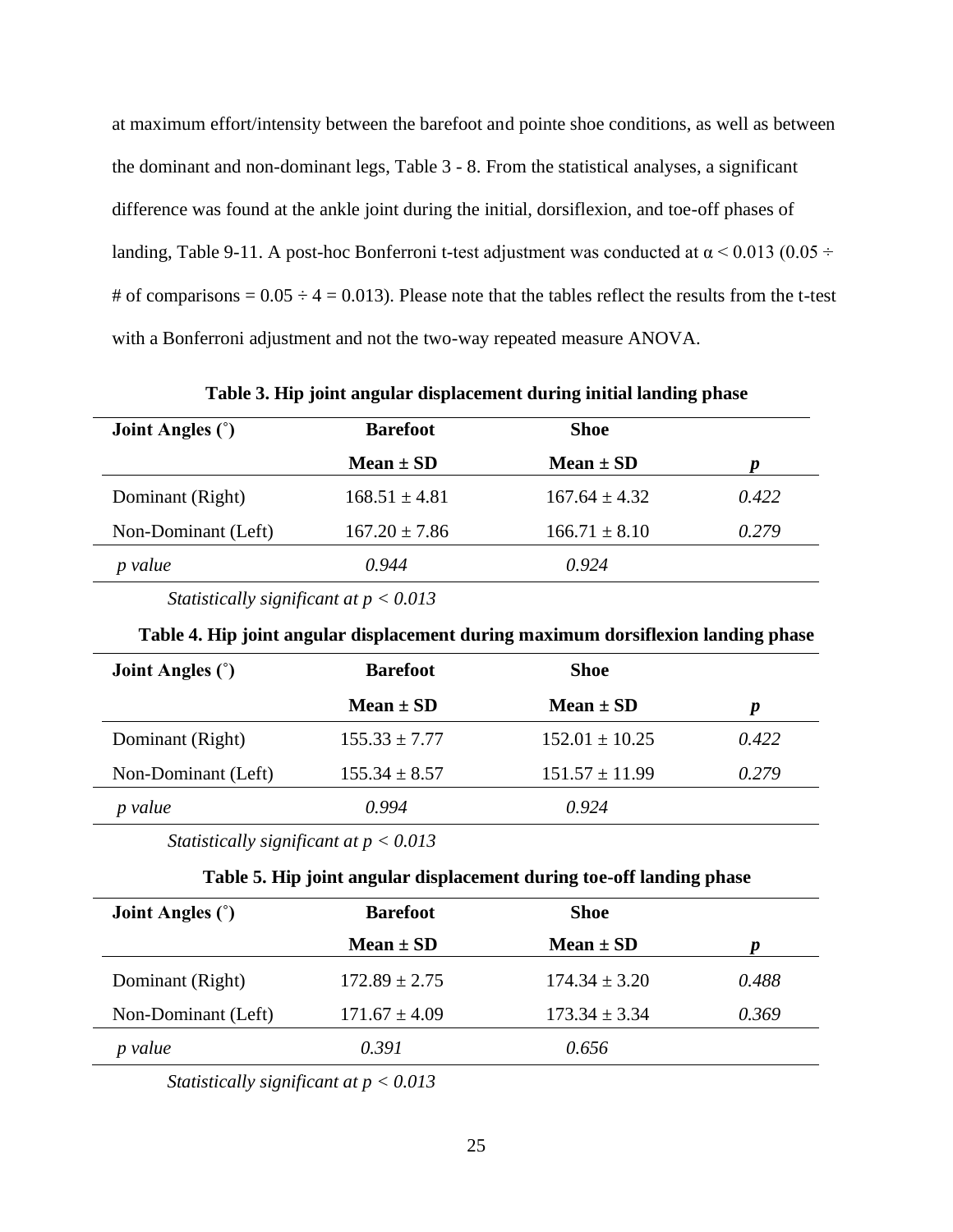The results of the knee joint angular displacement showed no statistically significant difference between the footwear and side conditions during the initial and maximumdorsiflexion landing phases of the Grand Jeté, Table 6 & 7. However, the knee joint angular displacement data from the two-way repeated measure ANOVA test showed a statistically significant difference between the footwear in general ( $p = 0.018$ ) during the toe-off phase of stepping off the force plate upon completion of the landing but was not found statistically significant (dominant:  $p = 0.015$ , non-Dominant:  $p = 0.035$ ) during the t-test with a Bonferroni adjustment at *p* < 0.013, Table 8.

**Table 6. Knee joint angular displacement during initial landing phase**

| <b>Joint Angles</b> $(°)$ | <b>Barefoot</b>   | <b>Shoe</b>       |                  |
|---------------------------|-------------------|-------------------|------------------|
|                           | Mean $\pm$ SD     | Mean $\pm$ SD     | $\boldsymbol{p}$ |
| Dominant (Right)          | $157.57 \pm 5.27$ | $158.37 \pm 5.87$ | 0.543            |
| Non-Dominant (Left)       | $157.10 \pm 6.19$ | $157.52 \pm 6.83$ | 0.534            |
| p value                   | 0.749             | 0.770             |                  |
|                           |                   |                   |                  |

*Statistically significant at p < 0.013*

| <b>Joint Angles</b> (°) | <b>Barefoot</b>   | <b>Shoe</b>       |       |
|-------------------------|-------------------|-------------------|-------|
|                         | Mean $\pm$ SD     | Mean $\pm$ SD     | p     |
| Dominant (Right)        | $129.96 \pm 6.13$ | $131.37 \pm 6.89$ | 0.502 |
| Non-Dominant (Left)     | $133.09 \pm 5.80$ | $130.30 \pm 3.96$ | 0.075 |
| value                   | 0.347             | 0.588             |       |

*Statistically significant at p < 0.013*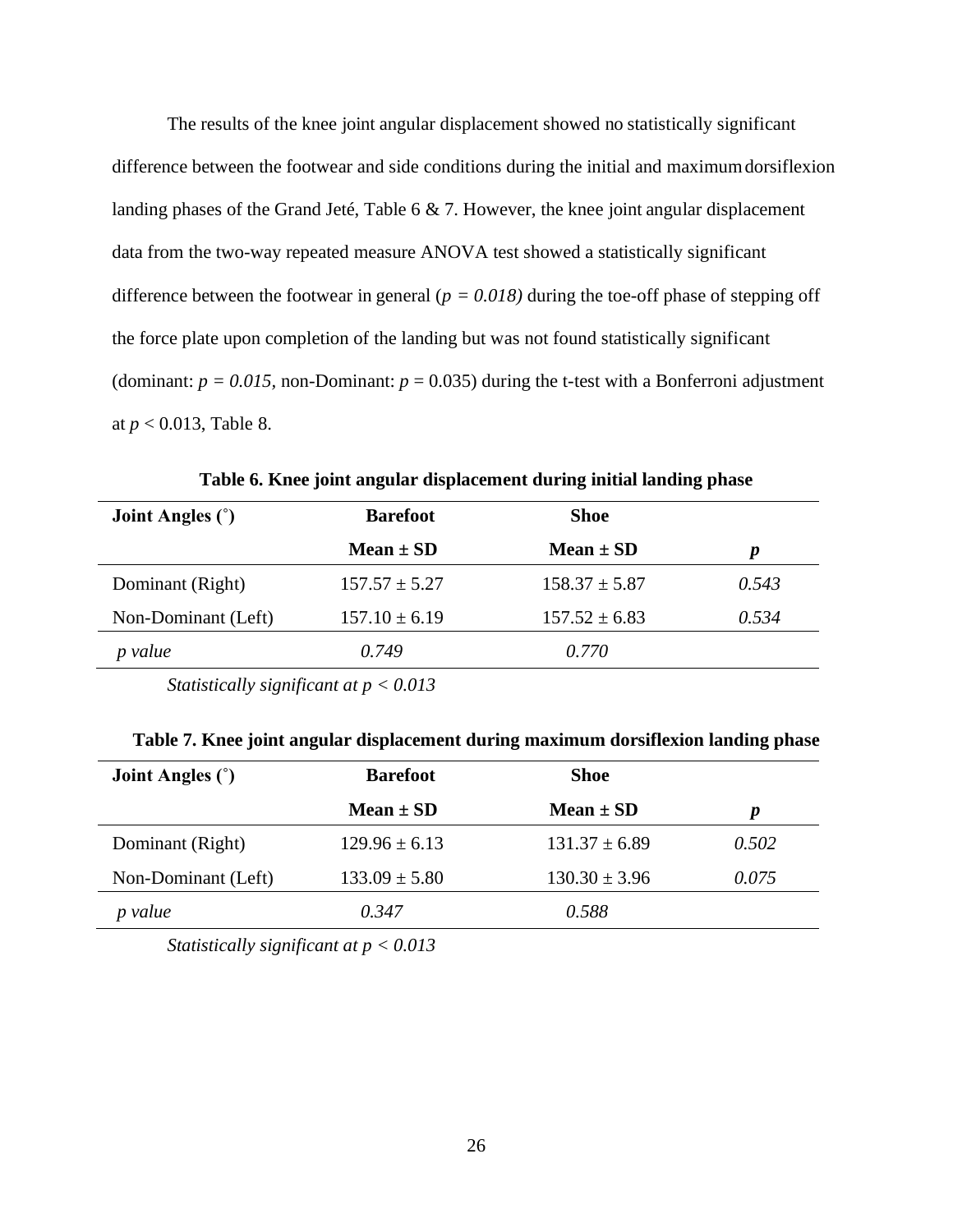| <b>Joint Angles</b> (°) | <b>Barefoot</b>    | <b>Shoe</b>       |                  |
|-------------------------|--------------------|-------------------|------------------|
|                         | Mean $\pm$ SD      | Mean $\pm$ SD     | $\boldsymbol{p}$ |
| Dominant (Right)        | $134.98 \pm 10.09$ | $146.23 \pm 6.03$ | 0.015            |
| Non-Dominant (Left)     | $138.89 \pm 7.56$  | $146.78 \pm 3.56$ | 0.035            |
| value                   | 0.264              | 0.826             |                  |

**Table 8. Knee joint angular displacement during toe-off landing phase**

*Statistically significant at p < 0.013*

A two-way (2 sides x 2 footwear conditions) repeated measure ANOVA test was conducted at  $\alpha$  = 0.05 of the ankle joint of all three phases of landing a Grand Jeté. The statistical analyses of the ankle joint during the initial landing phase of the Grand Jeté showed no significant difference between the footwear conditions alone. Additionally, the data showed no significant difference between the footwear conditions compared with the dominant and nondominant sides. There was a significant difference noted between the landing sides (dominant and non-dominant) not compared to footwear (*p = 0.028)* during the repeated measure ANOVA*.*  During the maximum dorsiflexion phase of landing, the joint angular displacement ankle data showed a statistical significance between the footwear conditions at  $p = 0.007$ , while the differences between the landing sides and sides compared with footwear showed no statistical significance. Finally, during the toe-off phase of the landing, a statistical difference was again found between the footwear conditions ( $p = 0.021$ ), but no statistical significance was found between the landing sides and footwear compared with landing sides.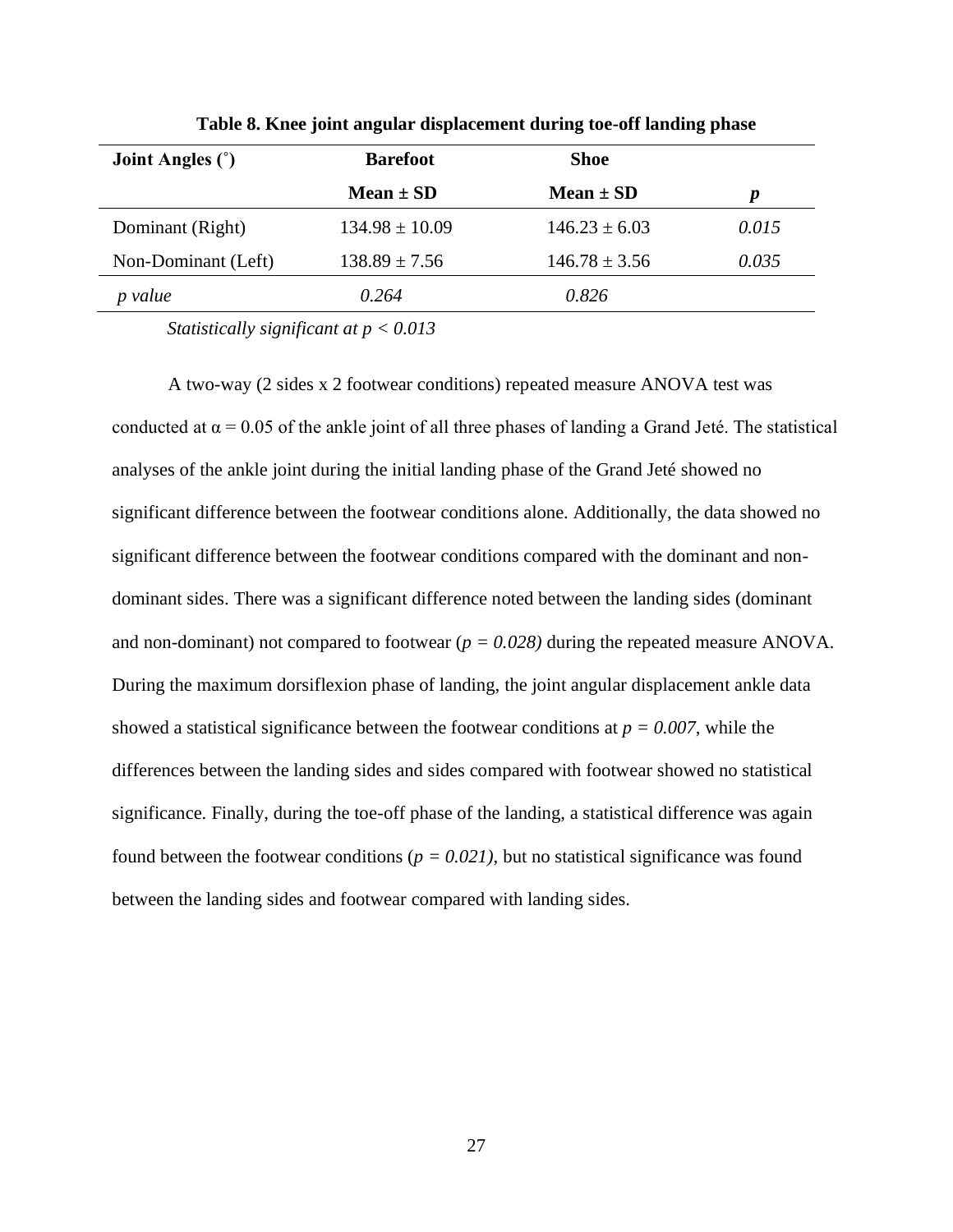| <b>Joint Angles</b> (°) | <b>Barefoot</b>   | <b>Shoe</b>       |       |
|-------------------------|-------------------|-------------------|-------|
|                         | Mean $\pm$ SD     | Mean $\pm$ SD     | p     |
| Dominant (Right)        | $137.17 \pm 6.45$ | $136.18 \pm 5.22$ | 0.679 |
| Non-Dominant (Left)     | $134.01 \pm 6.63$ | $129.51 \pm 5.23$ | 0.007 |
| value                   | 0.129             | 0.025             |       |

**Table 9. Ankle joint angular displacement during initial landing phase**

*Statistically significant at p < 0.013*

**Table 10. Ankle joint angular displacement during maximum dorsiflexion landing phase**

| <b>Joint Angles</b> $(°)$ | <b>Barefoot</b>   | <b>Shoe</b>      |                  |
|---------------------------|-------------------|------------------|------------------|
|                           | Mean $\pm$ SD     | Mean $\pm$ SD    | $\boldsymbol{p}$ |
| Dominant (Right)          | $72.48 \pm 5.79$  | $63.23 \pm 5.62$ | 0.001            |
| Non-Dominant (Left)       | $75.51 \pm 11.84$ | $64.03 \pm 6.62$ | 0.028            |
| value                     | 0.468             | 0.848            |                  |
|                           |                   |                  |                  |

*Statistically significant at p < 0.013*

| Table 11. Ankle joint angular displacement during toe-off landing phase |  |  |  |
|-------------------------------------------------------------------------|--|--|--|
|                                                                         |  |  |  |

| <b>Joint Angles</b> (°) | <b>Barefoot</b>    | <b>Shoe</b>        |       |
|-------------------------|--------------------|--------------------|-------|
|                         | Mean $\pm$ SD      | Mean $\pm$ SD      | p     |
| Dominant (Right)        | $124.23 \pm 9.54$  | $112.96 \pm 31.38$ | 0.306 |
| Non-Dominant (Left)     | $124.85 \pm 10.06$ | $99.25 \pm 4.67$   | 0.000 |
| value                   | 0.926              | 0.267              |       |

*Statistically significant at p < 0.013*

To further investigate the extent of the statistical significance, a t-test with a Bonferroni adjustment was performed at  $p < 0.013$  for the footwear comparison of the knee joint angular displacement during the toe-off phase of landing, the ankle displacement during the initial landing phase between the landing sides, the ankle displacement during the maximum dorsiflexion phase between the footwear conditions, and the ankle displacement during the toe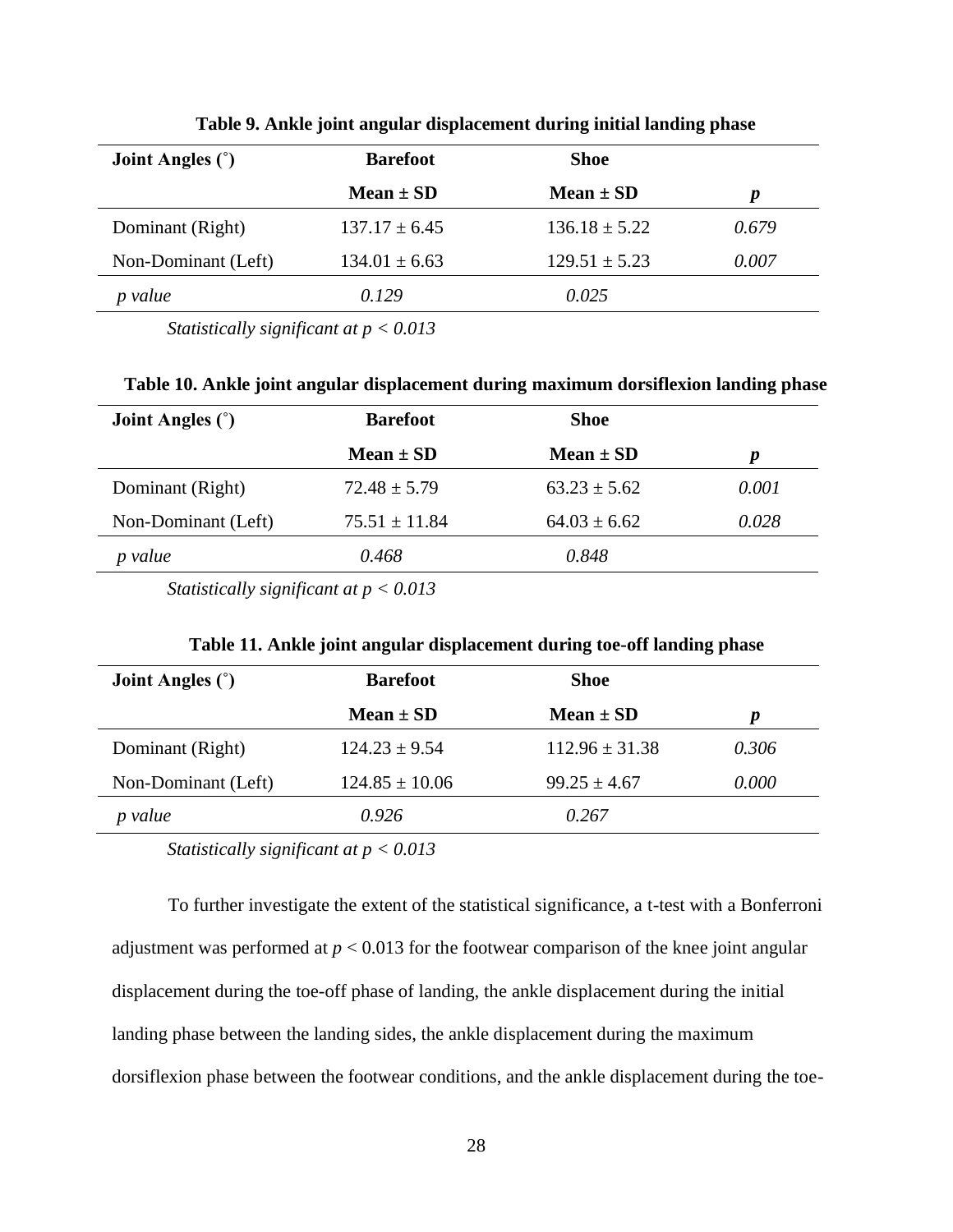off phase of landing between the footwear conditions. The results of the t-test showed that there is an approaching significant difference between the barefoot and pointe shoe conditions on the right side of the toe-off phase of the knee  $(p = 0.015)$ , Table 8. The ANOVA statistical analyses of the ankle regarding the initial phase of landing showed a significant difference between the dominant and non-dominant sides of the body at  $p = 0.028$ . Contrastingly, the t-test showed a statistically significant difference between the footwear conditions, rather than the side conditions, on the left ankle displacement during the initial phase of landing at  $p = 0.007$ , Table 9. The repeated measure ANOVA of the ankle during the dorsiflexion phase of landing found a *p*  value of  $p = 0.007$  between the footwear conditions. The results of the t-test indicate that there is a statistically significant difference regarding the footwear conditions on the right side during the dorsiflexion phase of landing ( $p = 0.001$ ), Table 10. The repeated measure ANOVA of the ankle during the toe-off phase showed a significant difference of  $p = 0.021$ . When investigating further with a t-test, a statistically significant difference was found between the barefoot and pointe shoe conditions on the left ankle side at  $p = 0.000$ , Table 11.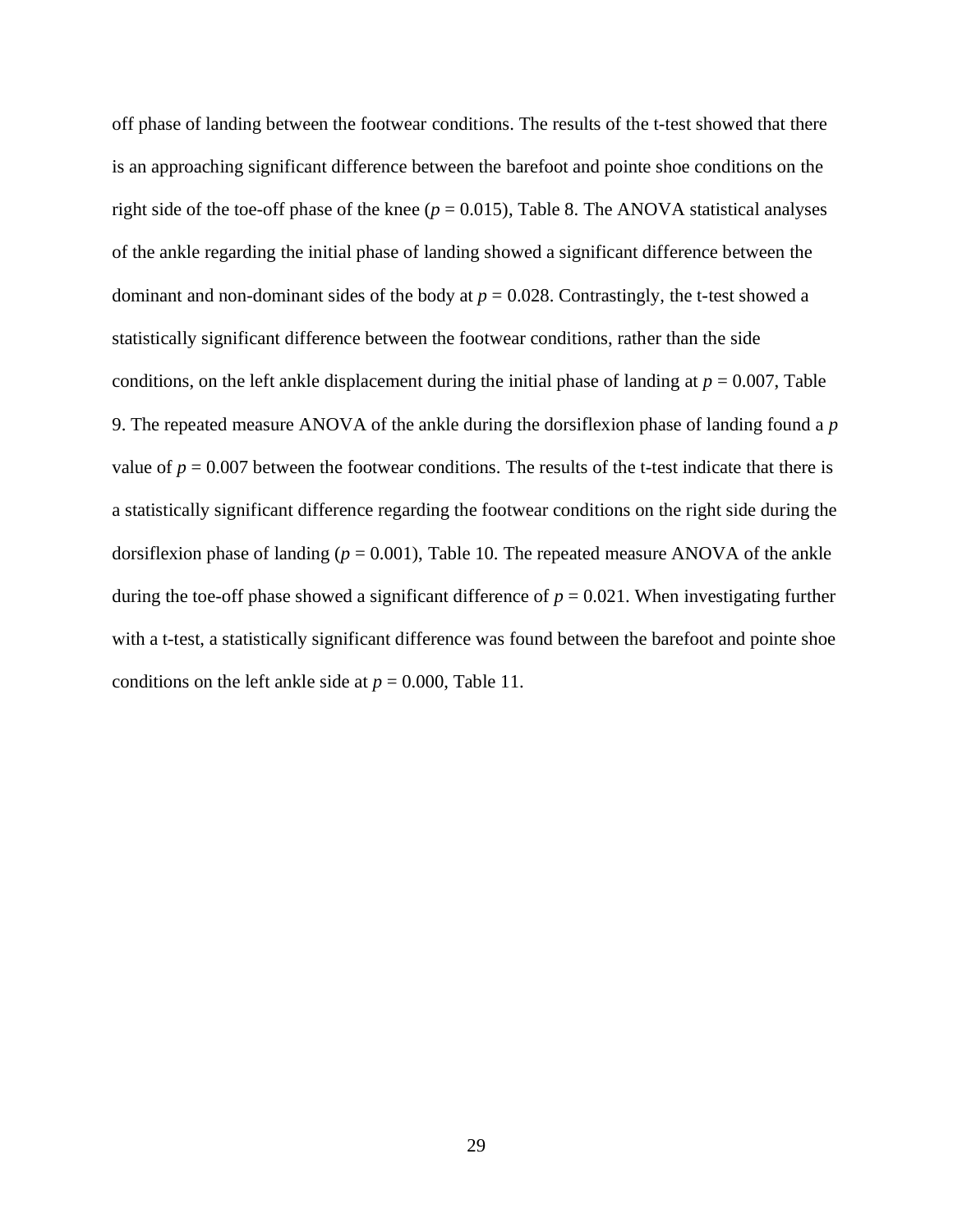#### **Discussion**

<span id="page-37-0"></span>The purpose of this study was to examine both the kinetic and kinematic measurements in the skill of a Grand Jeté between barefoot and pointe shoe footwear for dominant and nondominant legs. Based on the statistical analyses of this study, two observations can be made. First, the effects of the pointe shoe footwear have a greater influence on the non-dominant leg than on the dominant leg. The pointe shoes may alter the ankle joint angular displacement to be greater or smaller depending on the phase of landing. Next, the footwear does not affect vertical ground reaction force. However, leg dominance may have a greater influence on the vertical ground reaction force.

The results of this study yielded no statistically significant difference during the three phases (initial/maximum, minimum, or toe-off) of landing in vertical ground reaction force when completing a Grand Jeté at maximum intensity between the barefoot and pointe shoe conditions, as well as between the dominant and non-dominant legs. However, the two-way repeated measure ANOVA indicated that the main effect of side, dominant vs. non-dominant, was approaching significance  $(p = 0.78)$  during the initial landing phase. This observable difference indicates that the initial landing force of the dominant (right) leg was consistently less than the initial landing force of the non-dominant (left) leg in both barefoot and shoe conditions.

The statistical analyses of the joint angular displacements yielded no statistically significant difference in the joint angular displacement of the hip during all three phases of landing, as well as in the knee during the first two phases of landing. The results did show an approaching significant difference of the joint angular displacement of the knee during the toeoff phase between the footwear conditions on the dominant (right) side of the body. The results also found a statistically significant difference in joint angular displacement of the ankle joint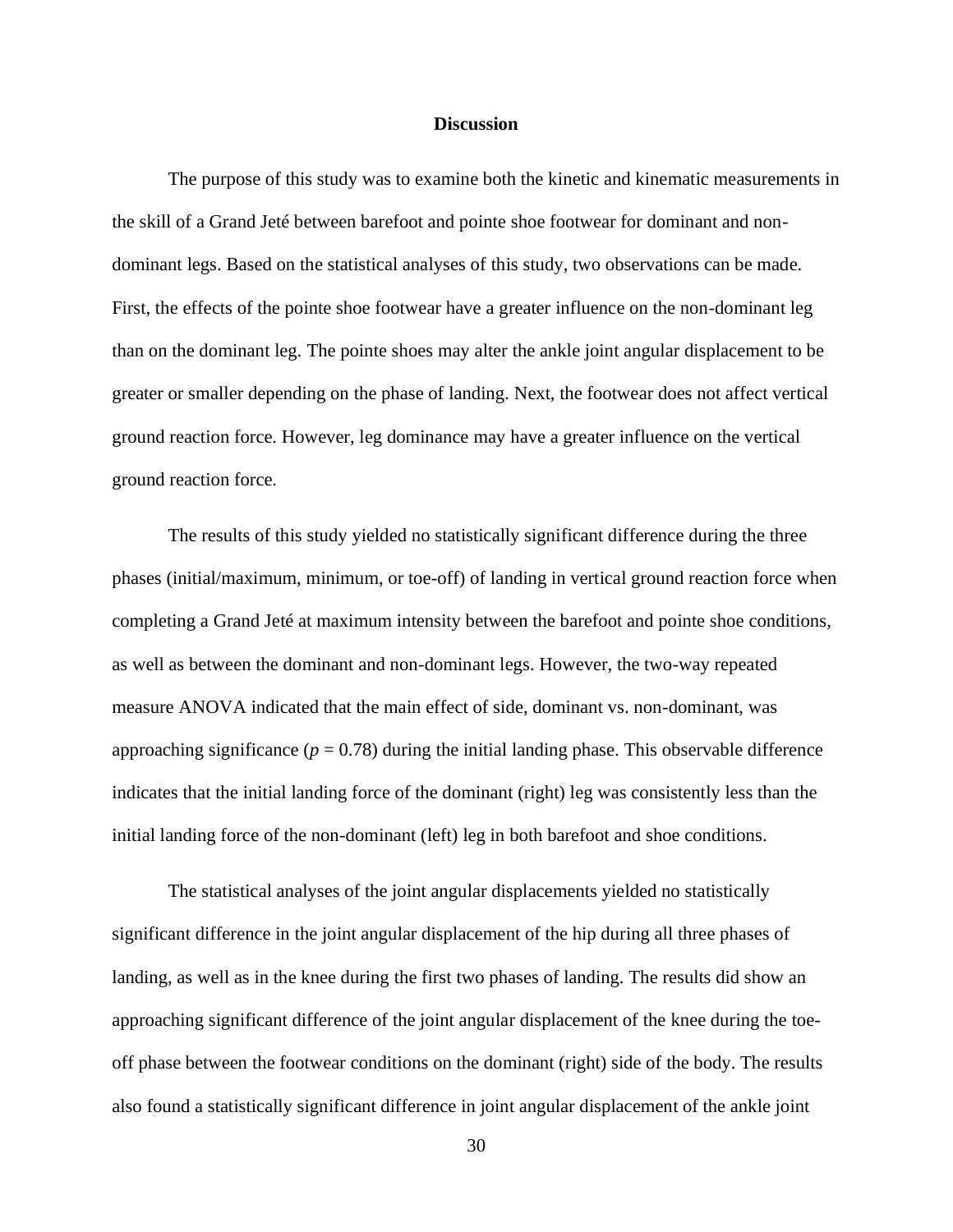during all three phases of landing a Grand Jeté. Specifically, a difference was found between the footwear conditions on the non-dominant (left) ankle side during the initial phase of landing, the footwear conditions on the dominant (right) ankle side during the dorsiflexion phase of landing, and the footwear conditions on the non-dominant (left) ankle side during the toe-off phase of landing.

Previous research studies have shown that the ground reaction force upon landing a jump or leap can be as much as 3.5-8.0 times a person's original body weight (Ferris et. al., 1997; McNitt-Gray 1993), and this study showed between 3.0-3.7 times a person's body weight. The difference between the current study and previous literature may be due to the type of leaping and landing activity and as well as the intensity and the skill level of the participants. Also, this preliminary dance research study examined the vertical ground reaction force that occurred in the sagittal plane of the primary landing movement in three critical phases of landing a Grand Jeté at maximum effort between barefoot and pointe shoe and as well as between dominant and nondominant legs. The effects of the pointe shoe did not show any significant change in the vertical ground reaction force of landing in both dominant and non-dominant legs in all three phases. A possible explanation may be that the influence of effort/intensity of jumping and landing is greater than the influence of footwear, so there was no significant difference observed since all dancers performed a Grand Jeté at maximal effort. Another possible explanation may be that the dancers were able to change their lower limb kinematic joint angles and velocities at landing when wearing pointe shoes with toes fully extended to enable them to absorb the landing force.

This study further investigated the effects of asymmetry between dominant and nondominant legs. Even though no significant difference in vertical ground reaction force was found between dominant and non-dominant legs in all three phases of landing, a lower force of landing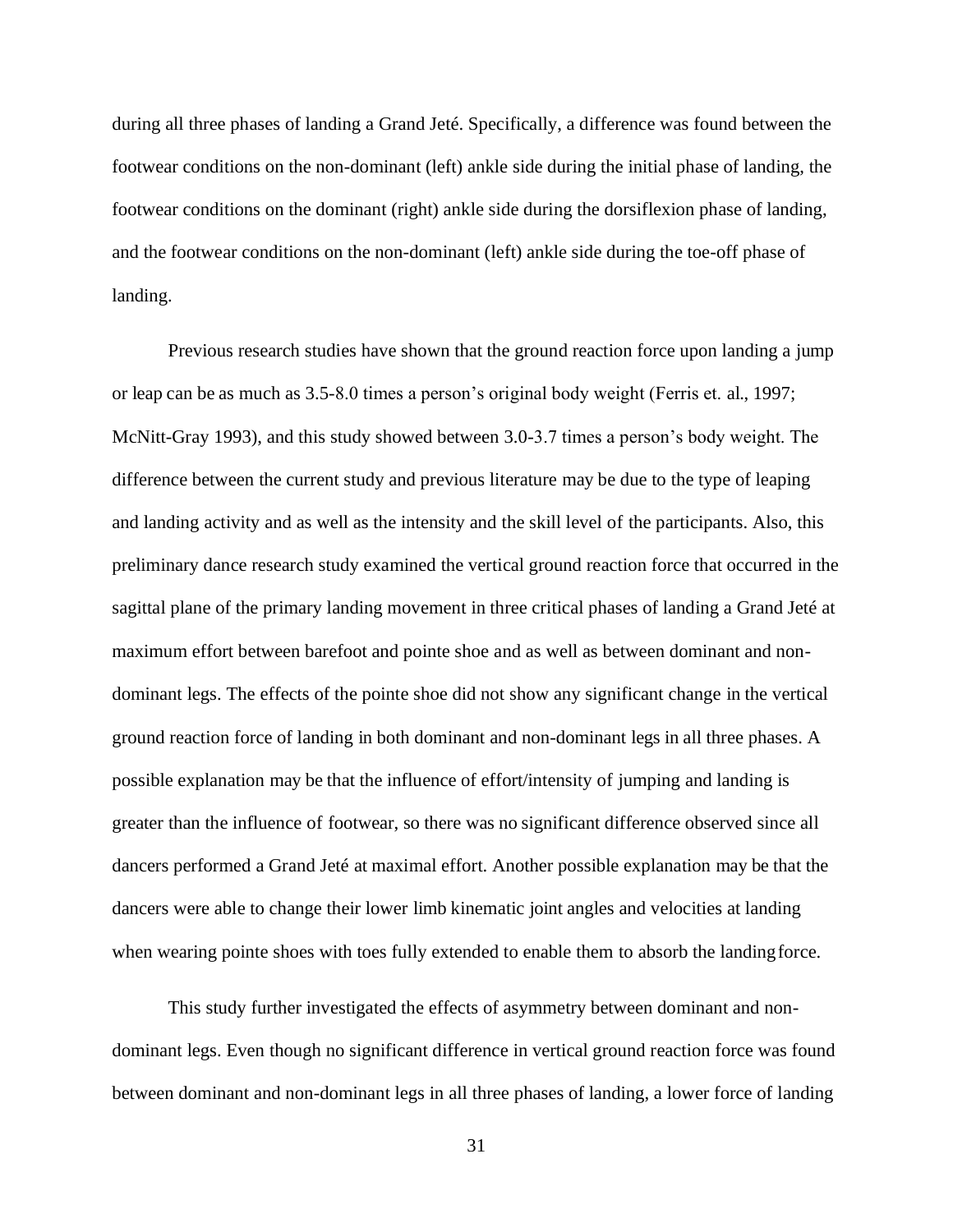was consistently observed in the dominant leg when compared to the non-dominant leg in all three phases of landing in the barefoot and pointe shoe conditions. This difference in landing force may be attributable to a bilateral difference in technique and muscular strength, which may allow dancers to dissipate landing forces more effectively on the dominant (right) side, lowering the landing force on that side.

Wyon, Harris, Brown, and Clark (2013) conducted a Grand Jeté study that found a difference in landing force between the dominant and non-dominant leg over the course of three trials. However, this study did not find a significant difference between the dominant and nondominant legs, but the data showed it was approaching significance in the initial/maximum landing phase. The difference in findings between this current and previous study may be due to the different skill levels of the examined populations since the previous study used 20 female dancers who were in their final year of the same pre-professional dance program at a contemporary conservatoire. Contrarily, the participants in this study were all young college dancers taught at different studios and taught by different instructors, which may contribute to the difference in technique and bilateral proficiency. Additionally, the results of the Wyon et al. study (2013) were collected from the best trial, rather than as a mean of all three trials as done in this preliminary study. It was also not indicated whether the dancers in their study were allotted a warm-up, which would impact the effort/intensity of each trial because some of the trials might have possibly been performed at a lower effort/intensity while the dancers were getting used to the movement and warming up, rather than performing at the same maximum effort for each trial and each condition as done in this current study. This could contribute to the observed increase in force over the course of three trials as seen is the Wyon et al. study (2013).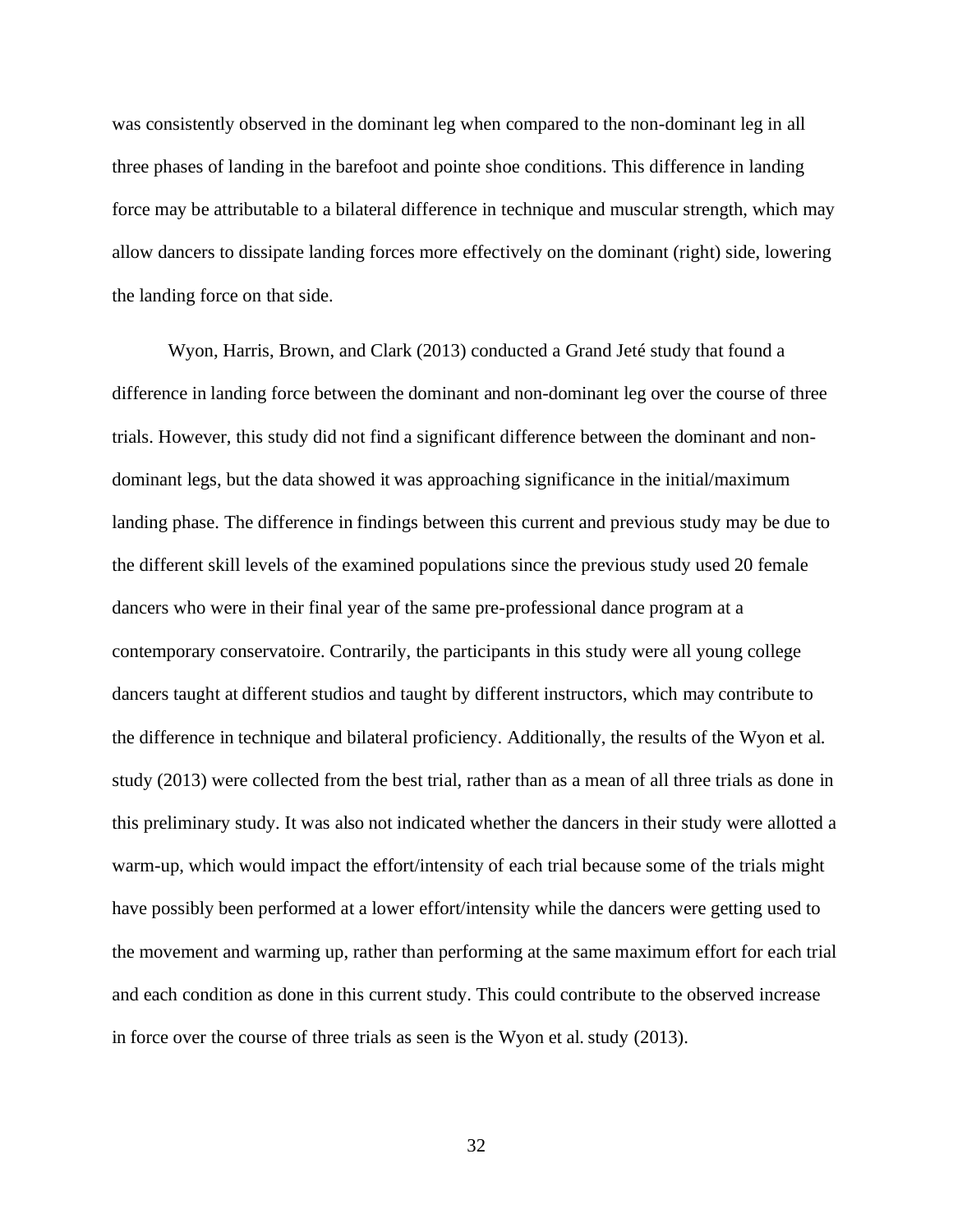This study also observed the joint angular displacements during the three phases of landing a Grand Jeté of the hip, knee, and ankle joints with the intention of determining how footwear and leg dominance impact the degree of joint angular displacement. Extreme joint angular displacement while landing is proven to be a leading cause of acute injury amongst dancers due to the unstable landing positions that dancers are often required to assume. The tendency of dancers to land in positions consisting of unstable joint angles places dancers at a higher risk of injury because they are subjecting their joints to high forces in these moments that may surpass their joints' force withstanding threshold at that landing angle. Dancers must also maintain a degree of stiffness in their joints when landing to support their body to achieve and maintain the desired aesthetic, yet unstable, landing position, which will also predispose them to a higher risk of injury. In fact, several studies have shown that increased joint angular stiffness is associated with decreased joint angular displacement and increased moments, thereby increasing the risk of bony injury (Abernethy et al., 1978: Butler et al., 2003; Cavanagh et al., 1980). Since the dancers must achieve the desirable aesthetics of their landing by maintaining a degree of joint angular stiffness, they will be unable to allow their joints to naturally bend to a position that would allow for the greatest amount of force dissipation and the least amount of force directed on the joints themselves.

The introduction of pointe shoes further impacts joint angular displacement and stability by minimizing the contact of the dancers' feet with the ground. Pointe shoes also result in increased instability in any position other than full pointe position. The ankle is believed to be stable in the full pointe position because the posterior lip of the tibia locks onto the calcaneus and the subtalar joint is locked with the heel and forefoot in varus (Shah, 2010). However, since dancers do not land a Grand Jeté in full pointe position while wearing the shoes, they are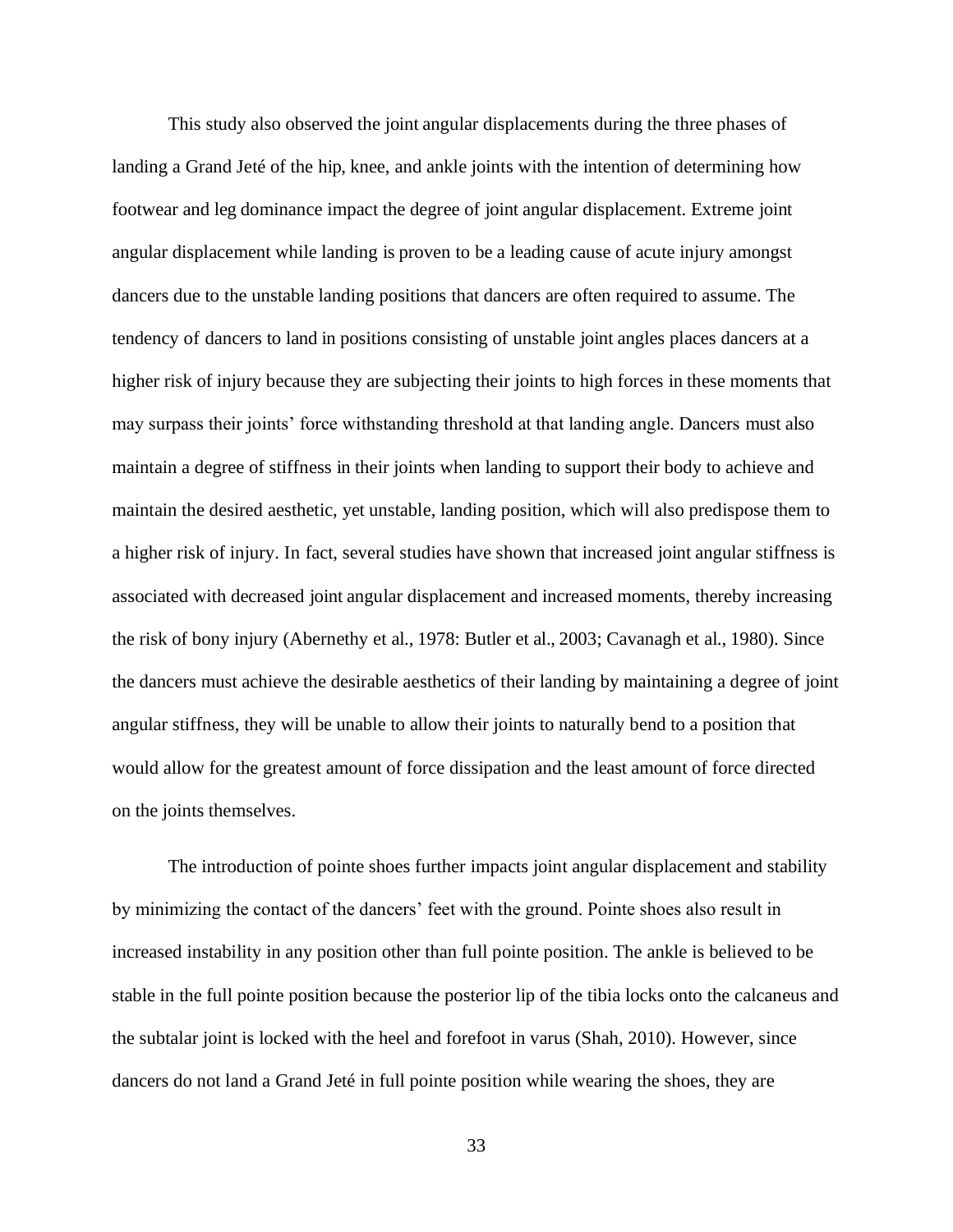considerably landing in an unstable position. The unstable landing position combined with the high forces of landing may be significant enough to overload the joint and result in a sudden and debilitating injury of that joint. Additionally, as the initial landing force of the non-dominant side was greater than the initial landing force of the dominant side, regardless of footwear, it can be inferred that dancers may have a higher risk of injury when landing on their non-dominant side rather than their dominant side. The higher force when landing on the non-dominant side may also be enough to overload the joints in their unstable positions to result in injury of the joint.

The statistical data analyses of this study also suggest that when landing on the nondominant (left) side, footwear has a higher impact on ankle joint angular displacement during the initial and toe-off phases of landing. It was observed that on the non-dominant (left) side, the pointe shoes resulted in increased plantarflexion during the initial phase of landing and increased dorsiflexion during the toe-off phase of landing. The impact of footwear on the joint angular displacement of the non-dominant side may be especially profound amongst novice dancers, who tend to have more observable bilateral asymmetries due to an increased volume of training on their preferred side. Since joint angular displacement is impacted by footwear, it is important that dancers understand that their non-dominant leg may be at higher risk of injury due to a higher landing force and a significant difference between joint angular displacements of the ankle when landing on their non-dominant side. Dancers must understand that they must account for these differences instead of landing the leap the same way on both sides of the body in any footwear conditions.

The dominant (right) side of the body also proved to have a significant difference between the footwear conditions regarding the joint angular displacement of the ankle during the dorsiflexion phase of landing. It was observed that the pointe shoes resulted in increased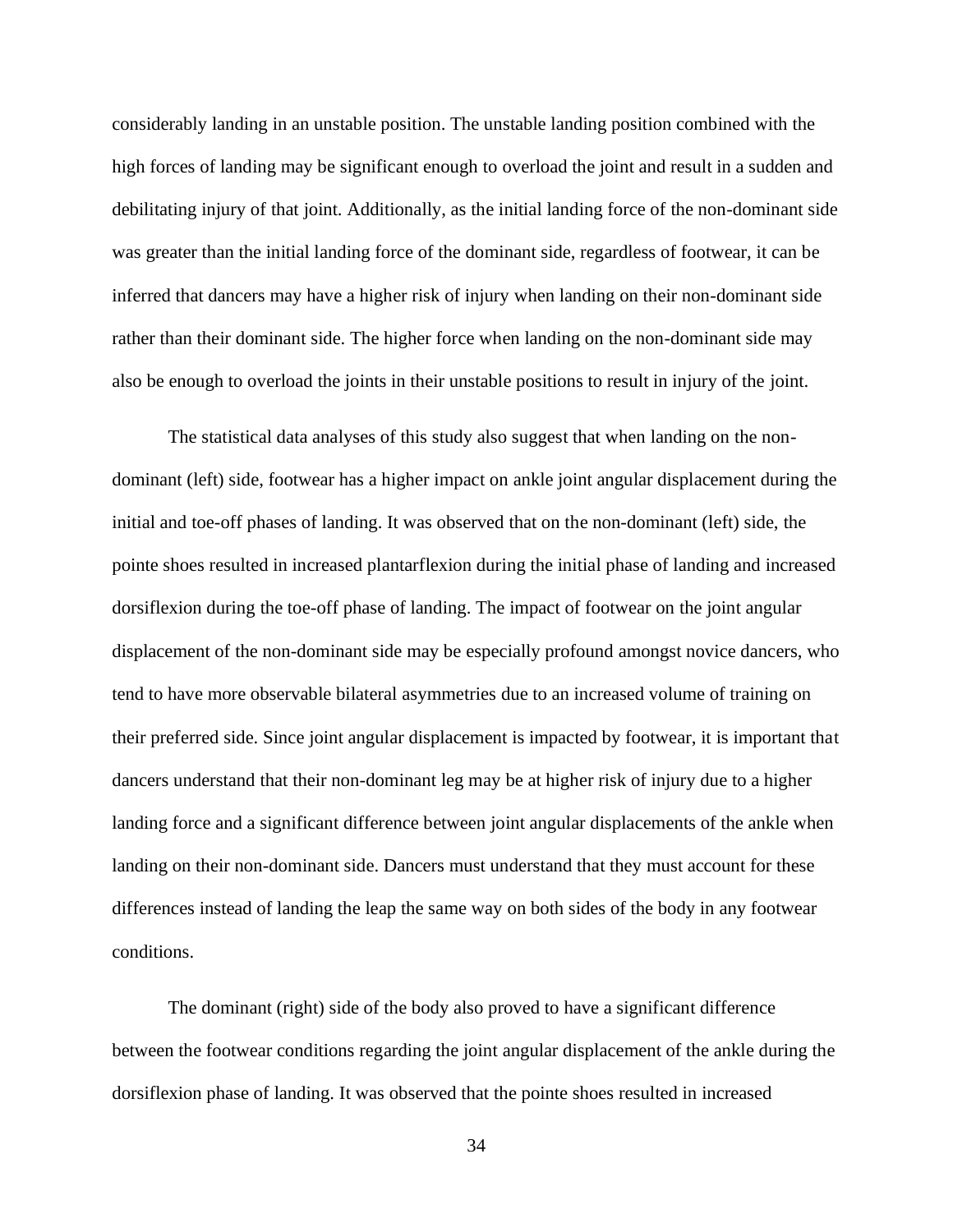dorsiflexion of the dominant (right) side ankle during the dorsiflexion phase of landing. This may be attributable to the greater flexibility and stability of the dominant side, which allowedthe dancers to sink into a greater degree of dorsiflexion when landing to help dissipate the landing forces and support themselves more effectively during their landing. It is important to note that the dominant side ankle joint experienced a pointe shoe induced statistically significant difference in joint angular displacement during the maximum dorsiflexion phase of landing because it shows that although the dominant leg tends to be more trained, the dominant side is still not immune to factors that require a change in technique and training in order to protect against the risks posed by these changes. Although the greater degree of dorsiflexion observed on the dominant side may be beneficial for dissipating landing forces when wearing the pointe shoe, the ankle joint may be more susceptible to injury due to its unstable position. In fact, the ankle joint is believed to be in its most unstable position at maximum dorsiflexion compared to the full pointe position when wearing pointe shoes, which places dancers at an even higher risk of injury during the maximum dorsiflexion phase of landing when wearing the shoes because they are subjecting their ankle joint to a substantial amount of force when landing in a significantly unstable position.

A few observations can be made based on the results of this study. First, it can be determined that the non-dominant side may have less strength and ability, which may cause the greater impact forces during the initial landing phase of the Grand Jeté. If the non-dominant leg has had less training and conditioning compared to the dominant leg, it may lack the muscular strength, flexibility, and technique needed to dissipate the landing forces as effectively as the dominant leg. In order to achieve bilateral symmetry between the landing forces and joint angular displacements, instructors and dancers must be certain that they train both sides of the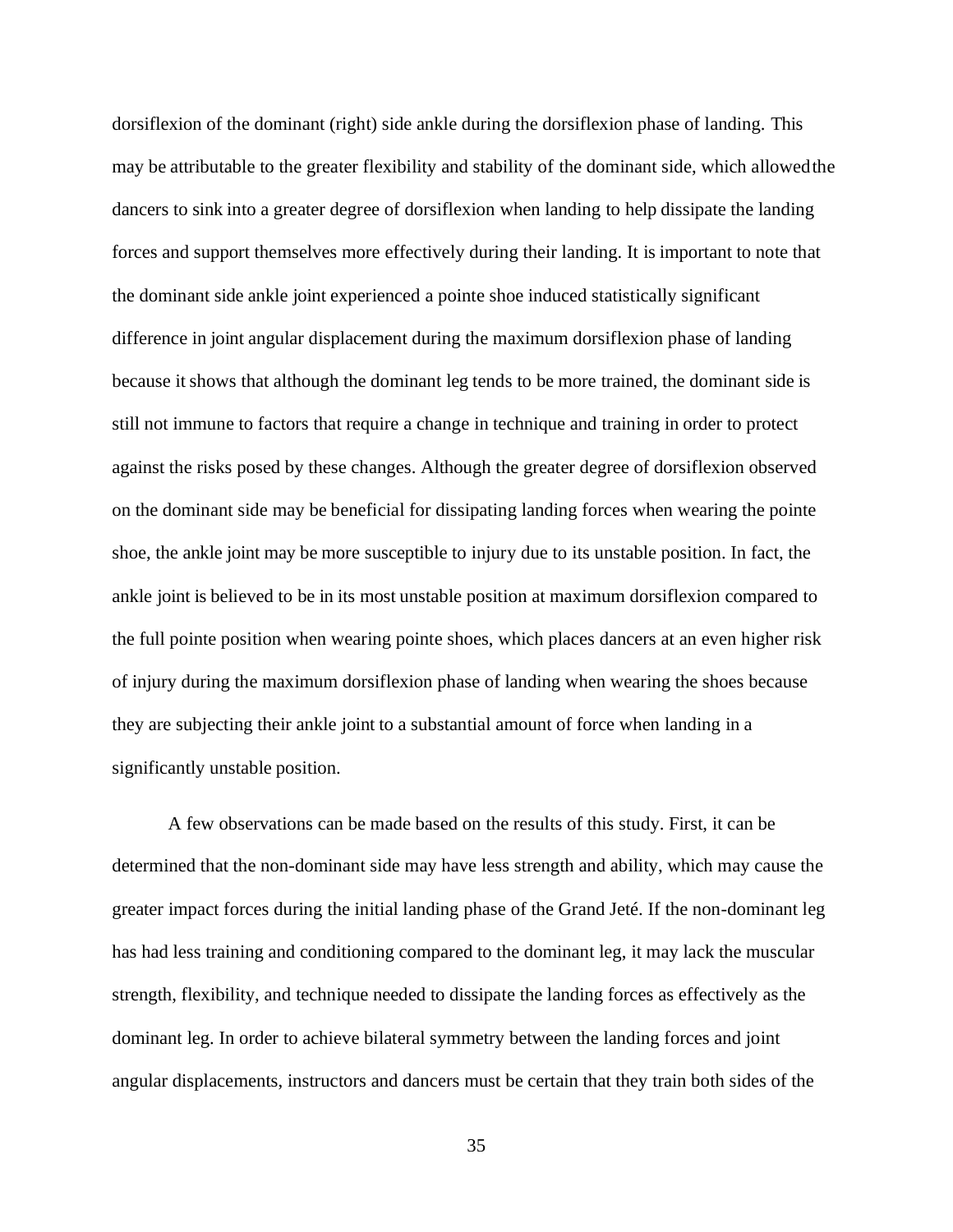body equally in all aspects of their training (i.e. strength, conditioning, flexibility, and dance technique). It is of utmost importance that instructors encourage their dancers to practice and perform all skills and choreography on both sides in order to prevent any bilateral asymmetries that could contribute to a higher risk of injury over time. The prevention of bilateral asymmetry is of highest importance regarding the novice dancer population. If asymmetry is addressed early in the dancers' careers, it may protect novice dancers from bilateral asymmetry related injuries in the years to come.

Next, it is likely that the non-dominant side may have less strength and stability which could account for the statistical difference of joint angular displacements when wearing pointe shoes. The effect of footwear may cause the non-dominant leg to have greater plantarflexion while initially landing and greater dorsiflexion during the toe-off phase. The results of this study found a statistically significant difference on the non-dominant side when wearing pointe shoes during the initial and toe-off phases of landing at the ankle joint. These differences may be attributable to the lack of strength and stability on the non-dominant side as compared to the dominant side, which may impact the joint angular displacement of the ankle. It is possible that when landing on the non-dominant side, the dancers' ankle joints were not strong enough to support the force of landing in a dorsiflexed position that would allow for a greater degree of force dissipation. This would account for the greater degree of plantarflexion when landing on the non-dominant side when compared to landing on the dominant side. Without the strength and stability to withstand the higher landing forces of landing on the non-dominant side, the ankle joint would naturally employ greater joint stiffness in order to protect the ankle joint from transitioning into a more unstable position that may have a higher risk of a force-related injury. In this case, the dancers subconsciously push their foot into the floor to resist the landing force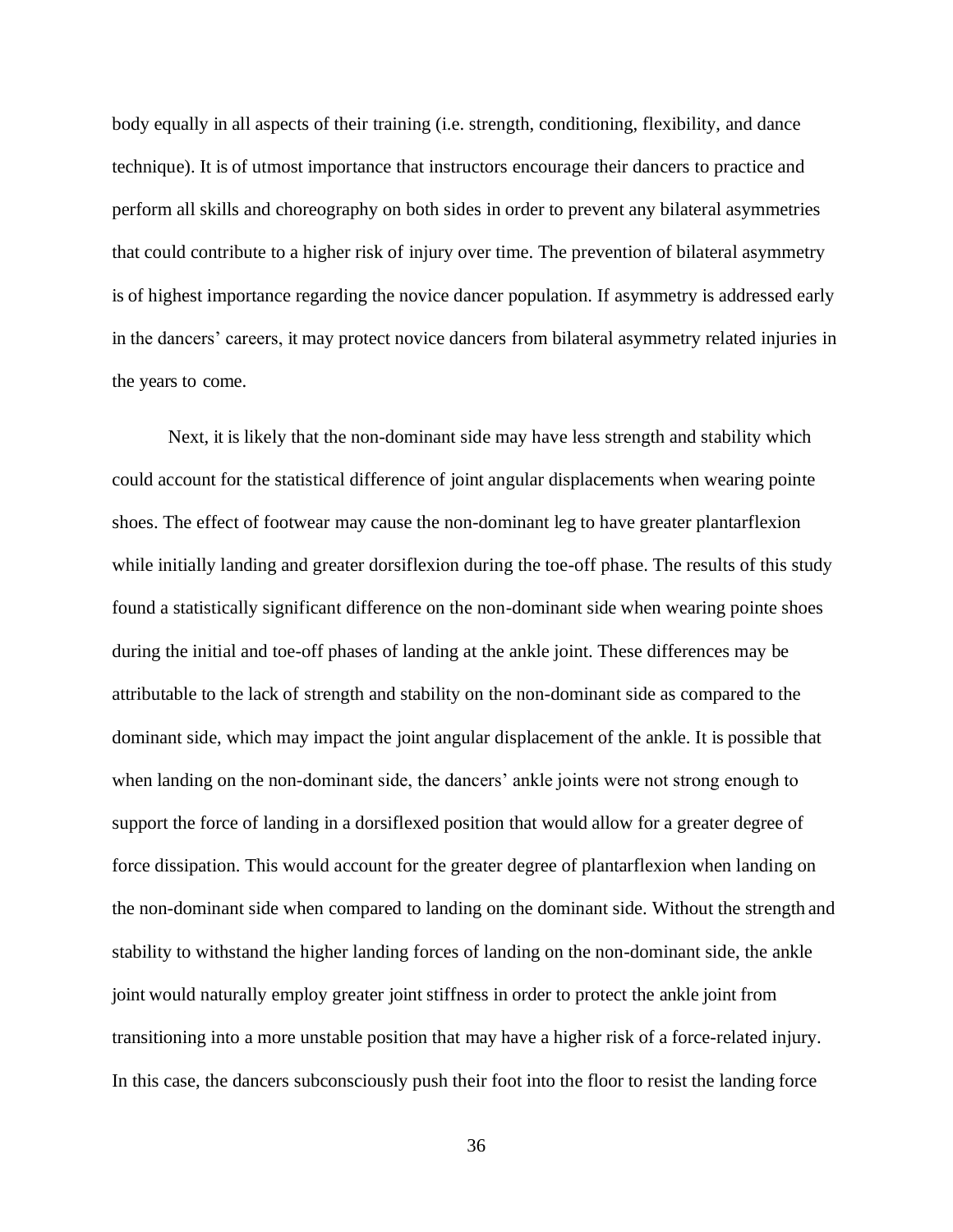and maintain their balance, instead of sinking into a greater degree of dorsiflexion to help absorb the impact. Perhaps the lack of strength and stability on the non-dominant leg prevented the dancers from instantaneously undergoing a greater degree of dorsiflexion at the ankle joint. It is possible that the strength curve of the dancers' non-dominant ankle is unable to withstand the force of landing in extreme dorsiflexion, which could result in the dancer maintaining a greater degree of plantarflexion while landing on the non-dominant side. It is also possible that dancers tend to maintain a greater degree of plantarflexion when landing on the non-dominant side because plantarflexion is the most stable position of the ankle joint when wearing pointe shoes. The dancers may try to regain that stable position upon landing in order to protect their joint from any injury resulting from instability.

Some limitations should be considered in this study. This study had seven young college dancers and it demonstrated that the main effect of side (dominant vs non-dominant leg) with regards to vertical ground reaction force was approaching significance. Despite the lack of statistical significance found in this study regarding the landing force, there was an observed difference in initial ground reaction landing force between the dominant and non-dominant legs during both footwear conditions. With a greater sample size and/or less experienced dancer population, the significance may be observed. Additionally, this study did not evaluate the level of leg strength between the dominant and non-dominant legs, so the tendency towards greater landing forces on the non-dominant leg may be a result of a higher effort/intensity of the jump from the dominant leg, which may provide further understanding of the effects of jumping effort/intensity that is more critical than the footwear. This study also examined the kinematics of landing a Grand Jeté, which detected statistically significant differences between the joint angular displacements of the ankle when wearing pointe shoes. During the initial and toe-off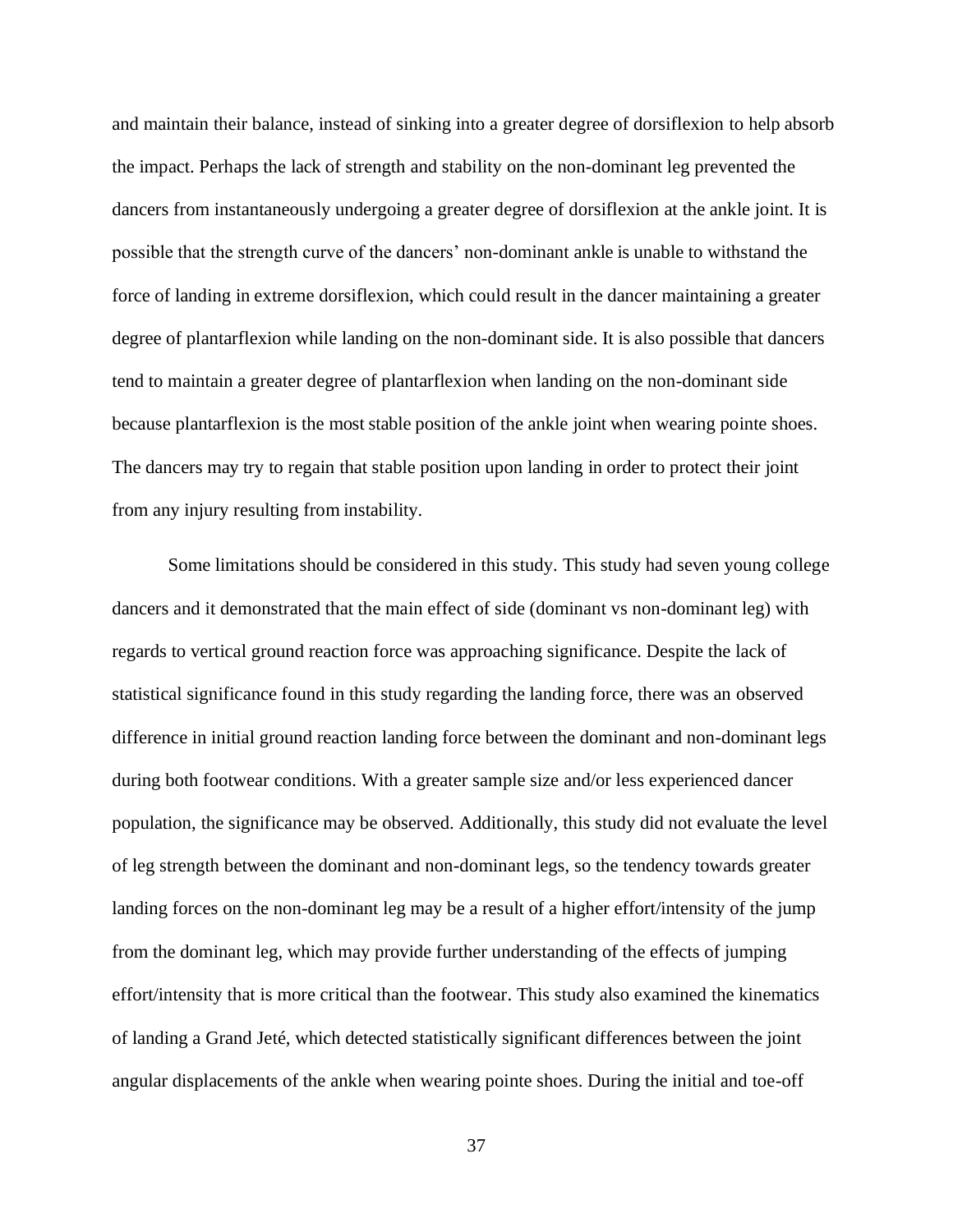phases of landing, a significant difference was found in joint angular displacements of the ankle between the footwear conditions on the non-dominant (left) side. A significant difference was also found at the ankle during the dorsiflexion phase of landing between the footwear conditions on the dominant (right) side. This study also found an approaching significant difference caused by the footwear conditions on the joint angular displacement of the knee on the dominant (right) side. Previous studies have shown that increased joint angular stiffness is associated with decreased joint angular displacement and increased moments, thereby increasing the risk of bony injury (Butler et al., 2003). Pointe shoes have a wooden block inserted into the tip of the shoe to help dancers reach full extension of the ankle joint while on their toes, and this wooden block may cause increased joint angular stiffness, resulting in a higher amount of force to be applied on joints that are prevented from displacing themselves freely to safely dissipate these high forces. Since a significant difference was found regarding the joint angular displacements of the ankle joint between the footwear conditions, it is presumable that the pointe shoes do, in fact, impact the joint angular stiffness and joint angular displacement of the ankle joint, which may prevent the joints from effectively dissipating the forces of landing in the joints and result in an increased risk of injury.

Future studies are warranted to further investigate the degree of joint angular stiffness imposed by the pointe shoes versus dancing barefoot in order to understand if any intervention is needed in order to protect and train dancers to combat the possible negative effect of this joint stiffness. Additionally, bilateral asymmetries and the effect of footwear may be more noticeable amongst a novice dancer population. Future studies should examine a novice dancer population and bilateral leg strength to truly determine the extent of these differences in order to develop comprehensive strength, conditioning, and training programs for novice dancers that may protect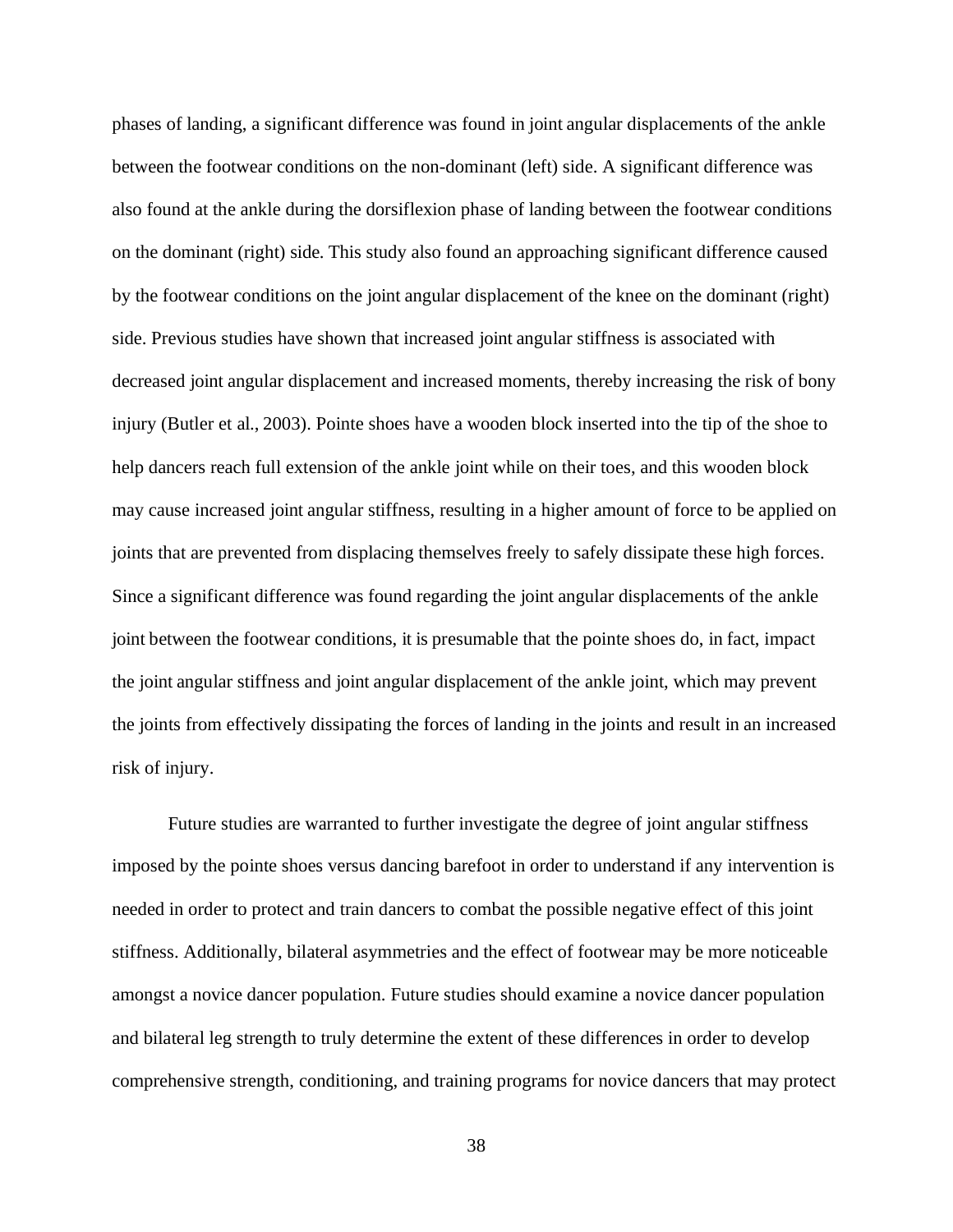against these differences and increased risks of injury. Implementing these interventions early in dancers' careers is critical for preventing bilateral asymmetry and combating the effects of footwear that may contribute to an increased risk of injury.

This study provides a comprehensive understanding of the skill of a Grand Jeté. The information provided in this study can be utilized by practitioners, instructors, and other researchers to further increase their knowledge of the mechanics of landing a common dance leap and to learn about the effect of certain factors on landing in order to protect dancers from an increased risk of injury throughout their dance career.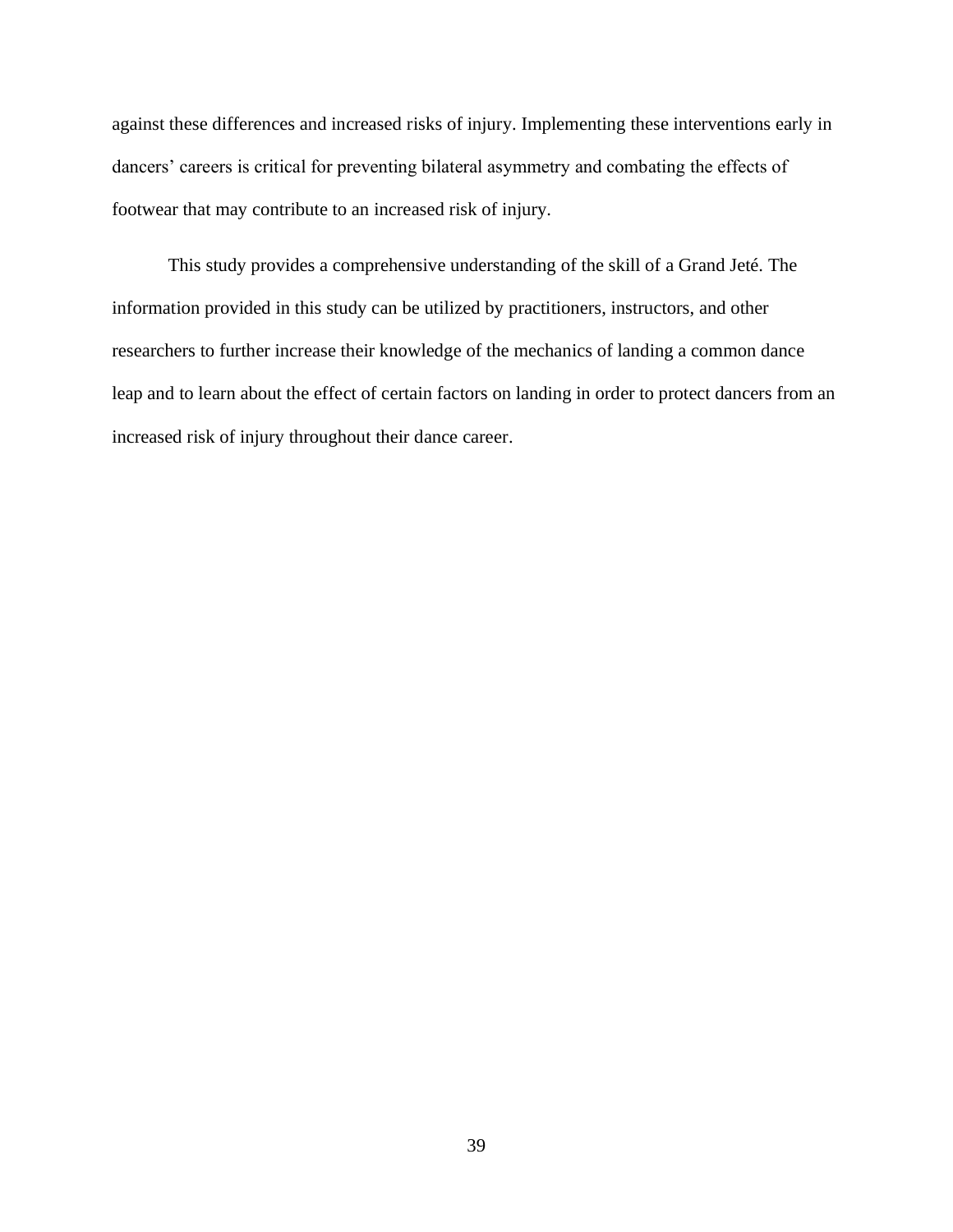#### **Conclusion**

<span id="page-47-0"></span>This comprehensive study was the first to examine and quantify the effects of pointe shoes on landing force and joint angular displacement in all three phases of landing the skill of a Grand Jeté with young female college dancers. This study found no statistically significant difference between the landing legs or footwear conditions on vertical ground reaction force. However, the initial ground reaction force between the dominant and non-dominant legs was approaching significance. This study also found a statistically significant difference between footwear conditions (barefoot vs. pointe shoe) on the non-dominant (left) leg at the ankle joint during the initial and toe-off phases of landing and on the dominant (right) leg at the ankle joint during the maximum dorsiflexion phase of landing. This study suggests that dancers should identify, evaluate, and treat any bilateral asymmetries in leg strength, flexibility, and overall dance technique before wearing pointe shoes. Treating these differences and insufficiencies may lower the risk of injury associated with the effects of side and footwear. This study provides an important comprehensive understanding of the effects of pointe shoes and leg dominance on landing force and joint angular displacement when performing a Grand Jeté during three phases of landing. Future studies are warranted for further investigation of additional variables, such as leg strength, 3D landing forces, muscular fatigue, and internal joint stiffness, to provide a more comprehensive understanding of the biomechanics of a Grand Jeté and the impact of footwear and leg dominance on injury risk.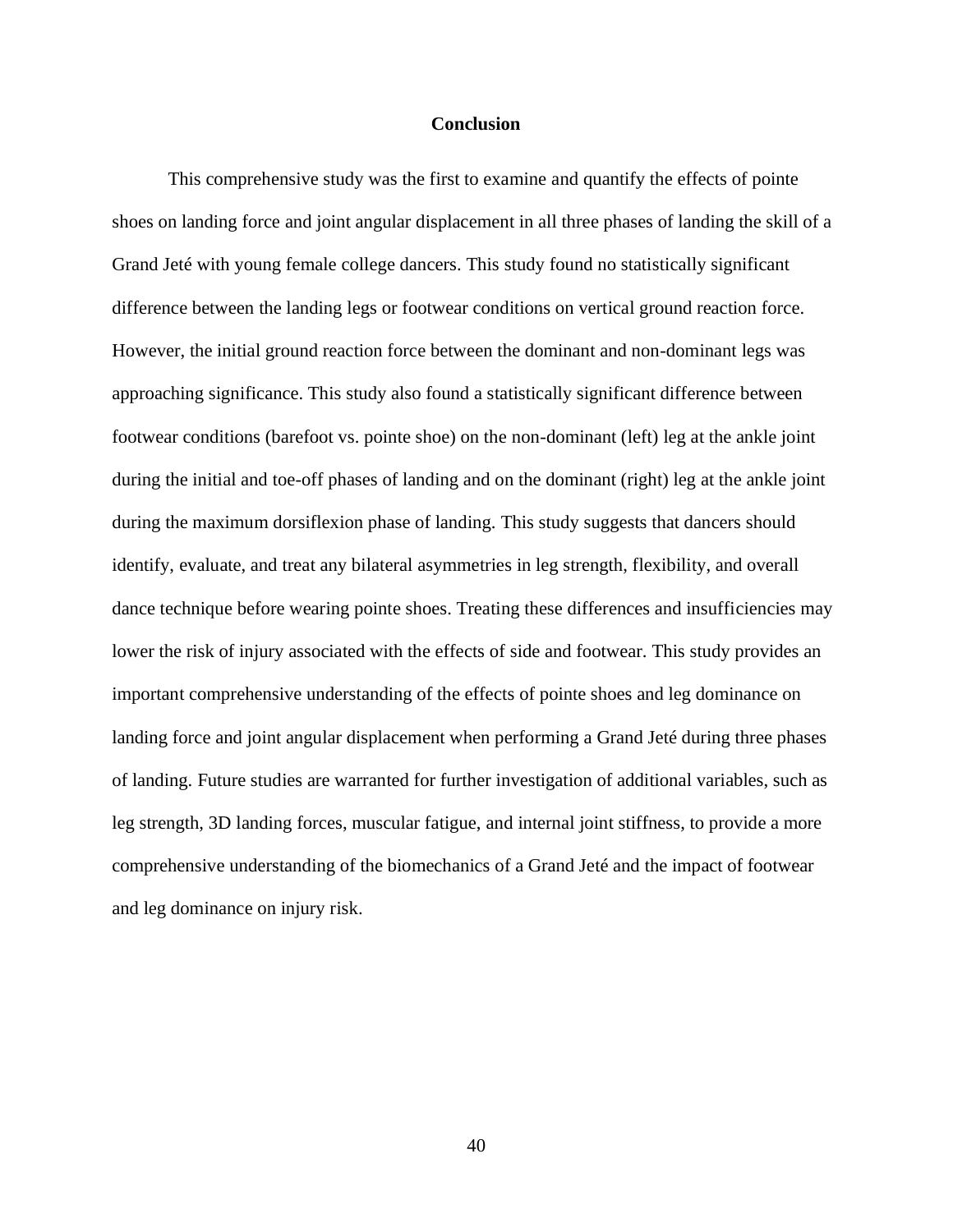#### **References**

- <span id="page-48-0"></span>Abernethy, P., Chernack, R., Ehrlich, M. G., Paul, I. L., Radin, E. L., Rose, R. M. (1978). Effect of repetitive impulsive loading on the knee joints of rabbits. *Clinical Orthopedics and Related Research*, 131, 288–293.
- Ambegaonkar, J. P., Brazen, D. M., Peterson, C., Todd, M. K., Wunderlich, R. (2010) The effect of fatigue on landing biomechanics in single-leg drop landings. *Clinical Journal of Sports Medicine,* 20, 286-292.
- Anderson, I. F., Crichton K. J., Harrington T. (1993) Overuse ballet injury of the base of the second metatarsal. a diagnostic problem. *Am J Sports Med*; *21*(4), 591-598.
- Arab, A. M., Ebrahimi, I., Moughadam, M., Salavati, M. (2007) Changes in postural stability with fatigue of lower extremity frontal and sagittal plane movers. *Gait & Posture*, 26, 214-218.
- Arampatzi, A., Bruggemann, G. P., Metzler, V. (1999). The effect of speed on leg stiffness and joint kinetics in human running. *J. Biomechanics*, 32, 1349–1353.
- Auyang, A. G., Chang, Y. H. (2013). Effects of a Foot Placement Constraint on Use of Motor Equivalence during Human Hopping. *PLoS ONE*, *8*(7), 1–9.
- BalletHub (2018). Find, Talk, Share and Learn Ballet & Dance. Retrieved from <https://ballethub.com/>
- Bayley, J. C., Tuckman, A. S., Werner, F. W. (1991) Analysis of the forefoot on pointe in the ballet dancer. *Foot Ankle*, 12(3), 144-148.
- Bedinghaus, T. (2018). 5 Requirements to Begin Pointe Work. Retrieved from <https://www.thoughtco.com/requirements-to-begin-pointe-work-1006948>
- Bishop, M., Brunt, D., Conrad, B., Fiolkowski, P., Horodyski, M. (2006). Athletic footwear, leg stiffness, and running kinematics. *Journal of Athletic Training, 41*(4), 387-392.
- Bizid, R., Dupui, P., Francois, Y., Gonzalez, G., Jully, J. L., Margnes, E., Paillard, T. (2009) Effects of knee and ankle muscle fatigue on postural control in the unipedal stance. *European Journal of Applied Physiology,* 106, 375-380.
- Bo, K., Byhring, S. (2002) Musculoskeletal injuries in the Norwegian National Ballet: A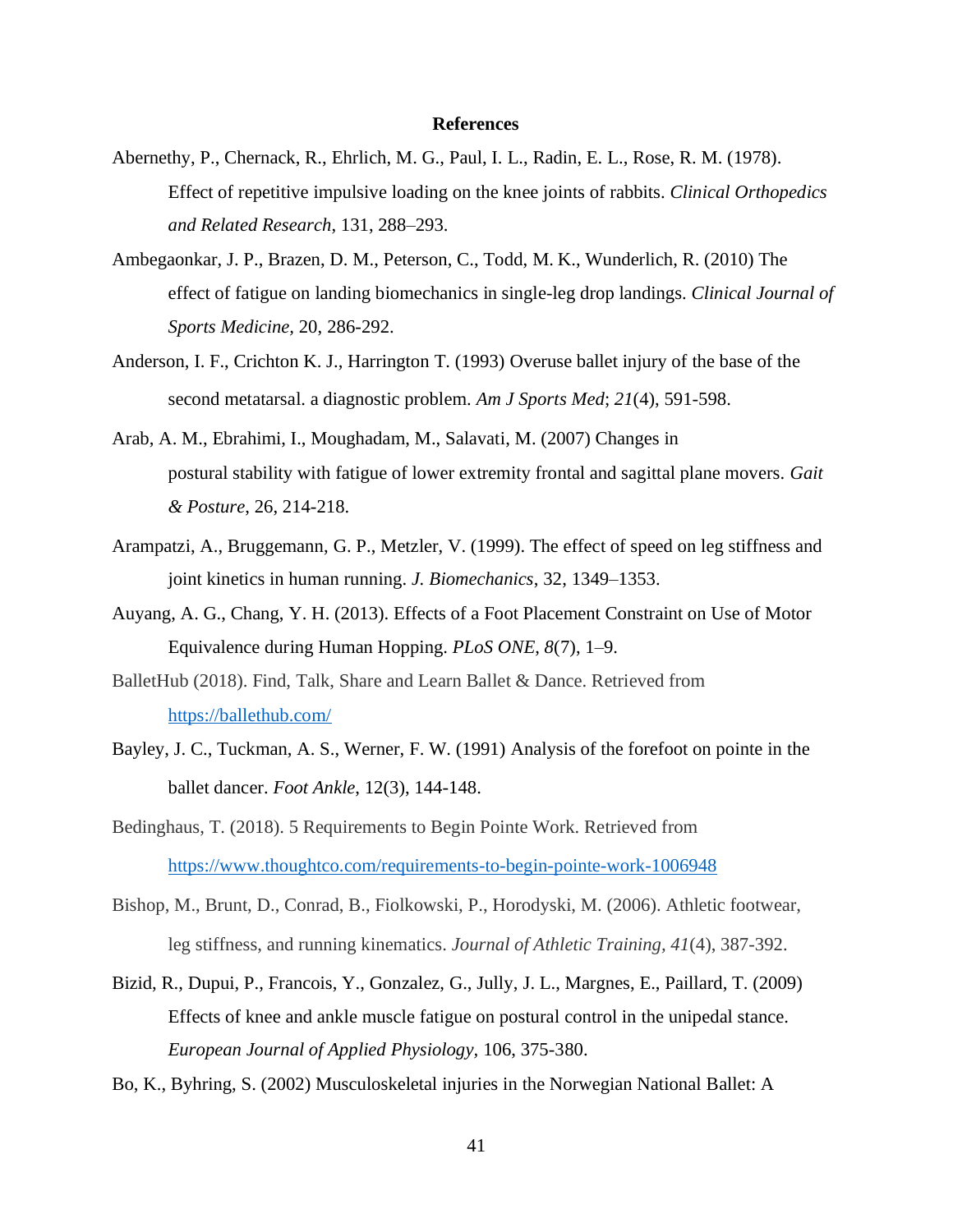prospective cohort study. *Scand J Med Sci Sports*, *12*(6), 365-370.

- Bowling, A. (1989) Injuries to dancers: prevalence, treatment, and perceptions of causes. *BMJ*; 298(6675), 731-734.
- Brinson, P., Dick, F. (1996). Fit to dance? *The Report of the National Inquiry Into Dancer's Health and Injury,* 19-26.
- Brock, E., Zhang, S., Milner, C., Liu, X., Brosnan, J., Sorochan, J. (2014). Effects of two football stud configurations on biomechanical characteristics of single-leg landing and cutting movements on infilled synthetic turf. *Sports Biomechanics, 13*(4), 362-379.
- Bronson, J. L., King, A. Y., Miller, E. H., Schneider, H. J. (1974) Stress injuries and developmental change of lower extremities in ballet dancers. *Radiology*, 113(3), 627-632. en L'air." *Journal of Dance Medicine & Science*, *8*(4), 108-115.
- Brown, D., Clarke, F., Harris, J., Wyon, M. (2013). Bilateral differences in peak force, power, and maximum Plié depth during multiple Grand Jetés. *Science & Medicine*, 28(1), 28-32.
- Butler, R. J., Crowell, H. P., McClay Davis, I. (2003). Lower extremity stiffness: Implications for performance and injury. *Clinical Biomechanics,* 18, 511–517.
- Cavanagh, P. R., Lafortune, M.A. (1980). Ground reaction forces in distance running*. Journal of Biomechanics*, 13, 397– 406.
- Cheng-Feng, L. (2005). Ankle biomechanics of ballet dancers in relevé en pointé dance. *Research in Sports Medicine, 13*(1), 23-35.
- Cunningham B. W., DiStefano, A. F., Kirjanov, N. A. (1998). A comparative mechanical analysis of the pointe shoe toe box: an in vitro study. *Am J Sports Med*, *26*(4), 555-561.
- *Dance Facts* (2019). History of dance.
- *Dance Facts* (2019). Types of dance Categories.
- Eckhardt, H., Hentschke, C., Pfeifer, K., Steib, S., Zech, A. (2012) Effects of localized and general fatigue on static and dynamic postural control in male team handball athletes. *Journal of Strength and Conditioning Research,* 26, 1162-1168.
- Farley, C. T., Ferris, D. P., (1997). Interaction of leg stiffness and surfaces stiffness during human hopping. *Journal of Applied Physiology,* 82, 15–22.
- Fietzer, A. L., Kulig, K., Popovich Jr., J. M. (2011). Ground reaction forces and knee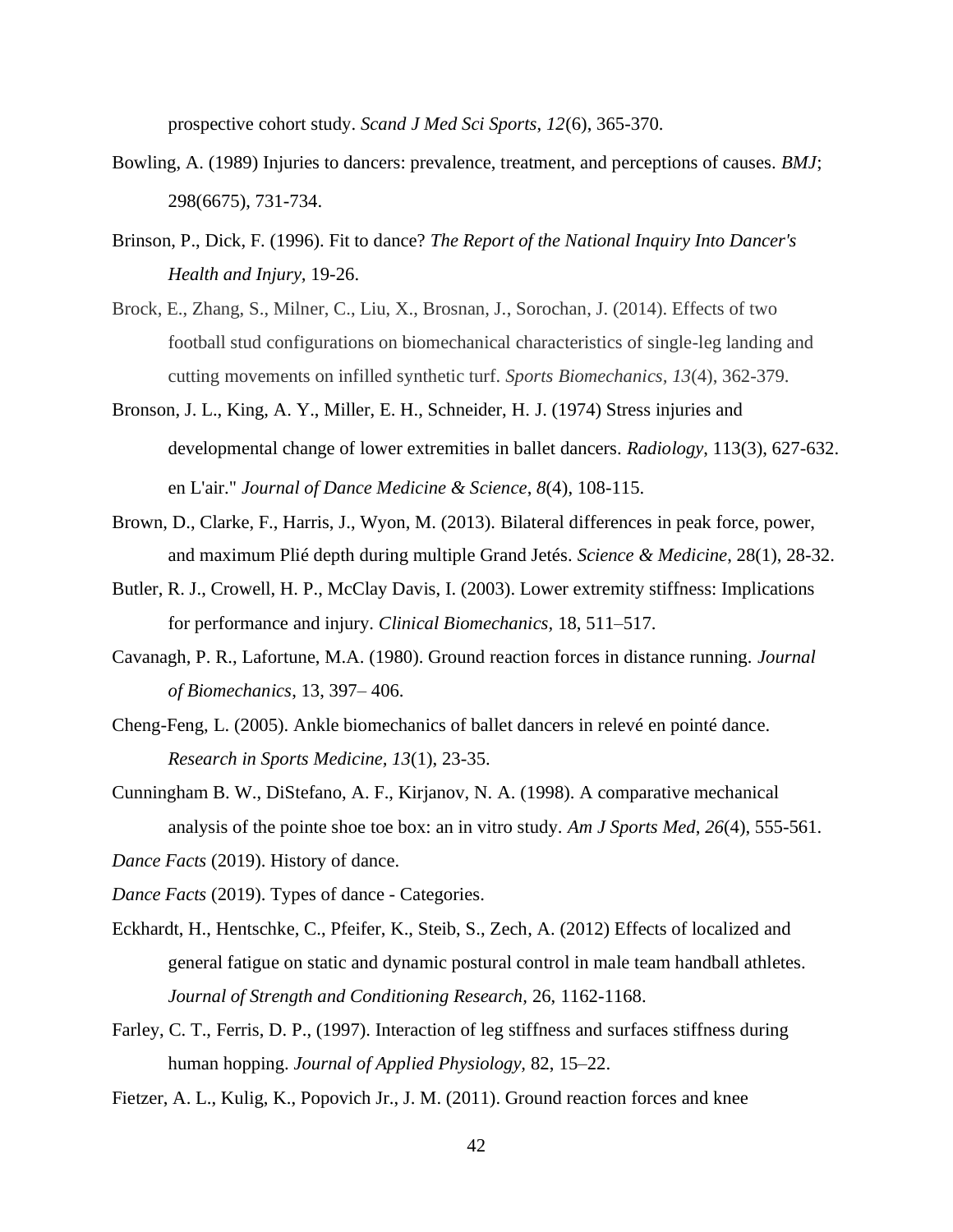mechanics in the weight acceptance phase of a dance leap take-off and landing. *Journal Of Sports Sciences*, *29*(2), 125-131.

- Grealish, A., Hopper, D., Wild, C. Y. (2017). Lower Limb and Trunk Biomechanics After Fatigue in Competitive Female Irish Dancers. *Journal of Athletic Training (Allen Press)*, *52*(7), 643–648.
- Hentschke, C., Pfeifer, K., Steib, S., Welsch, G., Zech, A. (2013) Effects of fatiguing treadmill running on sensorimotor control in athletes with and without functional ankle instability. *Clinical Biomechanics,* 28, 790-795.
- Hoogsteyns, M. (2013). Giving more weight to the ballerina: Material agency in the world of pointe shoes. *International Journal of Cultural Studies*, *16*(2), 119-133.
- Joy, E., Macintyre, J. (2000) Foot and ankle injuries in dance. *Clin Sports Med, 19*(2), 351–468.
- Komi, P. V., Kuitunen, S., Kyrolainen, H. (2002). Knee and ankle joint stiffness in sprint running. *Med. Sci. Sports Exerc.* 34, 166–173.
- Kulas, A. S., Perrin, D. H., Schmitz, R. J., Shultz, S. J., Watson, M.A. (2006). Energy absorption as a predictor of leg impedance in highly trained females. *Journal of Applied Biomechanics,* 22, 177-185.
- Kwon, Y., Wilson, M. (2008). The role of biomechanics in understanding dance movement. *Journal of Dance Medicine & Science, 12*(3), 109-114.
- Leanderson, J., Nilsson, C., Strender L. E., Wykman, A. (2001) The injury panorama in a Swedish professional ballet company. *Knee Surg Sports Traumatol Arthrosc*, *9*(4), 242- 246.
- Mackrell, J. R. (2018). What is Dance. Retrieved from <http://www.academicroom.com/topics/what-is-dance>
- Martin, S. (2002). Righty? Lefty? Does it matter? *Dance Magazine*, *76*(12), 80.
- McClay, I. S., Robinson, J. R., Andriacchi, T. P., Frederick, E. C., Gross, T., Martin, P., Cavanagh, P. R. (1994). A profile of ground reaction forces in professional basketball. *Journal of Applied Biomechanics, 10*, 222-236.

McGray, E. Jr., Micheli L. J., Solomon, J., Solomon, R. (1999) The 'cost' of injuries in a